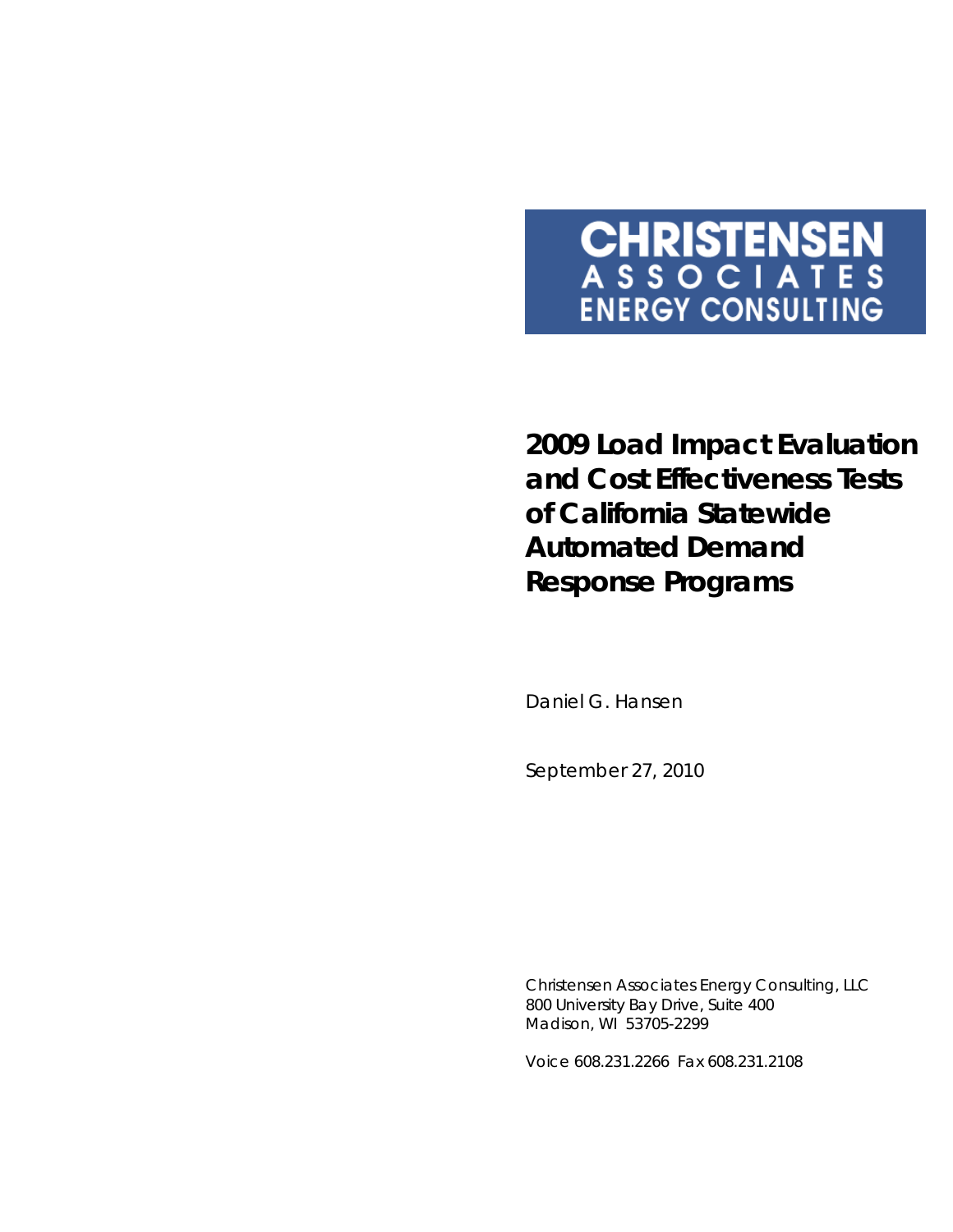# **Acknowledgements**

We would like to thank several utility staff members and members of the Demand Response Monitoring and Evaluation Committee for their support and comments in this project, including Kathryn Smith of SDG&E; Anna Chung of SCE; and Albert Chiu and Bill Gavelis of PG&E.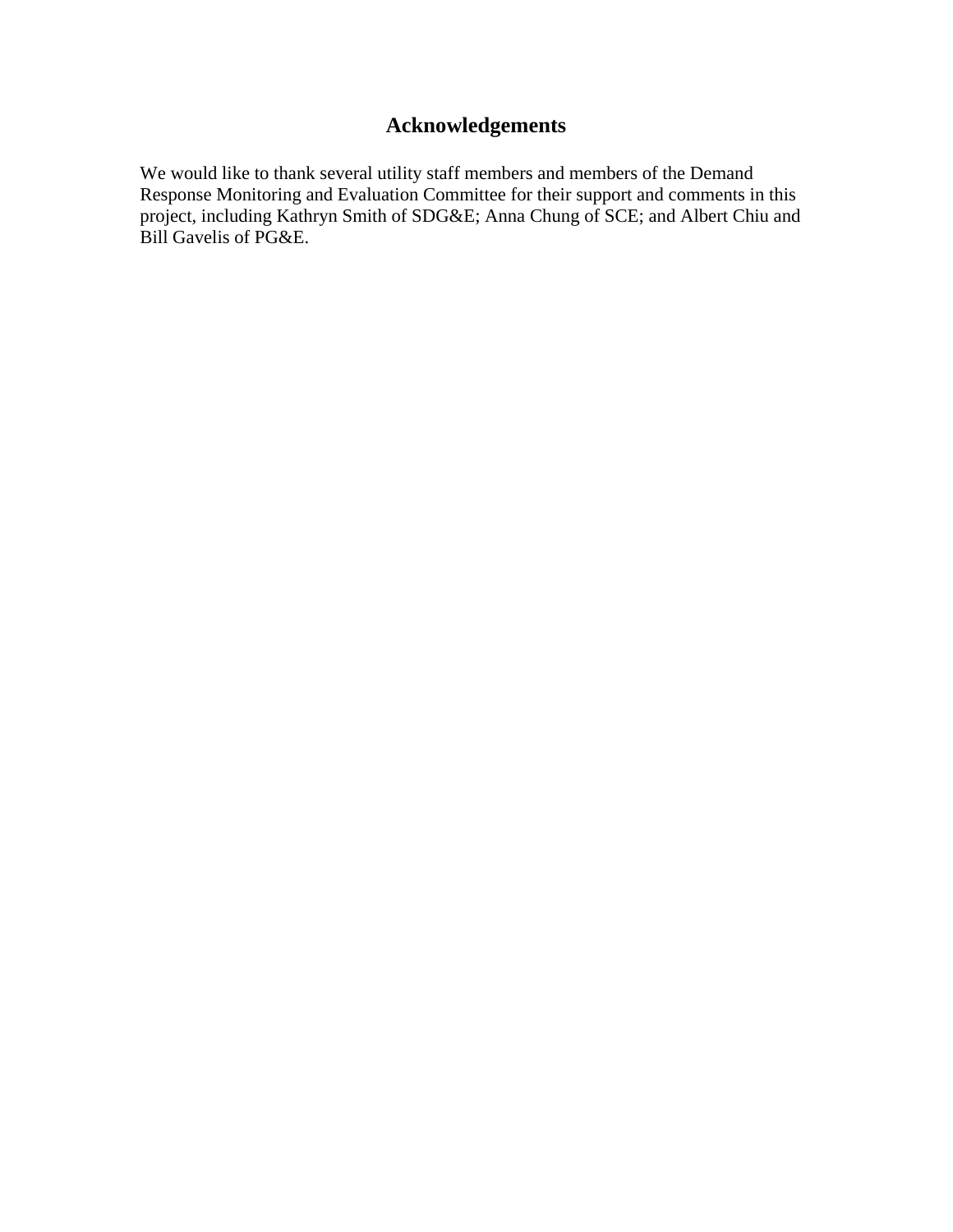| 5.2.2 CE Tests Accounting for the Variability of Load Impacts  48 |  |
|-------------------------------------------------------------------|--|
|                                                                   |  |
|                                                                   |  |
|                                                                   |  |

## **Table of Contents**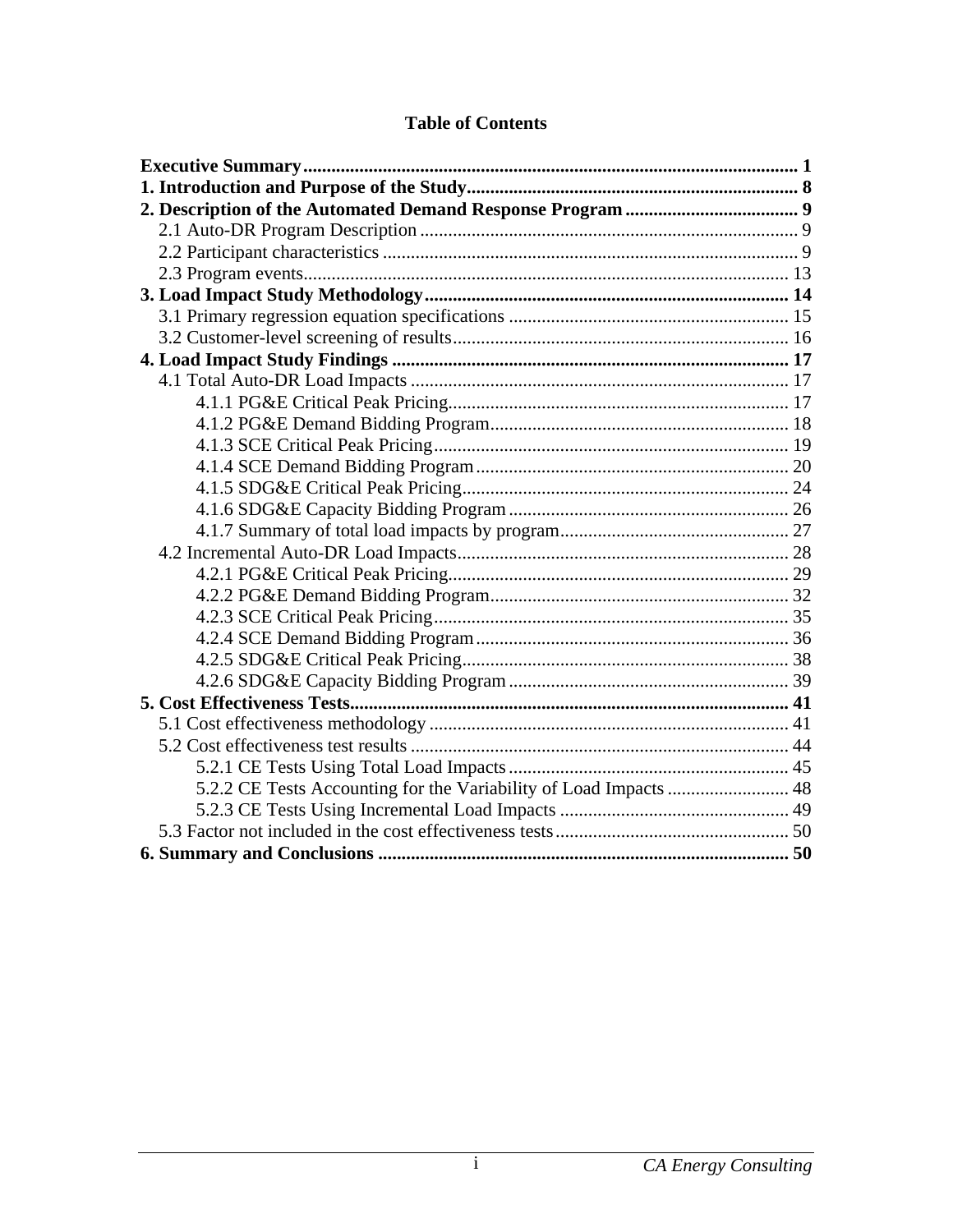## **Tables**

| Table ES-3: Summary of Load Impacts by Utility and Demand Response Program 4     |  |
|----------------------------------------------------------------------------------|--|
|                                                                                  |  |
|                                                                                  |  |
|                                                                                  |  |
|                                                                                  |  |
|                                                                                  |  |
|                                                                                  |  |
|                                                                                  |  |
|                                                                                  |  |
|                                                                                  |  |
|                                                                                  |  |
|                                                                                  |  |
| Table 4.2a: Total Auto-DR Participant Load Impacts: PG&E DBP 2009  19            |  |
| Table 4.2b: Total Auto-DR Participant Load Impacts: PG&E DBP 2008  19            |  |
|                                                                                  |  |
|                                                                                  |  |
|                                                                                  |  |
|                                                                                  |  |
| Table 4.7: Total Auto-DR Participant 2009 Load Impacts by Program and Utility 28 |  |
| Table 4.8: Number of Service Accounts and Average Reference Load: PG&E CPP 30    |  |
| Table 4.9: Average Load Impacts in Levels and Percentages: PG&E CPP  31          |  |
|                                                                                  |  |
| Table 4.11: Number of Service Accounts and Average Reference Load: PG&E DBP  33  |  |
| Table 4.12: Average Load Impacts in Levels and Percentages: PG&E DBP 34          |  |
|                                                                                  |  |
|                                                                                  |  |
| Table 4.15: Number of Service Accounts and Average Reference Load: SCE CPP  35   |  |
|                                                                                  |  |
|                                                                                  |  |
| Table 4.18: Number of Service Accounts and Average Reference Load: SCE DBP 37    |  |
| Table 4.19: Average Load Impacts in Levels and Percentages: SCE DBP  37          |  |
|                                                                                  |  |
|                                                                                  |  |
| Table 4.22: Number of Service Accounts and Average Reference Load: SDG&E CPP  38 |  |
| Table 4.23: Average Load Impacts in Levels and Percentages: SDG&E CPP  39        |  |
|                                                                                  |  |
| Table 4.25: Number of Service Accounts and Average Reference Load: SDG&E CBP 40  |  |
| Table 4.26: Average Load Impacts in Levels and Percentages: SDG&E CBP 40         |  |
|                                                                                  |  |
|                                                                                  |  |
|                                                                                  |  |
|                                                                                  |  |
|                                                                                  |  |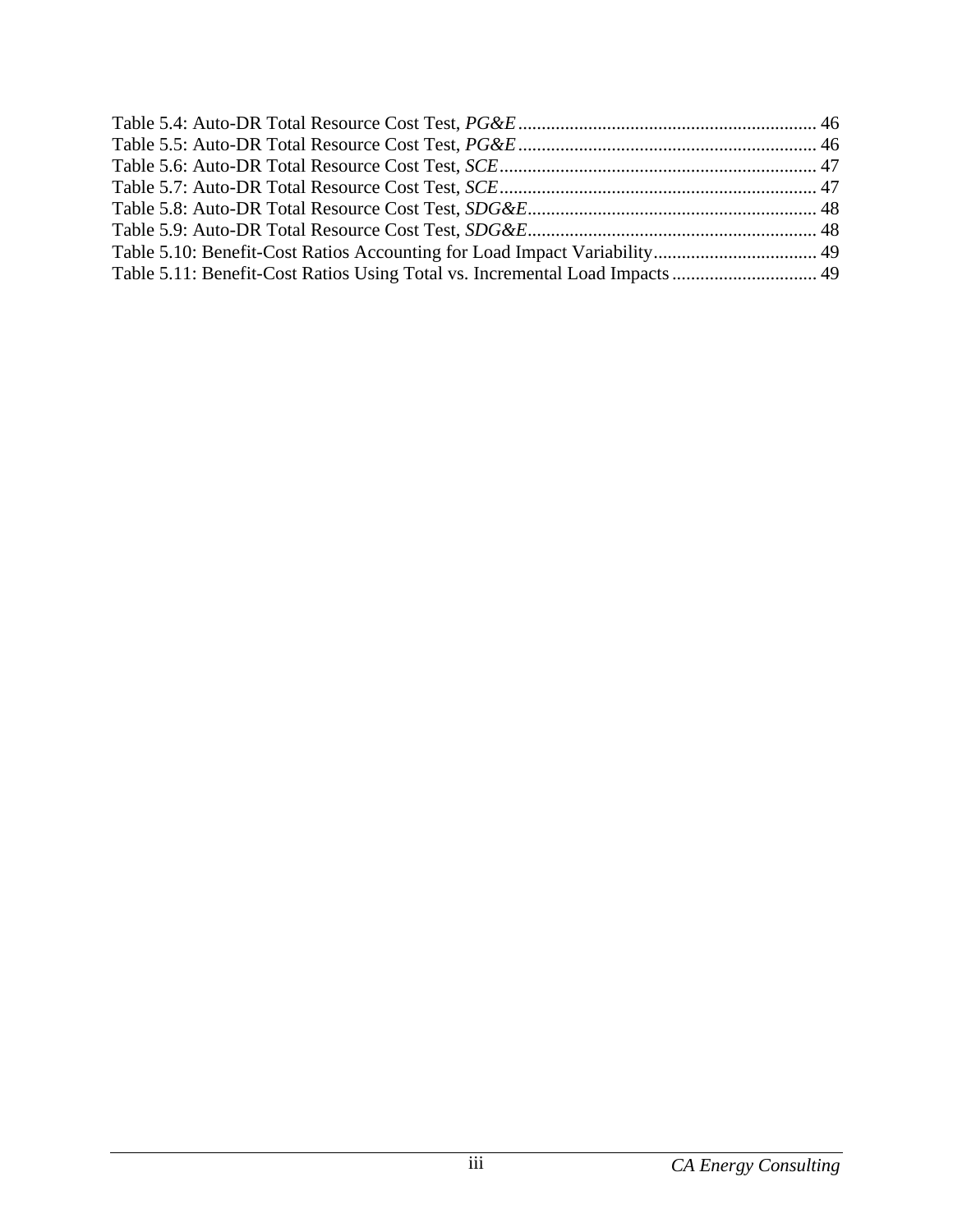# **Figures**

| Figure 4.1: Average Non-Event Day Weekday Usage in the Summer of 2008 and 2009: |  |
|---------------------------------------------------------------------------------|--|
|                                                                                 |  |
| Figure 4.2: Average Non-Event Day Weekday Usage in the Summer of 2008 and 2009: |  |
|                                                                                 |  |
|                                                                                 |  |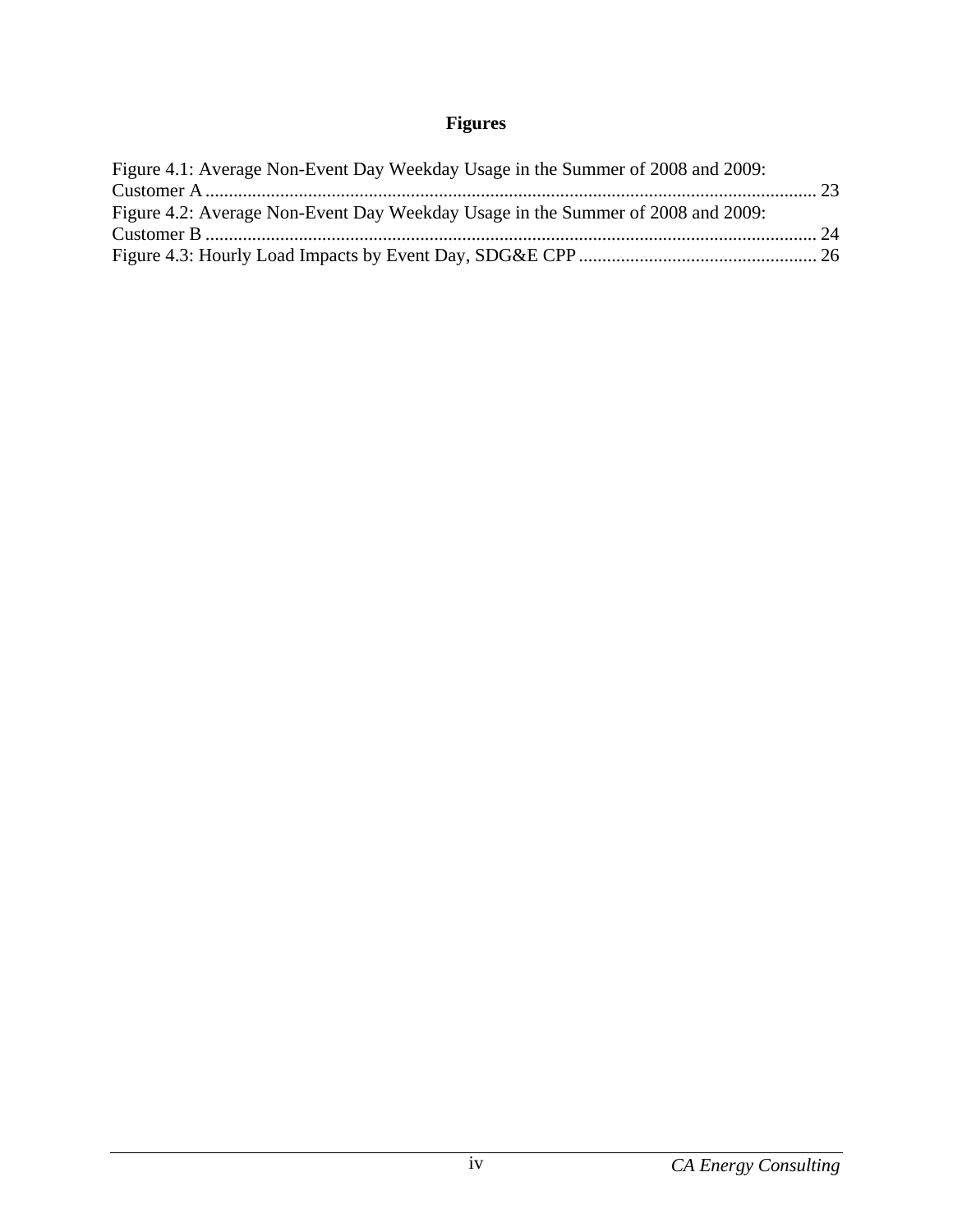## <span id="page-6-1"></span><span id="page-6-0"></span>**Executive Summary**

1

This report documents various aspects of the load reductions achieved by the Automated Demand Response (Auto-DR) programs at the three California investor-owned electric utilities ("Joint Utilities") for Program Years 2008 and 2009. Auto-DR offers customers an incentive to install equipment that enhances their ability to reduce load during DR program events. PG&E's web site offers the following examples of equipment that qualifies for incentives:

- Wired and wireless controls for lighting, HVAC, motors, pumps, fans, air compressors, process equipment, audio/video equipment, etc.;
- Energy Management software;
- Energy Management Systems, including repairs/upgrades/reprogramming of existing controls;
- Thermostats, plug strips, occupancy sensors and other devices capable of receiving curtailment signals; and
- Appliances and vending machines capable of receiving curtailment signals.

Customers who choose to participate in Auto-DR first undergo an energy audit in which the utility determines strategies and equipment that are appropriate for the customer's facility. If the customer chooses to install the recommended equipment, a load shed test is conducted. The result of this test (measured in kW) serves as the basis for the Auto-DR incentive payment that the customer receives. This is a one-time incentive equal to the lesser of the equipment cost or \$300 per tested kW. Auto-DR customers are required to participate in a DR program, from which the customers may receive on-going incentives based on its performance during event hours.

Through the 2009 program year, Auto-DR customers at PG&E and SCE were enrolled in CPP and DBP. At SDG&E, Auto-DR customers were enrolled in CPP and CBP.

The load impacts for the programs were estimated using separate econometric models (*i.e.*, regression equations) for each enrolled Auto-DR customer, based on historical load data for the summer of 2009. The models assume that hourly loads are a function of weather data; time-based variables such as hour, day of week, and month; and program event information.

A cost effectiveness (CE) model was developed to perform the Total Resource Cost (TRC) and Program Administrator Cost (PAC) tests for each utility. Because customer costs are assumed to be equal to the utility incentive costs, the two tests return the same benefit-cost ratios. The CE tests were developed using the draft cost effectiveness protocols.<sup>[1](#page-6-2)</sup>

<span id="page-6-2"></span><sup>&</sup>lt;sup>1</sup> "Order Instituting Rulemaking Regarding Policies and Protocols for Demand Response Load Impact Estimates, Cost-Effectiveness Methodologies, Megawatt Goals and Alignment with California Independent System Operator Market Design Protocols", Rulemaking 07-01-041, January 25, 2007.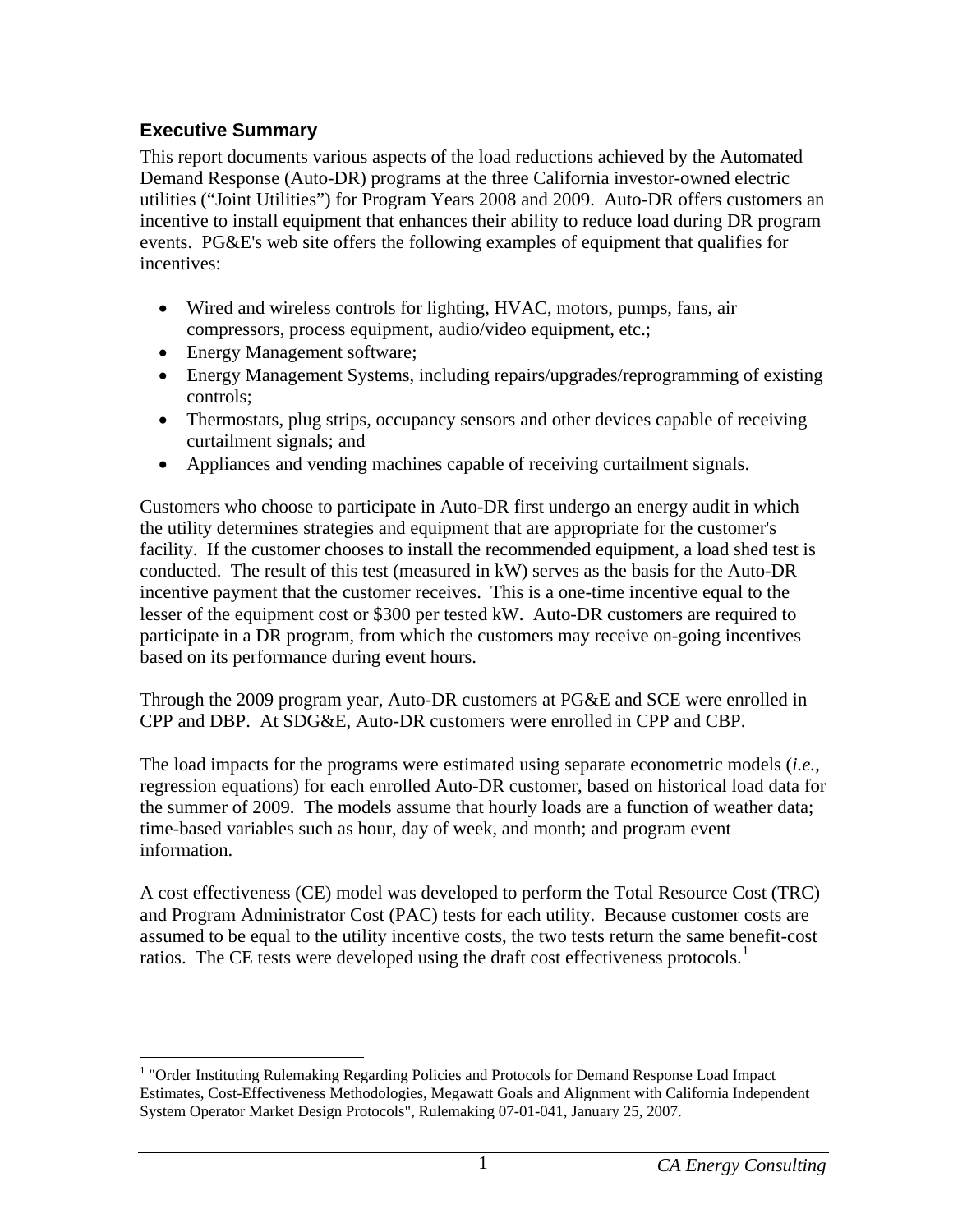## <span id="page-7-0"></span>**Summary of Auto-DR Participants and Event Days**

Table ES-1 summarizes the number of service accounts and total kW from the Auto-DR load shed tests (which serve as the basis for Auto-DR incentive payments). The largest program by verified kW is PG&E's DBP, which includes two service accounts with especially large load shed test values (9 MW and 5.2 MW). SCE's enrollments in both CPP and DBP are dominated by two service accounts that together account for the majority of the tested kW. SDG&E's CBP service accounts are all enrolled by one aggregator.

| <b>Utility</b>   | Program    | <b>Number of Service</b><br><b>Accounts</b> | <b>Load Shed Test kW</b> |
|------------------|------------|---------------------------------------------|--------------------------|
| PG&E             | <b>CPP</b> | 43                                          | 4,317                    |
|                  | <b>DBP</b> | 20                                          | 25,415                   |
| <b>SCE</b>       | CPP        | 19                                          | 5,869                    |
|                  | <b>DBP</b> | 12                                          | 6,124                    |
| <b>SDG&amp;E</b> | <b>CPP</b> | 10                                          | 1,697                    |
|                  | CBP        | 66                                          | 3,720                    |

<span id="page-7-1"></span>

<span id="page-7-2"></span>Table ES-2 shows the number of event days by demand response (DR) program. SCE called the most events, with 12 CPP and 15 DBP events spread throughout the summer. PG&E called its 12 CPP events relatively early in the summer compared to the other utilities, and only called one DBP test event. SDG&E called its 8 CPP and 7 CBP (day-of, 4 hour) events relatively late in the season. SDG&E called one CPP event (August  $29<sup>th</sup>$ ) on a Saturday, while the remaining events were on weekdays.

| <b>Utility</b>  | Program | <b>Number of Events</b> |
|-----------------|---------|-------------------------|
| <b>PG&amp;E</b> |         | 1つ                      |
|                 | DRP     |                         |
| <b>SCE</b>      | CPP.    | 12                      |
|                 |         | 15                      |

**CPP** 8 **SDG&E CBP** <sup>7</sup>

**Table ES-2: Number of Events in 2009 by DR Program** 

## **Estimates of Auto-DR Load Impacts**

Direct estimates of total ex post load impacts for each utility's Auto-DR participants were developed from the coefficients of individual customer regression equations. These equations were estimated for each customer account using interval load data from the summer months for 2009 using individual data for all customer accounts enrolled in each program.

The regression equations were based on models of hourly loads as functions of a list of variables designed to control for factors that affect consumers' hourly usage levels, such as:

- Seasonal and hourly time patterns (*e.g.*, month, day-of-week, and hour, plus various hour/day-type interactions)
- Weather (*e.g.*, cooling degree hours (CDH))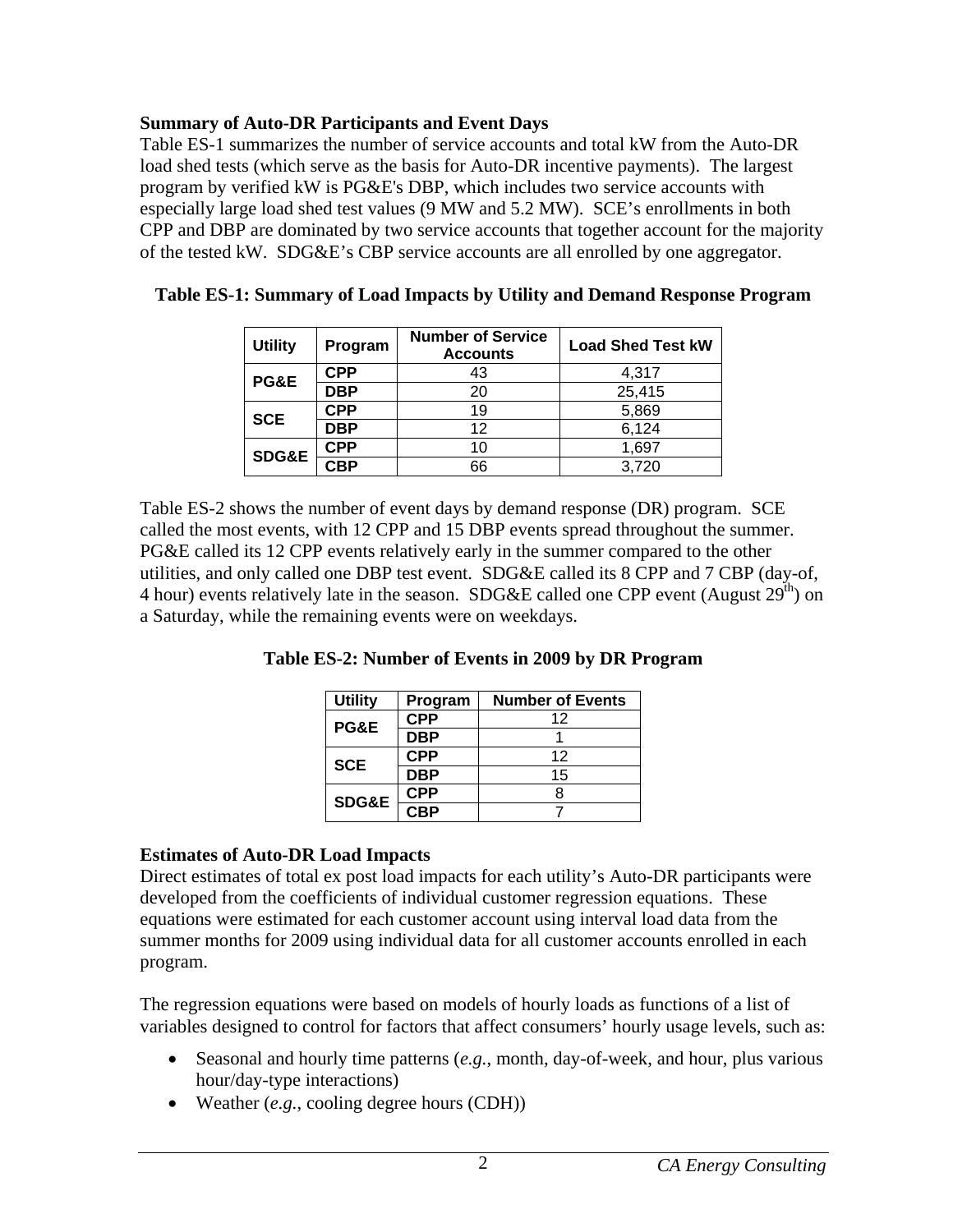• Event indicators—Hourly indicator variables interacted with event indicators, in order to provide estimates of the hourly load impacts during each event.

The method used in this study differs from the method used to measure demand response in the DBP and CBP programs during the 2009 program year, which was a "3-in-10" baseline method. This method calculates the baseline as the average of the three highest loads during the previous ten days that could have been events (*i.e.*, non-holiday weekdays), but were not.

The 3-in-10 baseline method (and the 10-in-10 methods with and without day-of adjustment currently in use) is useful for program purposes because customers understand it (compared to the regression-based method) and it is comparatively easily implemented for calculating settlements. However, the regression-based method is a more powerful tool for calculating baselines, as it more explicitly accounts for weather effects and regular load patterns (*e.g.*, by day of week). Because we use the regression-based load impact estimates, the load impacts used in the CE tests do not match the program-based load impact estimates that may be more familiar to the utilities.

Table ES-3 contains the load impact estimates for each utility and program, including the reference loads (which are estimated by adding the estimated load impacts to the observed event-hour loads), the percentage load impacts, the ratio of the estimated load impacts to the results of the Auto-DR load shed tests (labeled "LI / Tested kW"), the bid levels (for the Demand Bidding Program only), and the coefficient of variation (CV) across the 2009 events. The CV is equal to the standard deviation of the event-specific load impacts divided by the average of the load impacts. It is a measure of the variability of load impacts across events, normalized for the average level of load impacts.

The percentage load impacts were quite different across programs, with PG&E's CPP on the low end at 6.1 percent and PG&E's DBP at the high end with 45.6 percent (though this result was likely affected by the overlap of the DBP event with another DR event for the Base Interruptible Program). Load impacts relative to the load shed test kW were lowest for SDG&E's CBP program, at 16 percent. However, this performance appears to be improving in 2010 and was significantly better in 2008.

Some of the load shed tests imply very high percentage load impacts relative to the reference loads observed in 2009. For example, SDG&E's Auto-CBP customers provided a 605 kW load impact (or 11.4 percent), which was just 16 percent of the load shed test value. Given the reference loads on the 2009 event days, these customers would have needed to achieve a 71 percent load reduction in order to reach the load shed test value. Similar performance levels (over 70 percent load reductions) are required from SCE's Auto-DBP and Auto-CPP customers in order to reach load shed test values.

In terms of the variability of load impacts across events (measured by the coefficient of variation), SDG&E's CBP program had the least variable load impacts while SCE's DBP program had the most variable load impacts. (We cannot calculate a coefficient of variation for PG&E's DBP load impacts because they only called one event.) The CV for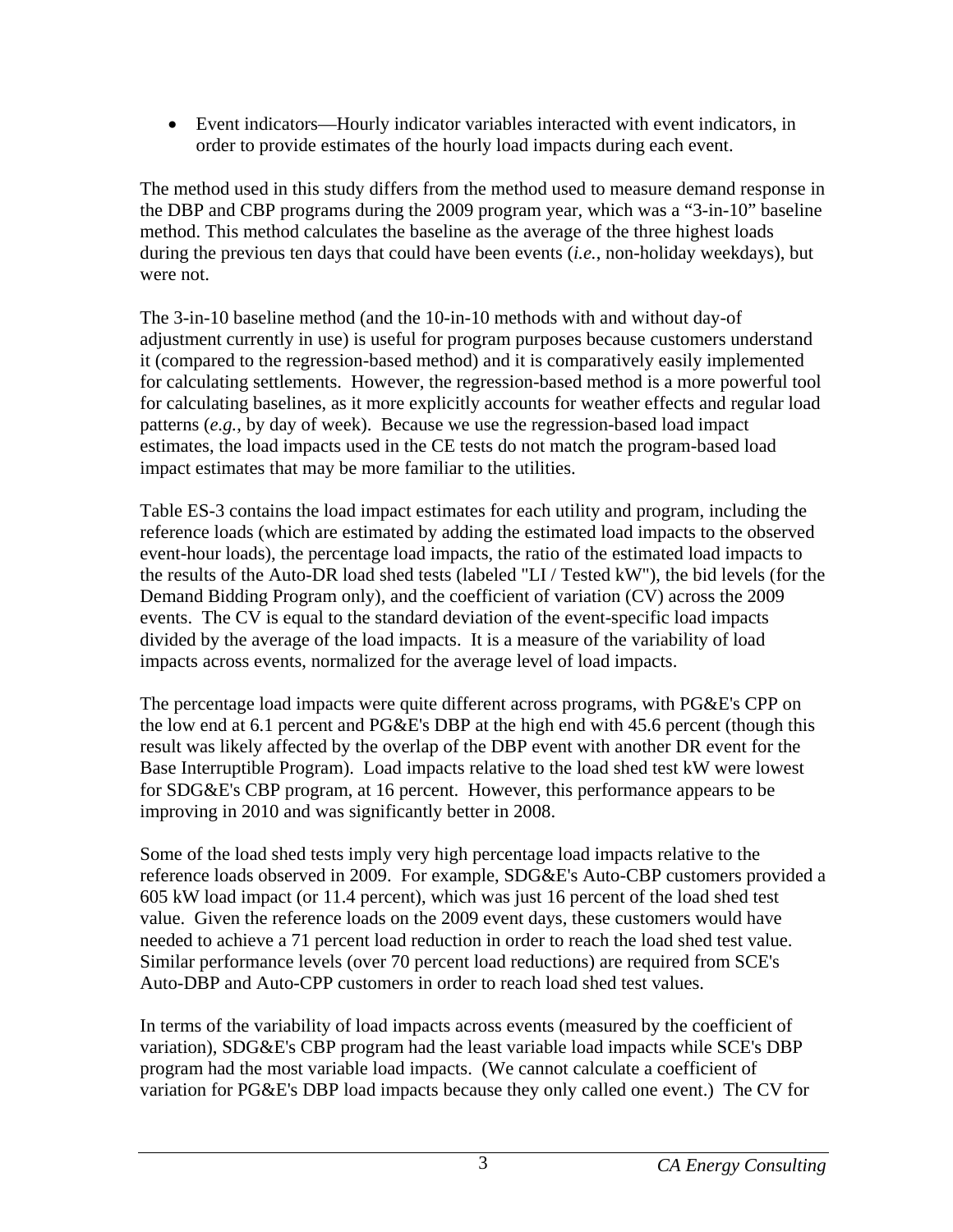<span id="page-9-0"></span>SCE's CPP program is inflated by the variability in the load impacts for one large customer; and the CV for SDG&E's CPP program is inflated by the unusually low load impacts estimated for the last CPP event.

<span id="page-9-1"></span>

| <b>Utility</b>   | Program    | Load<br><b>Impact</b><br>(kW) | <b>Reference</b><br>Load (kW) | % Load<br>Impact | LI<br><b>Tested</b><br>kW | <b>Bid</b><br>kW | 2009<br>CV |
|------------------|------------|-------------------------------|-------------------------------|------------------|---------------------------|------------------|------------|
| PG&E             | <b>CPP</b> | 1,701                         | 27,836                        | 6.1%             | 42%                       | n/a              | 0.26       |
|                  | <b>DBP</b> | 19,066                        | 41,794                        | 45.6%            | 89%                       | 25,156           | n/a        |
| <b>SCE</b>       | <b>CPP</b> | 2,369                         | 7,765                         | 30.5%            | 40%                       | n/a              | 0.41       |
|                  | <b>DBP</b> | 1,712                         | 7,820                         | 21.9%            | 28%                       | 4,498            | 0.52       |
| <b>SDG&amp;E</b> | <b>CPP</b> | 1,349                         | 6,998                         | 19.3%            | 79%                       | n/a              | 0.33       |
|                  | <b>CBP</b> | 605                           | 5,299                         | 11.4%            | 16%                       | n/a              | 0.16       |

#### **Table ES-3: Summary of Load Impacts by Utility and Demand Response Program**

In addition to the total load impacts described above, we estimated *incremental* load impacts, which are intended to represent the change in load impacts that occurred because of the adoption of Auto-DR. That is, customers are likely to be able to provide some level of load impacts in the absence of Auto-DR, and the estimation of incremental load impacts attempts to net this amount out of the total load impacts.

This method compares percentage load impacts within narrowly defined industry groups for customers who are and are not Auto-DR enabled. (The comparison group is always selected from customers who participate in the same DR program.) Where possible, we conduct comparisons of load impacts within a 6-digit NAICS code or 4-digit SIC code. Where a comparison at this level of disaggregation is not possible, we compare at a higher level of industry aggregation, such as 2-digit SIC codes or 3-digit NAICS codes. In some cases, the sample of service accounts does not contain any reasonable basis of comparison. When this occurs, we use the average percentage load impact for all of the non-Auto-DR customers as the comparison group. The difference in the percentage load impacts is within the industry group is then applied to the reference load for the Auto-DR participants to calculate the incremental load impact.

While we believe this method to be a reasonable approach for estimating incremental load impacts, some potential problems exist. For example, we do not know whether any of the comparison group customers have enabling technology that they purchased without incentives. Where this occurs, we would understate the incremental load impact (because the calculation would not be based on the difference between load impacts for customers with and without automated technology). In addition, there may be differences across service accounts even within narrowly defined industry groups that affect the ability of the customer to respond during DR events. Any such differences that exist may introduce bias in the incremental load impact estimate, though we cannot know the direction of the bias in the absence of additional information regarding the nature of the differences across service accounts.

As expected, the resulting incremental load impacts were lower than the total load impacts. However, for PG&E's DBP program, the incremental load impact was negative (implying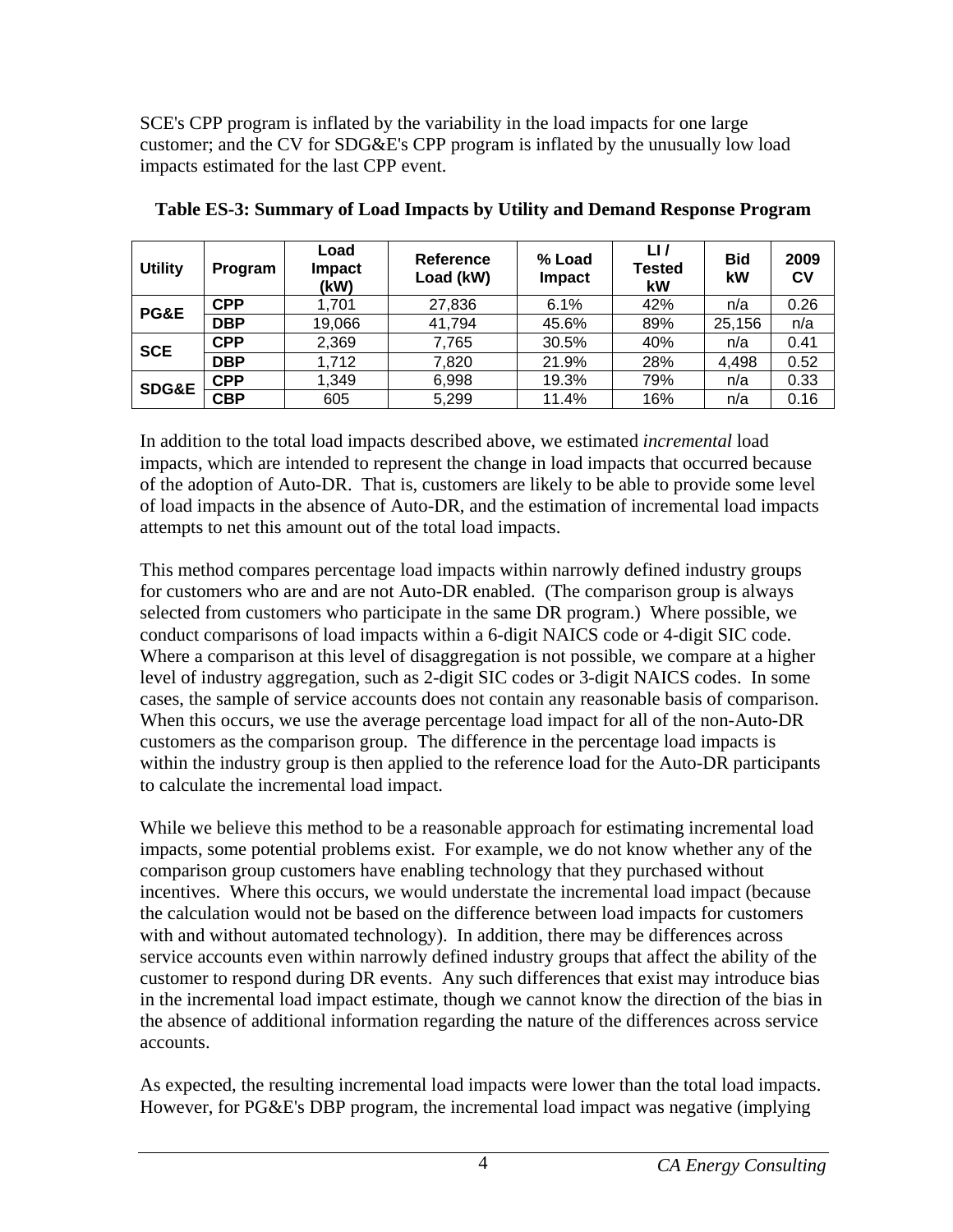that Auto-DR caused a reduction in load response for participants). This counter-intuitive result indicates the difficulty that can exist in finding a reasonable comparison group to which Auto-DR load impacts may be compared.

## **Cost Effectiveness Models**

Separate cost effectiveness (CE) models were developed for each utility. Within each utility's model, information was included from all of the demand response programs on which the utility has Auto-DR customers. The CE model conducts the Total Resource Cost (TRC) and Program Administrator Cost (PAC) tests.

Within each program, the CE model separately analyzes three equipment installation years (hereafter referred to as "vintage years"): 2007, 2008, and 2009. For each vintage year, the CE model calculates 10 years of costs and benefits. (*E.g.*, for 2007, costs and benefits are calculated for 2007 through 2016.) In this case, 10 years represents the expected useful life of the equipment.

For each vintage year, the per-event-hour load impacts are derived from the 2009 program year load impact estimates, where the load impacts are divided into vintage years. We assume that the allocated load impact values remain constant across the 10-year analysis window. The 10-year cost and benefit streams for the three vintage years are discounted to a common year (labeled the "base year" in the CE model).

For both the TRC and PAC tests, benefits are calculated as the sum of avoided capacity costs, avoided energy costs, and avoided T&D costs.

For the TRC test, costs are calculated as the sum of administrative costs, Auto-DR capital incentive costs, and customer costs. For the PAC test, costs are calculated as the sum of administrative costs, Auto-DR capital incentive costs, and DR incentives. Because customer costs are assumed to be equal to the DR incentives, the TRC and PAC tests return the same results.

CE tests were run under different sets of assumptions. First, we included load impacts (and therefore benefits) in two ways: as *total* and *incremental* Auto-DR load impacts. The second sensitivity analysis is based on the inclusion of the  $70<sup>th</sup>$  percentile exceedance factor (*E*). This factor is intended to discount benefits associated with programs that have more variable (*i.e.*, less reliable) load impacts. While this factor is not included in the cost effectiveness draft protocols, it is potentially important for evaluating Auto-DR programs because they may provide more reliable load impacts than non-automated DR customers.

The  $70<sup>th</sup>$  percentile exceedance factor was taken from a proposed decision regarding resource adequacy, in which the factor was proposed as a means for valuing wind and solar generation.<sup>[2](#page-10-0)</sup> The intermittency of wind and solar resources (*e.g.*, due to varying wind conditions) is conceptually similar to the variability in the load impacts that DR (including Auto-DR) customers provide. In the case of DR customers, the variability may be due to a

<span id="page-10-0"></span><sup>1</sup>  $2$  Appendix B of the proposed decision by ALJ Gamson, "Decision Adopting Local Procurement Obligations for 2011 and Further Refining the Resource Adequacy Program", Rulemaking 09-10-032.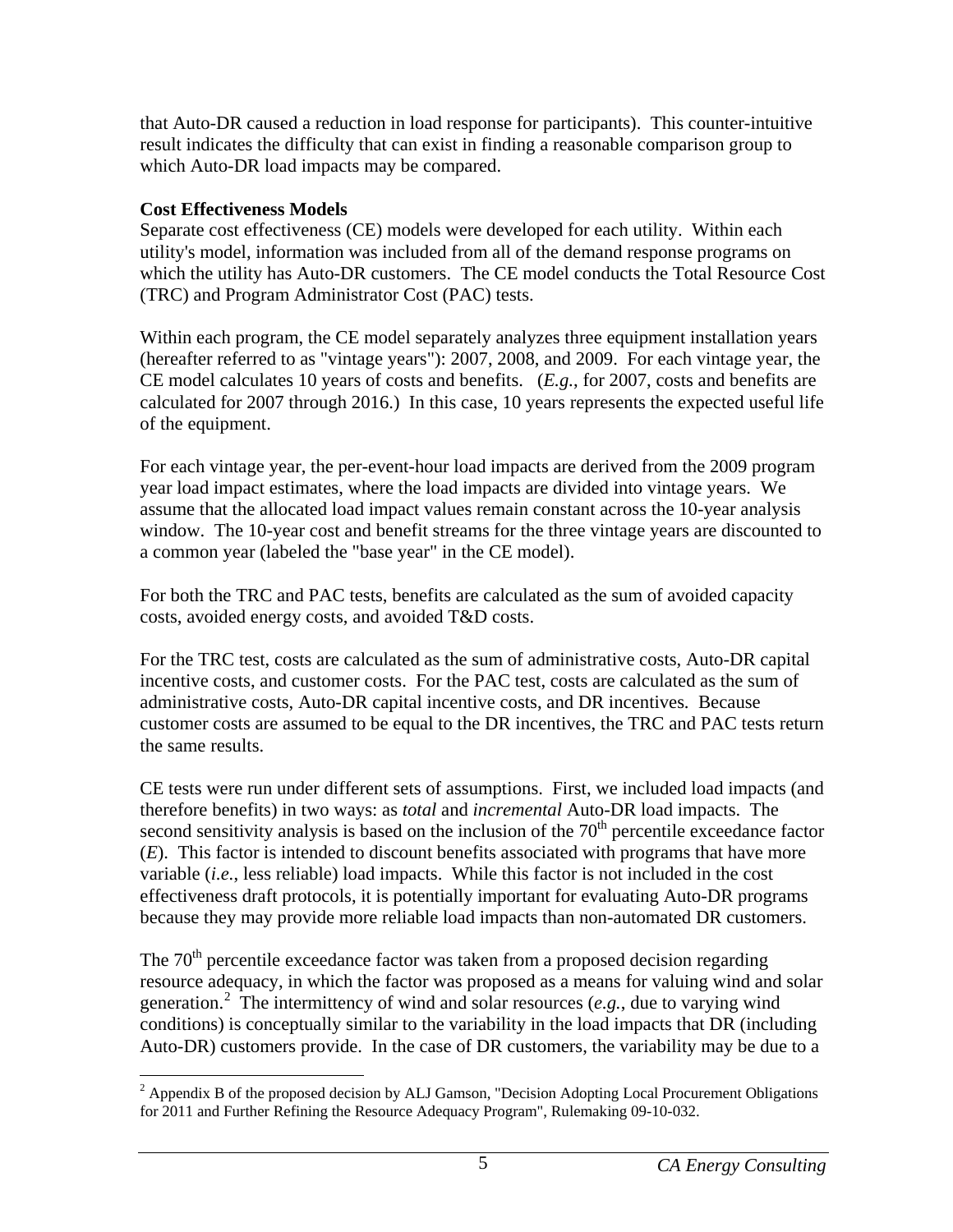number of factors, including production schedules, changes in load levels in response to economic conditions, etc.

Our "base" CE tests set *E* to 1, which is consistent with current CE test methods in that benefits are not affected by the uncertainty (or variability across events) in load impacts. A sensitivity analysis incorporates appropriate values of *E* for each utility and program. The factors are based on the uncertainty in the load impact estimates and/or the variability in load impacts across events.

Table ES-4 summarizes the benefit-cost ratios by utility and program for a variety of scenarios. For reference purposes, the Auto-DR incentive payments associated with each program are included in the table.

The results labeled "B/C at Base LI" contain the benefit-cost ratios assuming a "conservative" level of load impacts. Specifically, the results are primarily taken from the 2009 program year. At SCE, two of the largest customers (together accounting for over 70 percent of the load shed test kW) experienced a reduction in their baseline load levels in 2009 because of a combination of changes in behavior induced by the Auto-DR equipment and a response to worsening economic conditions. These factors made it difficult for these customers to perform up to their tested levels.

At SDG&E, the Auto-CBP customers performed at a significantly lower level in 2009 than they did in 2008. Customer education efforts that SDG&E has subsequently pursued appear to have been successful in raising the load impact somewhat thus far in 2010 (based on a preliminary examination of events in July). The "B/C at High LI" column shows the CE test results using the preliminary 2010 load impacts, which results in an increase of the benefit-cost ratio to 0.82.

At PG&E, the Auto-DBP load impacts (and therefore the benefit-cost ratio) depend on the performance of one service account. In both 2008 and 2009, PG&E called only one DBP test event. The service account in question provided load impacts that were approximately 15 MW higher in 2009 than they were in 2008. The results of PG&E's CE test assuming the higher load impact level are shown in the "B/C at High LI" column. As the results show, the behavior of one customer on one event day is the difference between obtaining a benefit-cost ratio of 0.54 or 2.20.

The results shown in the "B/C at Tested kW" were calculated to demonstrate that, had customers performed to their tested kW levels, all of the Auto-DR programs would have been cost effective. This demonstrates that the Auto-DR program concept was not flawed from the start.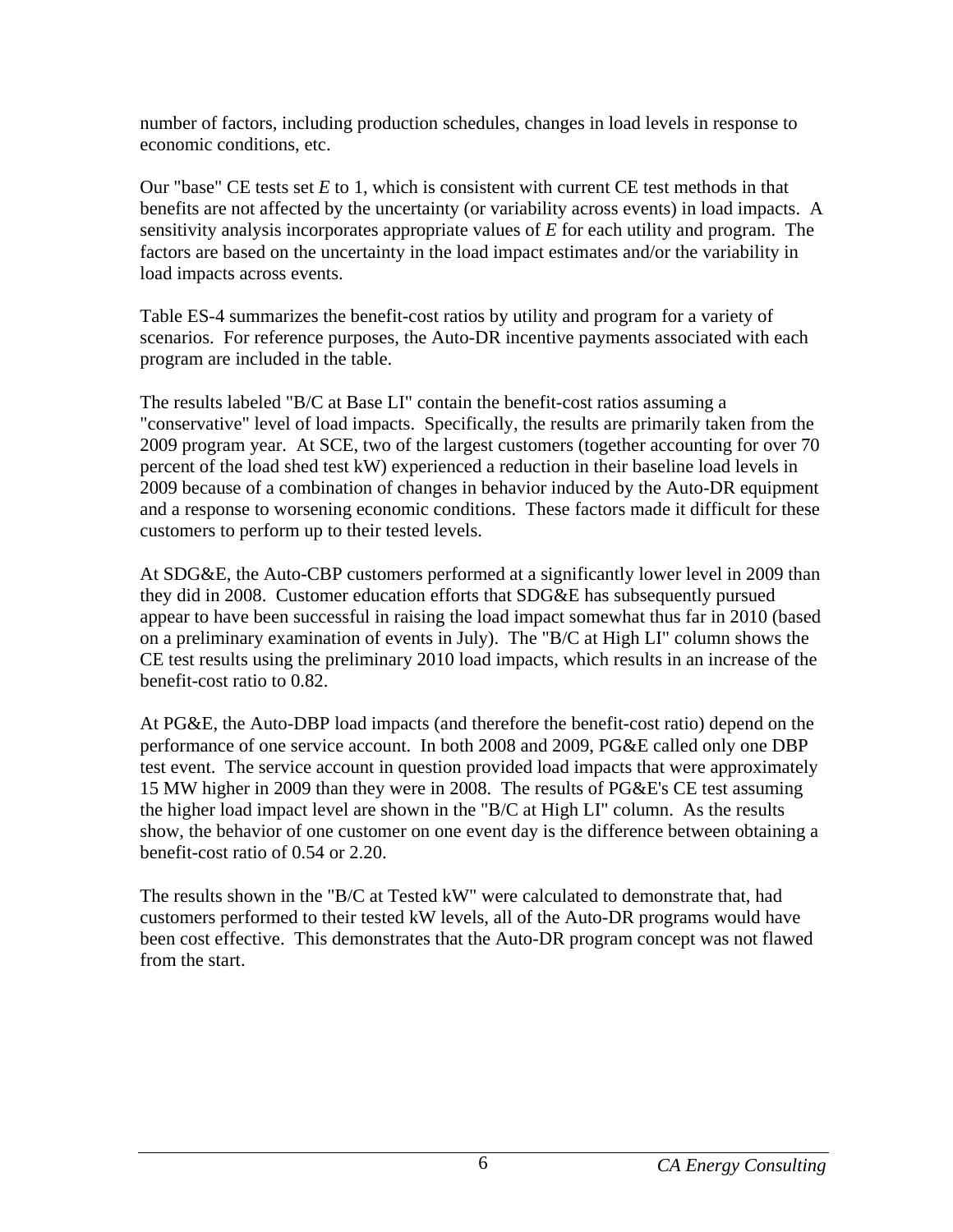<span id="page-12-1"></span><span id="page-12-0"></span>

| <b>Utility</b>   | Program        | <b>B/C at Base LI</b> | <b>B/C at High LI</b> | <b>B/C at Tested kW</b> | <b>Auto-DR Incentive</b> |
|------------------|----------------|-----------------------|-----------------------|-------------------------|--------------------------|
|                  | <b>CPP</b>     | 1.11                  | 1.11                  | 3.11                    | \$700,495                |
| PG&E             | <b>DBP</b>     | 0.44                  | 2.38                  | 2.64                    | \$3,856,096              |
|                  | Auto-DR        | 0.54                  | 2.20                  | 3.04                    | \$4,556,591              |
|                  |                |                       |                       |                         |                          |
|                  | <b>CPP</b>     | 0.54                  | n/a                   | 1.23                    | \$705,336                |
| <b>SCE</b>       | <b>DBP</b>     | 0.46                  | n/a                   | 0.99                    | \$1,742,822              |
|                  | Auto-DR        | 0.49                  | n/a                   | 1.07                    | \$2,448,158              |
|                  |                |                       |                       |                         |                          |
|                  | <b>CPP</b>     | 3.75                  | 3.75                  | 4.71                    | \$253,316                |
| <b>SDG&amp;E</b> | <b>CBP</b>     | 0.27                  | 0.36                  | 0.87                    | \$1,127,866              |
|                  | <b>Auto-DR</b> | 0.77                  | 0.82                  | 1.18                    | \$1,381,182              |

**Table ES-4: Summary of Benefit-Cost Ratios by Utility and Scenario** 

## **Summary and Conclusions**

The results of the CE models indicated that, under most assumptions, the Auto-DR programs are not currently cost effective (although PG&E's and SDG&E's Auto-CPP programs do appear to be cost effective by themselves). However, a couple of factors contribute to some uncertainty regarding the validity of this conclusion:

- The load impact estimates, which are the source of program benefits, are often driven by the behavior of very few customers on very few event days. For example, the benefit-cost ratio of PG&E's Auto-DBP program changes from 0.54 to 2.20 simply by using the 2009 load impact estimate in place of the 2008 load impact estimate *for one customer*. Furthermore, PG&E only called one DBP event in both 2008 and 2009, so the cost effectiveness is determined by customer load response in four hours per year.
- Customer baselines may change over time, making it difficult for some customers to perform up the level of their Auto-DR load shed test. These baseline changes could be caused by Auto-DR program (*e.g.*, by using information from an energy management system to better manage usage in all hours, and not only on event days; or by installing energy efficiency equipment funded by the bill savings from participating in demand response), or in response to changes in economic conditions or other "exogenous" factors.

Even considering these concerns, it appears that many Auto-DR customers are providing load impacts during events that are significantly below their load shed test values. Because Auto-DR pays its participants an incentive based on the results of the load shed test, it is important for the tests to reflect the performance that will be provided during DR program events. For example, if the load shed test values were consistently too high relative to the load impacts that customers can deliver during DR program events, it becomes difficult for the Auto-DR program to be cost effective. Therefore, it may be worthwhile for the utilities to review the load shed test methods, perhaps by comparing test conditions to event conditions to determine whether improvements to the load shed impact tests are necessary.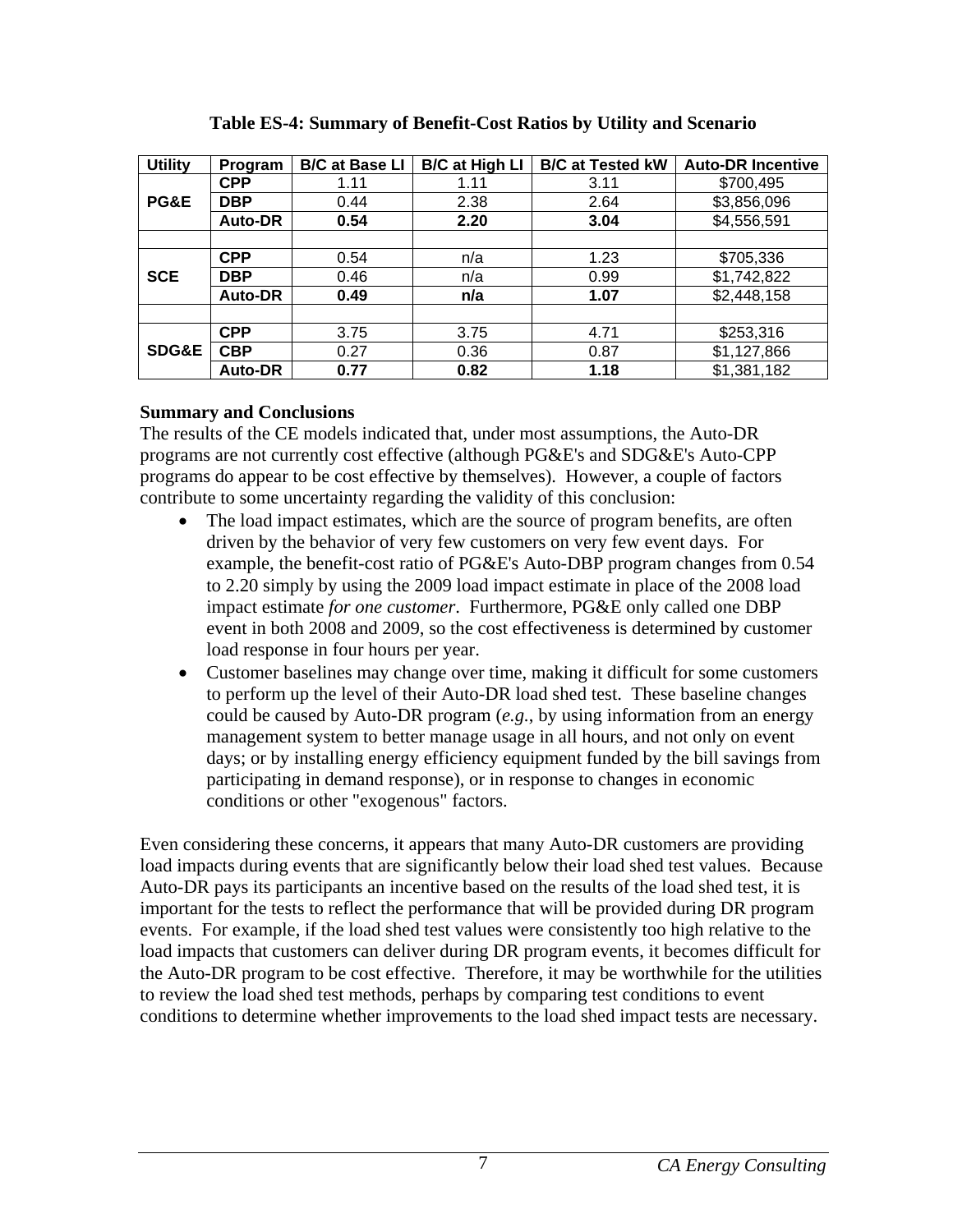## <span id="page-13-1"></span><span id="page-13-0"></span>**1. Introduction and Purpose of the Study**

This report documents various aspects of the load reductions achieved by the Automated Demand Response (Auto-DR) programs at the three California investor-owned electric utilities ("Joint Utilities") for Program Years 2008 and 2009. These aspects include 1) summarizing the load impacts achieved by Auto-DR participants, including the consistency of load impacts across events, 2) providing estimates of incremental load impacts (*e.g.*, relative to load impacts of non-Auto-DR customers), 3) analyzing the cost-effectiveness ("CE") of the Auto-DR programs at each utility using standard CE tests, and 4) reporting on the findings. The reporting will include both a written report and a workshop presentation.

Auto-DR provides commercial customers with incentives to install technology that automates a customer's response to demand response (DR) program events. Auto-DR participants must enroll in a DR program, where the options include: the Demand Bidding Program (DBP), Critical Peak Pricing (CPP), and the Capacity Bidding program (CBP).<sup>[3](#page-13-2)</sup>

The load impacts for the programs were estimated using separate econometric models (*i.e.*, regression equations) for each enrolled Auto-DR customer, based on historical load data for the summer of 2009. The models assume that hourly loads are a function of weather data; time-based variables such as hour, day of week, and month; and program event information.

A cost effectiveness (CE) model was developed to perform the Total Resource Cost (TRC) and Program Administrator Cost (PAC) tests for each utility. The CE tests were developed using the draft cost effectiveness protocols.<sup>[4](#page-13-3)</sup> The ability to conduct reliable CE tests is complicated by the fact that the load impact estimates, which directly contribute to the avoided costs that serve as the program benefits, are often influenced by the behavior of one or two customers, and sometimes on only one event day. In addition, SCE's largest customers (in terms of tested kW) may have issues with the baseline level changing over time. If true, this would mean that the CE tests conducted in this study understate program benefits.

After this introductory section, Section 2 describes the Auto-DR program, including the characteristics of the enrolled customer accounts. Section 3 discusses evaluation methodology. Section 4 presents Auto-DR load impact estimates. Section 5 presents the cost effectiveness tests. Section 6 provides a summary and conclusions.

<span id="page-13-2"></span><sup>1</sup> <sup>3</sup> Specifically, SDG&E allows participation on CBP and CPP; while PG&E and SCE allow participation in CPP and DBP.

<span id="page-13-3"></span><sup>&</sup>lt;sup>4</sup> "Order Instituting Rulemaking Regarding Policies and Protocols for Demand Response Load Impact Estimates, Cost-Effectiveness Methodologies, Megawatt Goals and Alignment with California Independent System Operator Market Design Protocols", Rulemaking 07-01-041, January 25, 2007.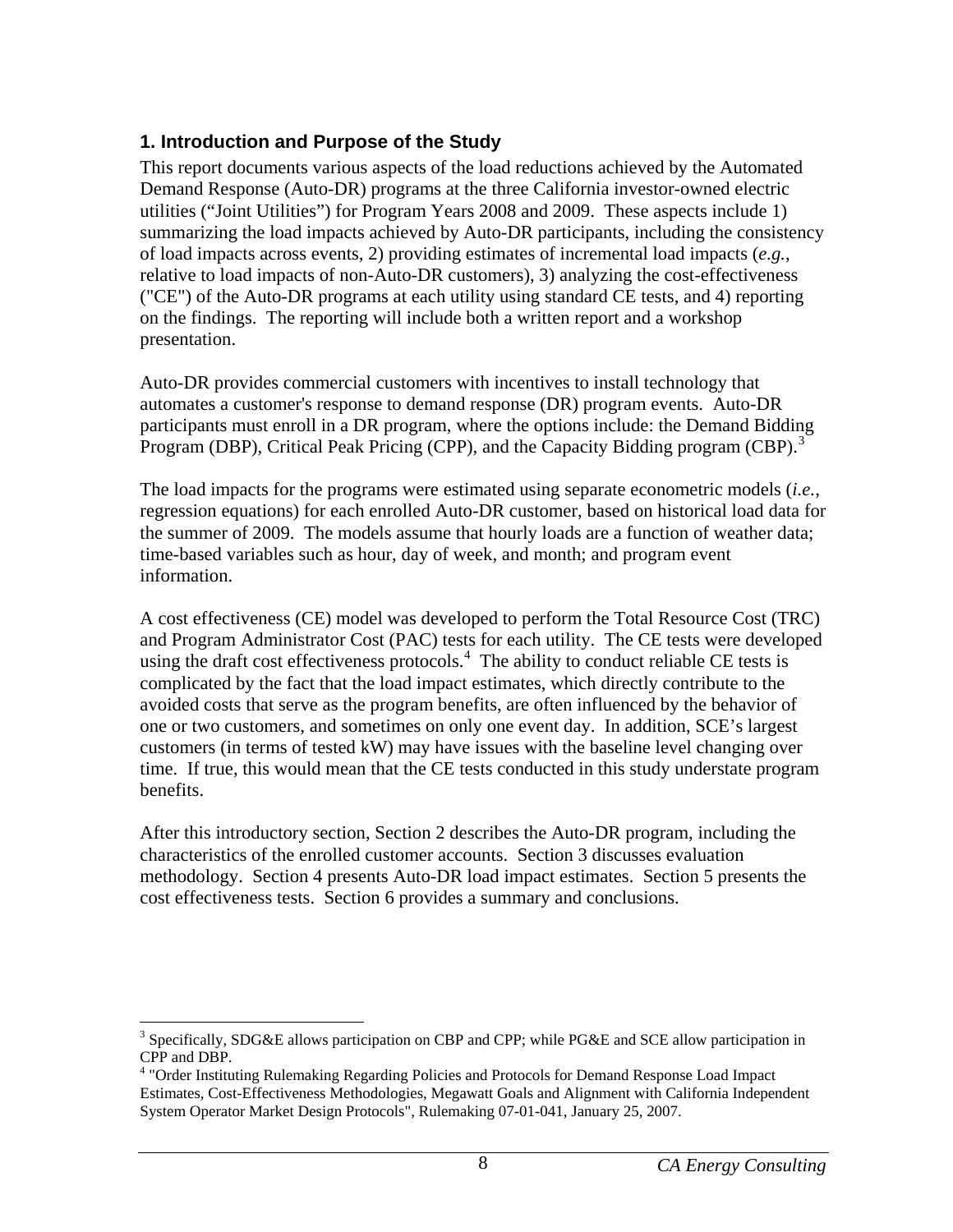# <span id="page-14-1"></span><span id="page-14-0"></span>**2. Description of the Automated Demand Response Program**

# <span id="page-14-2"></span>*2.1 Auto-DR Program Description*

Auto-DR offers customers an incentive to install equipment that enhances their ability to reduce load during DR program events. PG&E's web site offers the following examples of equipment that qualifies for incentives:

- Wired and wireless controls for lighting, HVAC, motors, pumps, fans, air compressors, process equipment, audio/video equipment, etc.;
- Energy Management software;
- Energy Management Systems, including repairs/upgrades/reprogramming of existing controls;
- Thermostats, plug strips, occupancy sensors and other devices capable of receiving curtailment signals; and
- Appliances and vending machines capable of receiving curtailment signals.

Customers who choose to participate in Auto-DR first undergo an energy audit in which the utility determines strategies and equipment that are appropriate for the customer's facility. If the customer chooses to install the recommended equipment, a load shed test is conducted. The result of this test (measured in kW) serves as the basis for the Auto-DR incentive payment that the customer receives. This is a one-time incentive equal to the lesser of the equipment cost or \$300 per tested kW. Auto-DR customers are required to participate in a DR program, from which the customers may receive on-going incentives based on its performance during event hours.

Through the 2009 program year, Auto-DR customers at PG&E and SCE were enrolled in CPP and DBP. At SDG&E, Auto-DR customers were enrolled in CPP and CBP.

The next section describes the Auto-DR participants.

# <span id="page-14-3"></span>*2.2 Participant characteristics*

Tables 2.1 through 2.6 contain Auto-DR enrollments for each utility and demand response program during the 2009 program year.

Each table shows the participants by industry code (NAICS code for PG&E and SDG&E, SIC code for SCE), including a description of the industry group, the number of enrolled service accounts, and the amount of verified (tested) kW from the load shed tests conducted for Auto-DR.<sup>[5](#page-14-4)</sup>

The largest program by load shed test kW is PG&E's DBP, which includes two service accounts with especially large load shed test values (9 MW and 5.2 MW). PG&E's programs cover a fairly broad range of industry groups compared to SCE and SDG&E.

<span id="page-14-4"></span> $\overline{a}$  $<sup>5</sup>$  For the DBP tables (PG&E and SCE), the number of service accounts includes only the master service</sup> account. That is, the service accounts that participate under the master account are excluded from the table.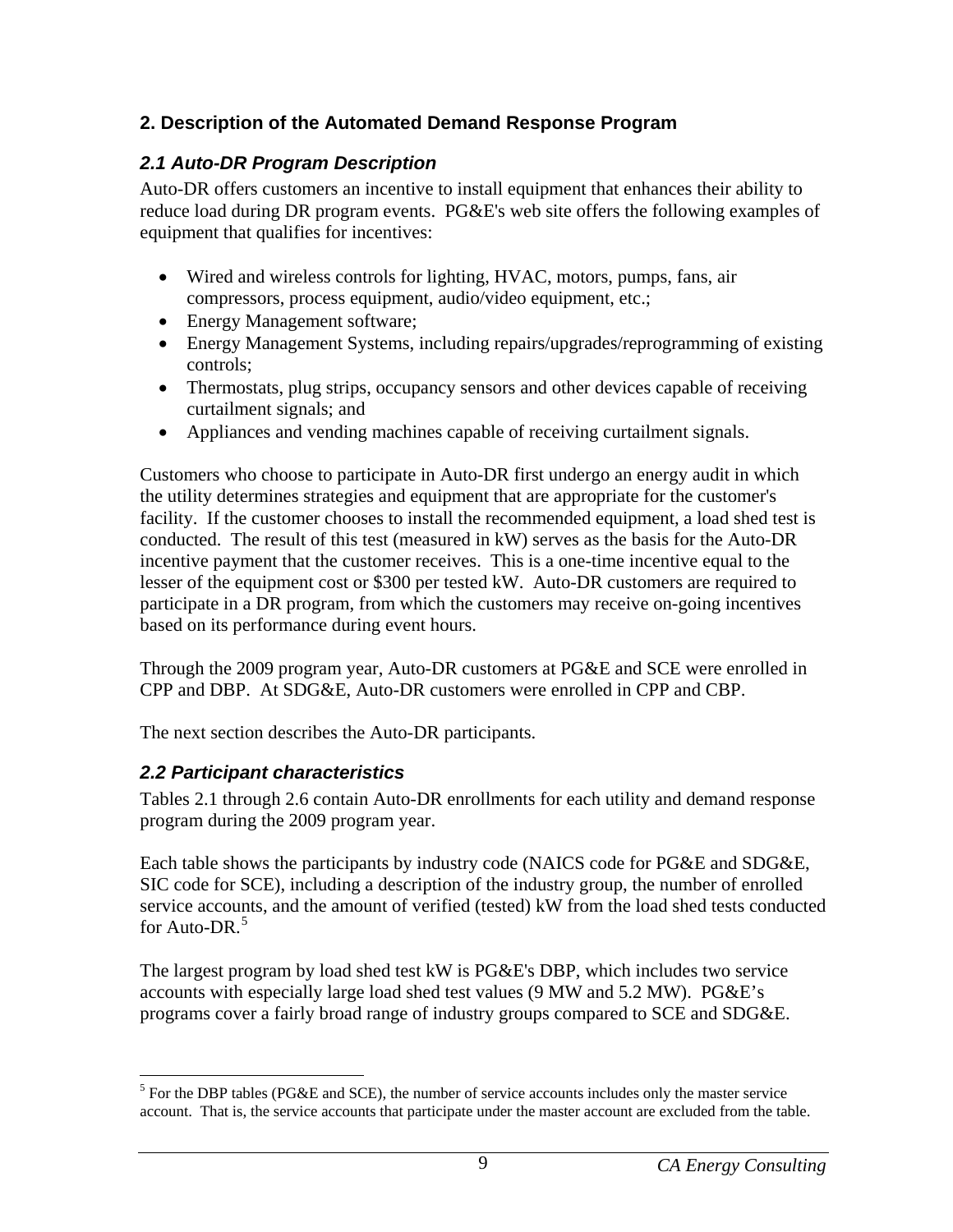<span id="page-15-0"></span>SCE's enrollments in both CPP and DBP are dominated by two service accounts that together account for the majority of the load shed test kW. This is described in more detail in Section 4.1.4.

SDG&E's CBP service accounts are all enrolled by one aggregator.

<span id="page-15-1"></span>

| <b>NAICS</b><br>Code | <b>NAICS Description</b>                           | <b>Number of Service</b><br><b>Accounts</b> | <b>Load Shed Test</b><br>kW |
|----------------------|----------------------------------------------------|---------------------------------------------|-----------------------------|
| 221310               | Water Supply and Irrigation Systems                |                                             | 74                          |
| 311412               | Frozen Specialty Food Manufacturing                | $\overline{2}$                              | 580                         |
| 311812               | <b>Commercial Bakeries</b>                         | 1                                           | 100                         |
| 334419               | <b>Other Electronic Component</b><br>Manufacturing | 9                                           | 306                         |
| 442110               | <b>Furniture Stores</b>                            | $\overline{2}$                              | 329                         |
| 452112               | <b>Discount Department Stores</b>                  | 3                                           | 136                         |
| 511210               | <b>Software Publishers</b>                         | $\overline{2}$                              | 488                         |
| 531123               | Lessors of Nonresidential Buildings                | 1                                           | 44                          |
| 541710               | Research and Development in<br>Biotechnology       | 4                                           | 209                         |
| 551114               | <b>Corporate Offices</b>                           | $\overline{2}$                              | 527                         |
| 611112               | <b>Elementary and Secondary Schools</b>            | $\overline{2}$                              | 39                          |
| 611114               | <b>Elementary and Secondary Schools</b>            | $\overline{2}$                              | 18                          |
| 611513               | Apprenticeship Training                            | 1                                           | 59                          |
| 624310               | <b>Vocational Rehabilitation Services</b>          | 1                                           | 250                         |
| 712110               | <b>Museums</b>                                     |                                             | 24                          |
| 921190               | <b>Other General Government Support</b>            | 4                                           | 455                         |
| 922120               | <b>Police Protection</b>                           | 1                                           | 300                         |
| 922130               | <b>Legal Counsel and Prosecution</b>               | 1                                           | 60                          |
| 922140               | <b>Correctional Institutions</b>                   | $\overline{2}$                              | 250                         |
| 923130               | Administration of Human Resource<br>Programs       |                                             | 69                          |
| <b>Total</b>         |                                                    | 43                                          | 4,317                       |

**Table 2.1: 2009 Auto-DR Enrollment, PG&E CPP**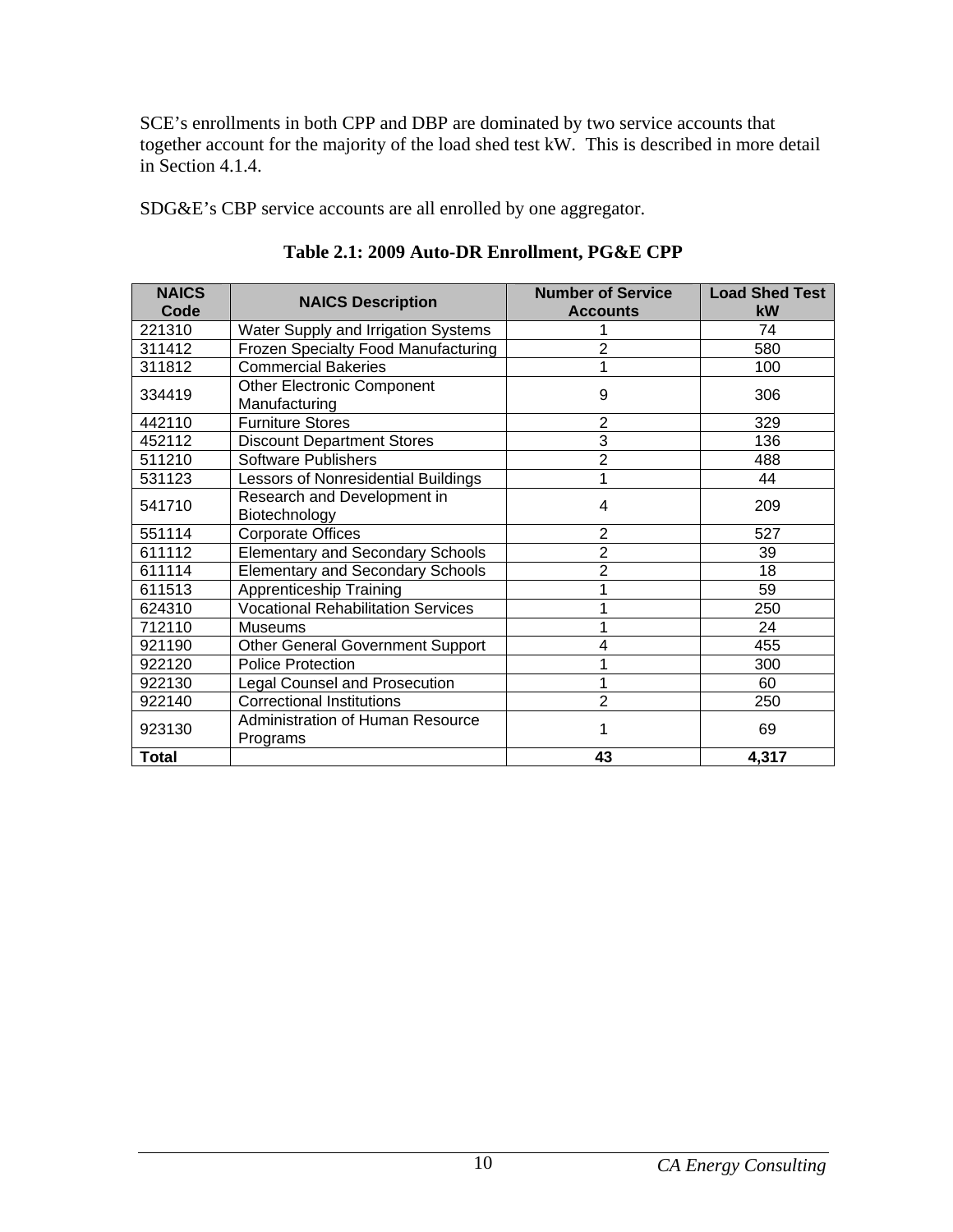<span id="page-16-1"></span><span id="page-16-0"></span>

| <b>NAICS</b><br>Code | <b>NAICS Description</b>                                   | <b>Number of Service</b><br><b>Accounts</b> | <b>Load Shed</b><br><b>Test kW</b> |
|----------------------|------------------------------------------------------------|---------------------------------------------|------------------------------------|
| 115114               | Postharvest Crop Activities (except<br>Cotton Ginning)     |                                             | 550                                |
| 221112               | <b>Hydroelectric Power Generation</b>                      |                                             | 800                                |
| 325120               | Industrial Gas Manufacturing                               | $\overline{2}$                              | 11,430                             |
| 423930               | Recyclable Material Merchant<br><b>Wholesalers</b>         |                                             | 5,175                              |
| 424410               | <b>General Line Grocery Merchant</b><br><b>Wholesalers</b> |                                             | 385                                |
| 442110               | <b>Furniture Stores</b>                                    |                                             | 193                                |
| 452111               | <b>Department Stores</b>                                   |                                             | 2,874                              |
| 452112               | <b>Discount Department Stores</b>                          |                                             | 76                                 |
| 518210               | Data Processing, Hosting, and Related<br><b>Services</b>   |                                             | 76                                 |
| 531123               | Lessors of Nonresidential Buildings                        |                                             | 402                                |
| 551114               | <b>Corporate Managing Offices</b>                          | 3                                           | 2,202                              |
| 713940               | <b>Fitness and Recreational Sports</b><br>Centers          |                                             | 85                                 |
| 921190               | <b>Other General Government Support</b>                    | 4                                           | 1,167                              |
| <b>Total</b>         |                                                            | 20                                          | 25,415                             |

**Table 2.2: 2009 Auto-DR Enrollment, PG&E DBP** 

## **Table 2.3: 2009 Auto-DR Enrollment, SCE CPP**

<span id="page-16-2"></span>

| <b>SIC</b><br>Code | <b>SIC Description</b>                           | <b>Number of Service</b><br><b>Accounts</b> | <b>Load Shed Test</b><br>kW |
|--------------------|--------------------------------------------------|---------------------------------------------|-----------------------------|
| 1611               | <b>Highway and Street Construction</b>           |                                             | 353                         |
| 2834               | <b>Pharmaceutical Preparations</b>               |                                             | 127                         |
| 3069               | <b>Fabricated Rubber Products</b>                |                                             | 899                         |
| 3691               | <b>Storage Batteries</b>                         |                                             | 3,200                       |
| 3716               | <b>Recreational Vehicle Manufacturers</b>        | 2                                           | 441                         |
| 5211               | Lumber Dealers                                   |                                             | 174                         |
| 6512               | Operators of Non-Residential<br><b>Buildings</b> | 11                                          | 675                         |
| <b>Total</b>       |                                                  | 19                                          | 5.869                       |

## **Table 2.4: 2009 Auto-DR Enrollment, SCE DBP**

<span id="page-16-3"></span>

| <b>SIC</b><br>Code | <b>SIC Description</b>                                  | <b>Number of Service</b><br><b>Accounts</b> | <b>Load Shed Test</b><br>kW |
|--------------------|---------------------------------------------------------|---------------------------------------------|-----------------------------|
| 2834               | <b>Pharmaceutical Preparations</b>                      |                                             | 127                         |
| 3069               | <b>Fabricated Rubber Products</b>                       |                                             | 899                         |
| 3691               | <b>Storage Batteries</b>                                | ⌒                                           | 3,986                       |
| 5211               | <b>Lumber Dealers</b>                                   |                                             | 174                         |
| 5712               | <b>Furniture Stores</b>                                 | 3                                           | 693                         |
| 6512               | <b>Operators of Non-Residential</b><br><b>Buildings</b> | 11                                          | 675                         |
| Total              |                                                         | 19                                          | 6.554                       |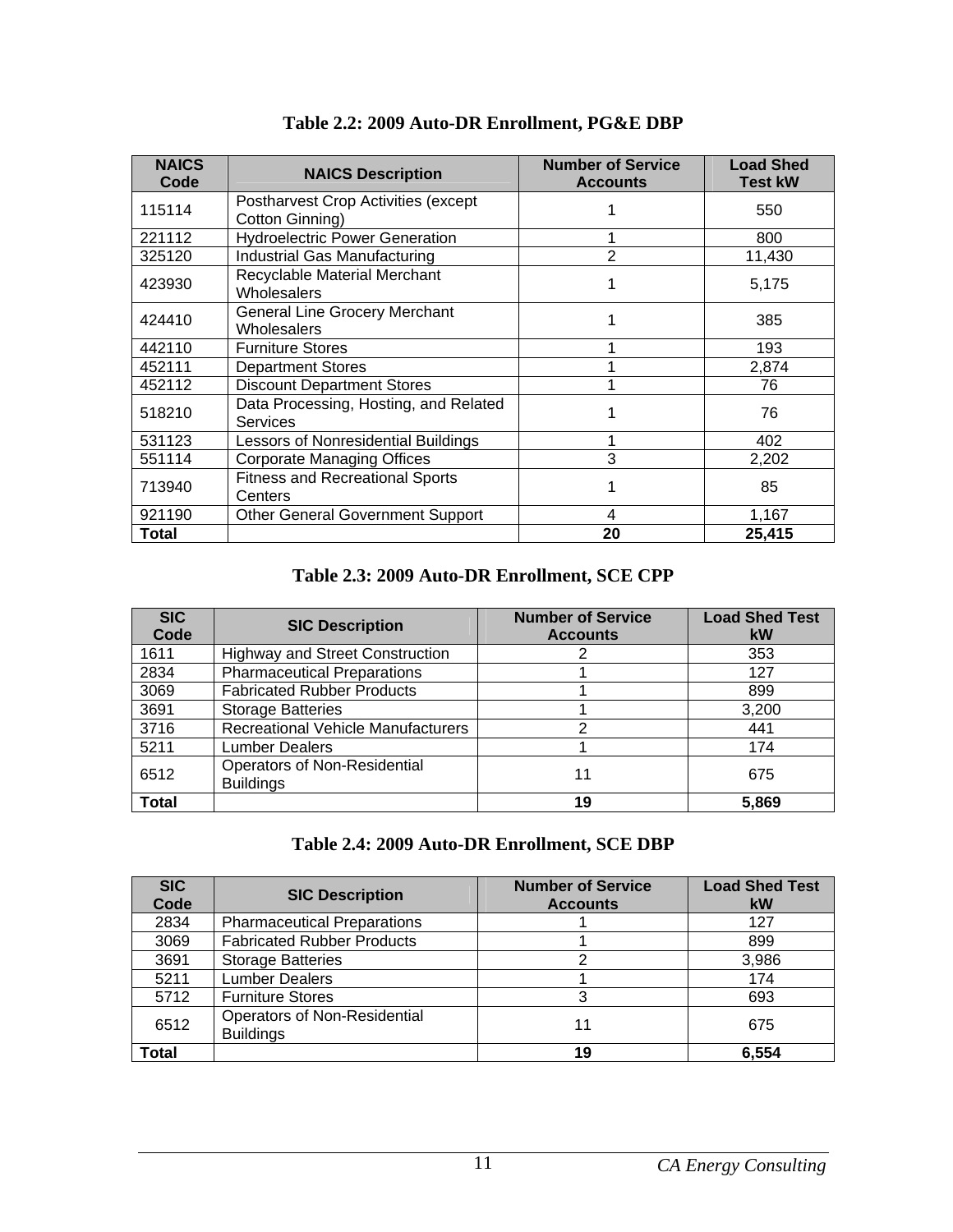<span id="page-17-1"></span><span id="page-17-0"></span>

| <b>NAICS Code</b> | <b>NAICS Description</b>       | <b>Number of Service Accounts</b> | <b>Load Shed Test kW</b> |
|-------------------|--------------------------------|-----------------------------------|--------------------------|
| 452111            | <b>Department Stores</b>       |                                   | 1.148                    |
| 512131            | <b>Motion Picture Theaters</b> |                                   |                          |
| 721110            | <b>Hotels and Motels</b>       |                                   | 277                      |
| 721120            | Casino Hotels                  |                                   | 261                      |
| <b>Total</b>      |                                | 10                                | 1.697                    |

| Table 2.5: 2009 Auto-DR Enrollment, SDG&E CPP |  |  |
|-----------------------------------------------|--|--|
|                                               |  |  |

<span id="page-17-2"></span>

| <b>NAICS</b><br>Code | <b>NAICS Description</b>                                        | <b>Number of Service</b><br><b>Accounts</b> | <b>Load Shed</b><br><b>Test kW</b> |
|----------------------|-----------------------------------------------------------------|---------------------------------------------|------------------------------------|
| 441222               | <b>Boat Dealers</b>                                             |                                             | 22                                 |
| 451120               | Hobby, Toy & Game Stores                                        | 16                                          | 1,086                              |
| 452990               | All Other General Merchandise Stores                            | 18                                          | 980                                |
| 561439               | <b>Other Business Service Centers</b><br>(including Copy Shops) | 12                                          | 332                                |
| 713940               | <b>Fitness and Recreational Sports Centers</b>                  | 18                                          | 1,300                              |
| <b>Total</b>         |                                                                 | 66                                          | 3,720                              |

<span id="page-17-3"></span>In 2010, Auto-DR participation has continued to increase. Table 2.7 shows that PG&E has installed an additional 9.4 MW of estimated load reduction to its Auto-DR portfolio in 2010 (as of August), with another 19.8 MW in progress. This represents the potential for a significant increase in the size of PG&E's Auto-DR program.

| Table 2.7: PG&E Auto-DR Activity in 2010 |  |  |  |
|------------------------------------------|--|--|--|
|                                          |  |  |  |

| <b>Status</b> | # of Service Accounts | <b>Estimated Load Reduction (MW)</b> |
|---------------|-----------------------|--------------------------------------|
| In Progress   | 80                    | 19 <sup>8</sup>                      |
| Installed     | 16                    | 94                                   |
| Total         | 96                    | 29.2                                 |

Table 2.8 provides information on SCE's 2010 Auto-DR program activity as of August 2010. In this table, currently participating customers are shown in the "PAID" and "Measurement & Verification Pending" groups, which together account for 34 service accounts and approximately 19 MW of potential load reduction. The other status categories ("Pending Reservation", "Confirmed Reservation", and "TI in Progress") indicate the potential scale for near-term program expansion. The potential load reduction from these categories is approximately 39 MW from 129 service accounts. (Note that these load reduction values are estimated and not taken from load shed tests.)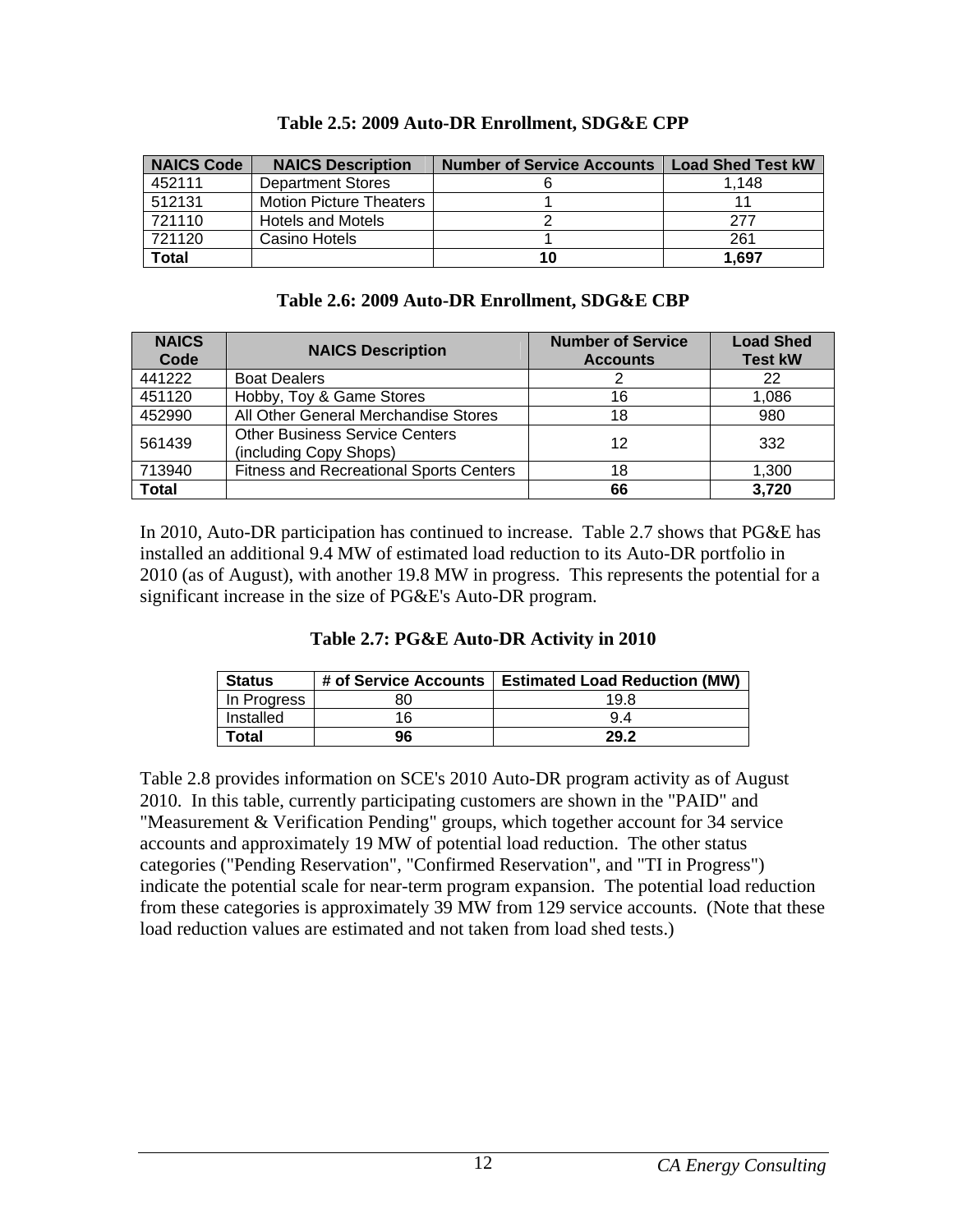| <b>Reservation Status</b>      | Data                     | Total  |
|--------------------------------|--------------------------|--------|
| <b>Pending Reservation</b>     | Sum of Reserved kW       | 1,338  |
|                                | # of Service Accounts    | 10     |
|                                | <b>Count of Projects</b> | 3      |
| <b>Confirmed Reservation</b>   | Sum of Reserved kW       | 32,631 |
|                                | # of Service Accounts    | 78     |
|                                | <b>Count of Projects</b> | 29     |
| TI in Progress                 | Sum of Reserved kW       | 4,730  |
|                                | # of Service Accounts    | 41     |
|                                | <b>Count of Projects</b> | 10     |
| Measure & Verification Pending | Sum of Reserved kW       | 925    |
|                                | # of Service Accounts    |        |
|                                | <b>Count of Projects</b> | 2      |
| <b>PAID</b>                    | Sum of Reserved kW       | 18,102 |
|                                | # of Service Accounts    | 26     |
|                                | Count of Projects        | 6      |
| Total Sum of Reserved kW       |                          |        |
| Total # of Service Accounts    |                          |        |
| <b>Total Count of Projects</b> |                          | 50     |

<span id="page-18-2"></span><span id="page-18-0"></span>

| <b>Pending Reservation</b>                   | Customer submitted reservation; under review before confirmation is issued.        |
|----------------------------------------------|------------------------------------------------------------------------------------|
| <b>Confirmed Reservation</b>                 | SCE is holding funds for customer; customer installation/construction in progress. |
| TI in Progress                               | SCE receives invoice package; scheduled Load Test with customer.                   |
| Measurement &<br><b>Verification Pending</b> | Load test performed (basis of kW for incentive payment).                           |
| Paid                                         | Project is closed - check issued by SCE.                                           |

#### <span id="page-18-1"></span>*2.3 Program events*

Table 2.9 lists event days for each program and utility during 2009. SCE called the most events, with 12 CPP and 15 DBP events spread throughout the summer. PG&E called its 12 CPP events relatively early in the summer compared to the other utilities, and only called on DBP test event. SDG&E called its 8 CPP and 7 CBP (day-of, 4 hour) events relatively late in the season. SDG&E called one CPP event (August  $29<sup>th</sup>$ ) on a Saturday, while the remaining events were on weekdays.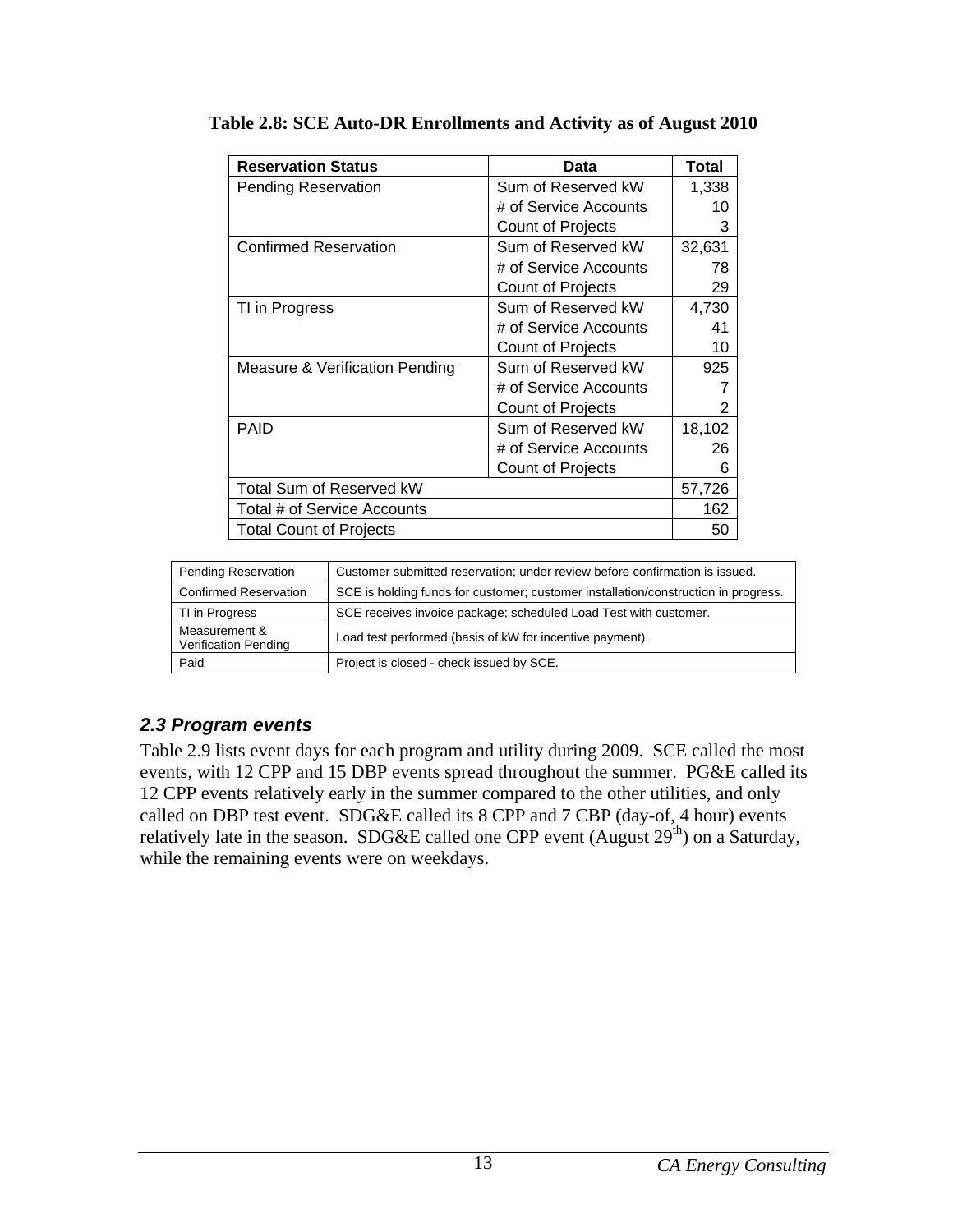<span id="page-19-2"></span><span id="page-19-0"></span>

|             |             |                | PG&E       |                | <b>SCE</b>     |                | SDG&E          |
|-------------|-------------|----------------|------------|----------------|----------------|----------------|----------------|
| <b>Date</b> | Day of Week | <b>CPP</b>     | <b>DBP</b> | <b>CPP</b>     | <b>DBP</b>     | <b>CPP</b>     | <b>CBP</b>     |
| 6/4         | Thu         |                |            |                | $1$ (test)     |                |                |
| 6/18        | Thu         |                |            | $1$ (test)     |                |                |                |
| 6/29        | Mon         | 1              |            |                |                |                |                |
| 6/30        | Tue         | $\overline{2}$ |            |                |                |                |                |
| 7/13        | Mon         | $\overline{3}$ |            |                |                |                |                |
| 7/14        | Tue         | $\overline{4}$ |            |                |                |                |                |
| 7/15        | Wed         |                |            | $\overline{2}$ | $\overline{2}$ |                |                |
| 7/16        | Thu         | 5              |            |                |                |                |                |
| 7/17        | Fri         |                |            | 3              | 3              |                |                |
| 7/20        | Mon         |                |            | 4              | 4              |                |                |
| 7/21        | Tue         | 6              |            |                |                |                | 1              |
| $7/22$      | Wed         |                |            | 5              | 5              |                |                |
| 7/27        | Mon         | $\overline{7}$ |            | $\overline{6}$ | $\overline{6}$ |                |                |
| 7/28        | Tue         |                |            | $\overline{7}$ | $\overline{7}$ |                |                |
| 8/10        | Mon         | 8              |            |                |                |                |                |
| 8/11        | Tue         | 9              |            |                |                |                |                |
| 8/18        | Tue         | 10             |            |                |                |                |                |
| 8/20        | Thu         |                |            | 8              |                |                |                |
| 8/26        | Wed         |                |            |                |                |                |                |
| 8/27        | Thu         | 11             |            | 9              | 8              | $\mathbf 1$    | $\frac{2}{3}$  |
| 8/28        | Fri         | 12             | $1$ (test) | 10             | 9              | $\overline{c}$ | $\overline{4}$ |
| 8/29        | Sat         |                |            |                |                | 3              |                |
| 8/31        | Mon         |                |            |                | 10             | 4              |                |
| 9/1         | Tue         |                |            | 11             | 11             |                |                |
| 9/2         | Wed         |                |            | 12             | 12             |                | 5              |
| 9/3         | Thu         |                |            |                | 13             | 5              | 6              |
| 9/4         | Fri         |                |            |                |                | 6              |                |
| 9/8         | Tue         |                |            |                | 14             |                |                |
| 9/22        | Tue         |                |            |                | 15             |                |                |
| 9/24        | Thu         |                |            |                |                | $\overline{7}$ | $\overline{7}$ |
| 9/25        | Fri         |                |            |                |                | 8              |                |

**Table 2.9: Demand Response Program Events, 2009** 

## <span id="page-19-1"></span>**3. Load Impact Study Methodology**

Direct estimates of total ex post load impacts for each utility's Auto-DR participants were developed from the coefficients of individual customer regression equations. These equations were estimated for each customer account using interval load data from the summer months for 2009 using individual data for all customer accounts enrolled in each program.

The method used in this study differs from the method used to measure demand response in the DBP and CBP programs during the 2009 program year, which was a "3-in-10" baseline method. This method calculates the baseline as the average of the three highest loads during the previous ten days that could have been events (*i.e.*, non-holiday weekdays), but were not.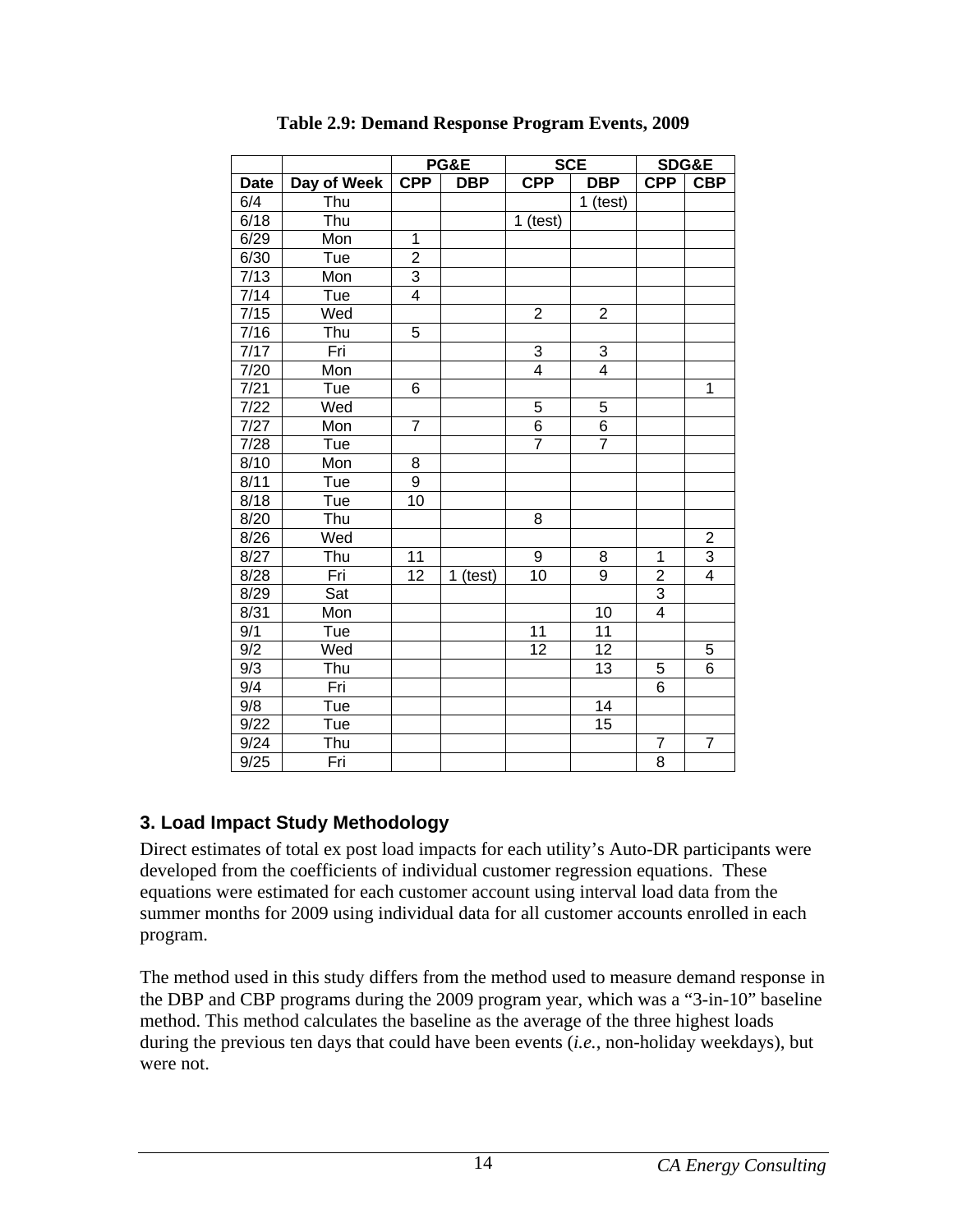<span id="page-20-0"></span>The 3-in-10 baseline method (and the 10-in-10 methods with and without day-of adjustment currently in use) is useful for program purposes because customers understand it (compared to the regression-based method) and it is comparatively easily implemented for calculating settlements. However, the regression-based method is a more powerful tool for calculating baselines, as it more explicitly accounts for weather effects and regular load patterns (*e.g.*, by day of week). Because we use the regression-based load impact estimates, the load impacts used in the CE tests do not match the program-based load impact estimates that may be more familiar to the utilities.

## <span id="page-20-1"></span>*3.1 Primary regression equation specifications*

The regression equations were based on models of hourly loads as functions of a list of variables designed to control for factors that affect consumers' hourly usage levels, such as:

- Seasonal and hourly time patterns (*e.g.*, month, day-of-week, and hour, plus various hour/day-type interactions)
- Weather (*e.g.*, cooling degree hours (CDH))

 $\overline{a}$ 

• Event indicators—Hourly indicator variables interacted with event indicators, in order to provide estimates of the hourly load impacts during each event.

The basic model specification is shown below. (There were some relatively minor variations in the specification across utilities and programs.)

$$
Q_{t} = a + \sum_{Evt=1}^{E} \sum_{i=1}^{24} (b_{i,Evt}^{DR} \times h_{i,t} \times DR_{t}) + b^{MornLoad} \times MornLoad_{t} + \sum_{i=1}^{24} (b_{i}^{CDH} \times h_{i,t} \times CDH_{t})
$$
  
+  $\sum_{i=2}^{24} (b_{i}^{MON} \times h_{i,t} \times MON_{t}) + \sum_{i=2}^{24} (b_{i}^{FRI} \times h_{i,t} \times FRI_{t}) + \sum_{i=2}^{24} (b_{i}^{h} \times h_{i,t}) + \sum_{i=2}^{5} (b_{i}^{DTYPE} \times DTYPE_{i,t})$   
+  $\sum_{i=6}^{10} (b_{i}^{MONTH} \times MONTH_{i,t}) + b_{i}^{Summer} \times Summer_{t} + \sum_{i=1}^{24} (b_{i}^{CDH,S} \times h_{i,t} \times Summer_{t} \times CDH_{t})$   
+  $\sum_{i=2}^{24} (b_{i}^{MON,S} \times h_{i,t} \times Summer_{t} \times MON_{t}) + \sum_{i=2}^{24} (b_{i}^{FRI,S} \times h_{i,t} \times Summer_{t} \times FRI_{t})$   
+  $\sum_{i=2}^{24} (b_{i}^{h,S} \times h_{i,t} \times Summer_{t}) + b^{OTH} \times OTH_{t} + e_{t}$ 

In this equation,  $Q_t$  represents the amount of usage in hour  $t$  for a customer enrolled in the DR program; the *b*'s are estimated parameters;  $h_{i,t}$  is a dummy variable for hour *i*;  $DR_t$  is an indicator variable for the demand response program's event days;  $CDH_t$  is cooling degree hours;<sup>[6](#page-20-2)</sup>  $E$  is the number of event days that occurred during the program year; *MornLoad<sub>t</sub>* is a variable equal to the average of the day's load in hours 1 through 10; *MON<sub>t</sub>* is a dummy variable for Monday;  $FRI_t$  is a dummy variable for Friday;  $DTYPE_{i,t}$  is a series of dummy variables for each day of the week;  $MONTH_{i,t}$  is a series of dummy variables for

<span id="page-20-2"></span> $6$  Cooling degree hours (CDH) was defined as MAX[0, Temperature – 50], where Temperature is the hourly temperature in degrees Fahrenheit. Customer-specific CDH values are calculated using data from the most appropriate weather station. Our previous studies used cooling degree days with a 65 degree threshold (CDD65). Our review of the results this year found that using CDH50 in place of CDD65 produced implied event-day reference loads that better reflected observed usage patterns and levels on hot, non-event days.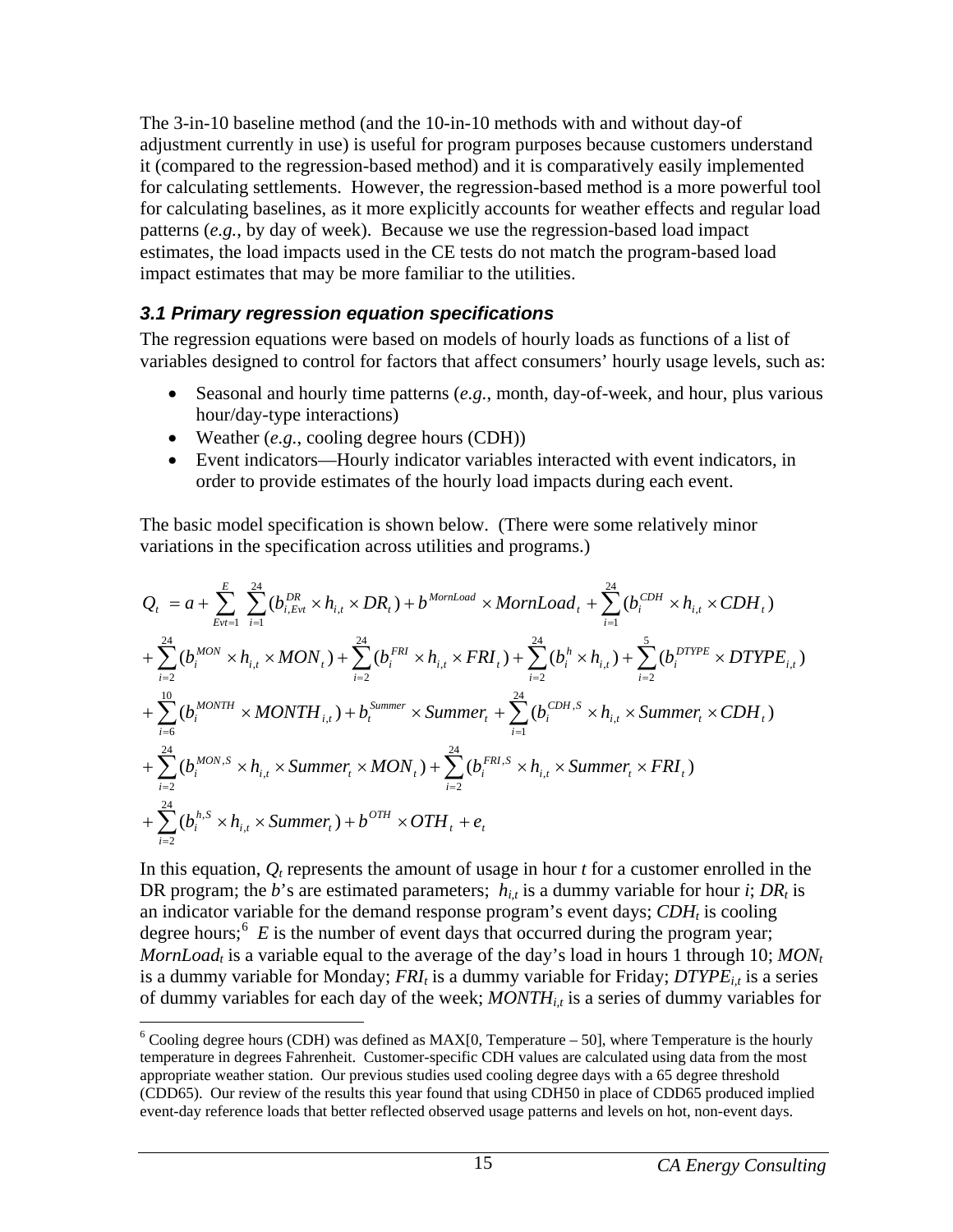<span id="page-21-0"></span>each month; *Summer<sub>t</sub>* is a variable indicating summer months (defined as mid-June through mid-August)<sup>[7](#page-21-2)</sup>, which is interacted with the weather and hourly profile variables;  $OTH<sub>t</sub>$  is a dummy variable indicating an event hour for any other demand response programs in which the customer is also enrolled<sup>[8](#page-21-3)</sup>; and  $e_t$  is the error term. The "morning load" variable was used in lieu of a more formal autoregressive structure in order to adjust the model to account for the level of load on a particular day. Because of the autoregressive nature of the morning load variable, no further correction for serial correlation was performed in these models.

## <span id="page-21-1"></span>*3.2 Customer-level screening of results*

Separate models were estimated for each enrolled customer. We screened the customerlevel models for the effects of omitted variable bias. That is, while we include a large number of variables to account for systematic variations in customer load levels (*e.g.*, by time of day, or day of week), many other factors may affect a customer's usage in a particular hour. For example, in our previous load impact studies we found that the load shapes for sports arenas in the PG&E area are difficult to predict because the load changes substantially on days on which they apparently host events, but we do not have the information to design variables to account for the occurrence of such events. For these customers, we sometimes observed large positive load impacts and sometimes large negative load changes in the hours following DR event windows. However, these estimated "load impacts" were clearly unrelated to the existence of the DR event, but rather artifacts of whether the arena happened to host an event on the day of the DR event. In these cases, we set the load impacts equal to zero for those accounts. (We determine whether the load impacts are "real" by examining the daily load profiles for event and similar non-event days.)

Our screening resulted in very little modification of the regression results. In PG&E's CPP program, we revised the load impacts for three customers on the July  $27<sup>th</sup>$  event. In two of the cases, we replaced the regression-based load impacts with load impacts generated as a comparison of the event day to a similarly hot non-event day earlier in the summer. For the third customer, we set the estimated load impact to zero.

There is another source of difference between the load impacts in this report and those reported in our program-wide (*i.e.*, for CPP, DBP, or CBP as a whole, not only for Auto-DR) load impact studies from earlier in 2010. We discovered in this project that some DBP service accounts at both PG&E and SCE were aggregated for program purposes. Because bidding data only exist for the "master" service account, the load impacts for the customer's other service accounts were not counted in our previous load impact studies. (We only count estimated load impacts when a customer has submitted a bid.) The utilities provided us with information on the aggregated customers, which we used to correct the error for this study.

<span id="page-21-2"></span> $\overline{a}$  $<sup>7</sup>$  This variable was initially designed to reflect the load changes that occur when schools are out of session.</sup> We have found the variables to a useful part of the base specification, as they do not appear to harm load impact estimates even in cases in which the customer does not change its usage level or profile during the summer months.

<span id="page-21-3"></span> $8$  For DBP, the variable is equal to one if it is an event hour and the customer submitted a bid for that hour.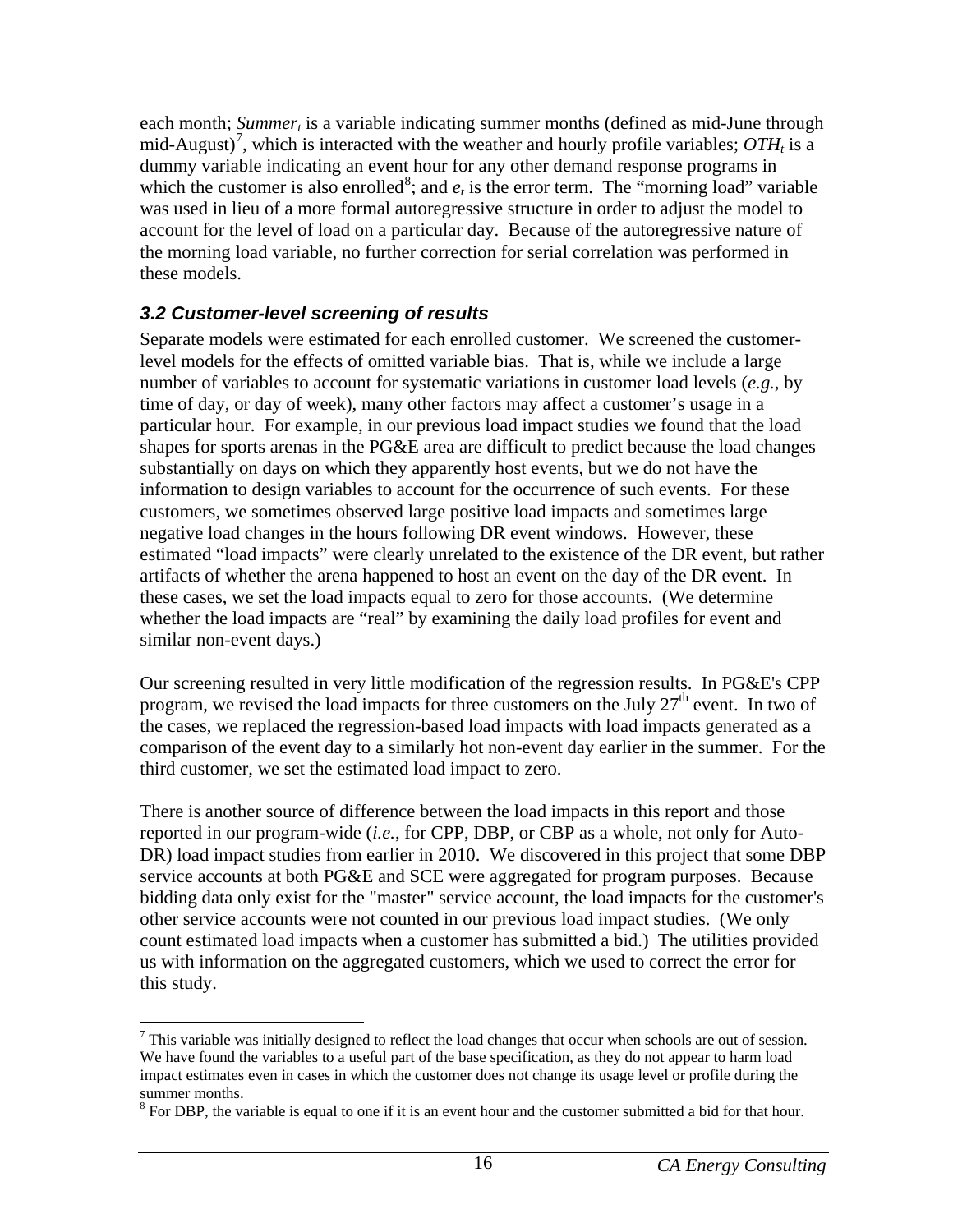# <span id="page-22-1"></span><span id="page-22-0"></span>**4. Load Impact Study Findings**

In this section, we describe the load impacts obtained from the Auto-DR participants. The results are summarized by utility and program. Two types of load impacts are reported: total and incremental load impacts. Total load impacts are simply equal to the sum of the customer-level load impacts that we directly estimated. Estimating *incremental* load impacts is a more complicated task, which we conducted by developing comparison groups of service accounts in similar industry classifications. The method used is described in more detail in Section 4.2.

# <span id="page-22-2"></span>*4.1 Total Auto-DR Load Impacts*

The following sub-sections summarize the total load impact estimates by utility and program. In the final sub-section, we include a summary table that facilitates comparisons across programs.

## <span id="page-22-3"></span>**4.1.1 PG&E Critical Peak Pricing**

The Auto-DR load impacts across PG&E's twelve CPP events are shown in Table 4.1. The Auto-DR customers averaged a 1,701 kW load impact across the events. The coefficient of variation (CV) associated with the load impacts (which is equal to the standard deviation divided by the mean) was  $0.26$ .<sup>[9](#page-22-4)</sup> The 70<sup>th</sup> percentile load impact is 94 percent of the 50<sup>th</sup> percentile, which indicates relatively little variability in load impacts.

The lowest load impact (933 kW) occurred in July 27, which was also the event date that had the lowest load impacts for the program as a whole (including non-Auto-DR customers). It's not clear why this was the case. For example, the temperatures on that event day were not unusually mild compared to other event days and it did not follow another event day.

The load impacts were not highly concentrated within the Auto-DR customers. The highest average load impact for a service account was 277 kW. Therefore, it does not appear that the variability in load impacts across events was driven by the behavior of a small sub-set of the enrolled customers.

<span id="page-22-4"></span><sup>1</sup>  $9^9$  The coefficient of variation (CV) is equal to the standard deviation of the load impacts across events divided by the average load impact across events. CV is a useful as a normalized measure of variability, akin to looking at percentage load impacts in place of kW load impacts.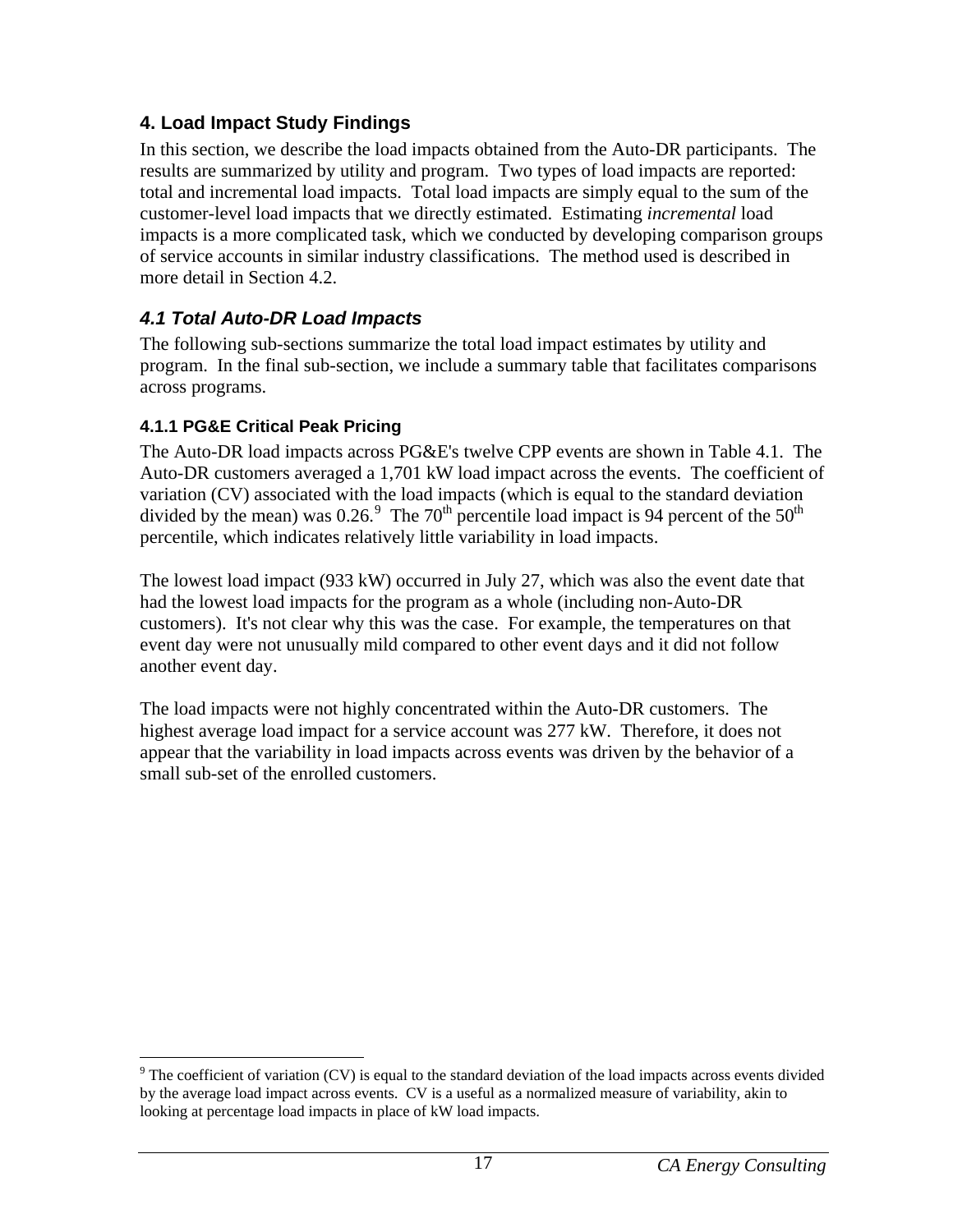<span id="page-23-2"></span>

| <b>Date</b>                 | <b>Load Impact Estimate (kW)</b> | % Load Impact |
|-----------------------------|----------------------------------|---------------|
| 6/29/2009                   | 1,949                            | 6.9%          |
| 6/30/2009                   | 1,110                            | 4.2%          |
| 7/13/2009                   | 1,556                            | 5.8%          |
| 7/14/2009                   | 1,830                            | 6.1%          |
| 7/16/2009                   | 1,109                            | 4.2%          |
| 7/21/2009                   | 1,652                            | 6.6%          |
| 7/27/2009                   | 933                              | 2.3%          |
| 8/10/2009                   | 1,956                            | 6.5%          |
| 8/11/2009                   | 1,993                            | 7.3%          |
| 8/18/2009                   | 1,947                            | 7.2%          |
| 8/27/2009                   | 2,075                            | 7.1%          |
| 8/28/2009                   | 2,301                            | 7.3%          |
| Average                     | 1,701                            | 6.0%          |
| Std. Dev.                   | 437                              |               |
| <b>Coeff. of Variation</b>  | 0.26                             |               |
| 70 <sup>th</sup> Percentile | 1,594                            |               |
| <b>Tested kW</b>            | 4,036                            |               |

<span id="page-23-0"></span>**Table 4.1: Total Auto-DR Participant Load Impacts: PG&E CPP** 

## <span id="page-23-1"></span>**4.1.2 PG&E Demand Bidding Program**

In 2009, PG&E only called one event for its Demand Bidding Program from 2 p.m. to 6 p.m. The first two hours of the DBP event overlapped with the event from another program, the Base Interruptible Program (BIP). Some of the DBP customers are also enrolled in BIP, and the BIP event takes precedence over the DBP event. The customers who are dually enrolled in DBP and BIP have much higher load impacts than the customers who are enrolled only in DBP. It appears that the DBP/BIP customers simply carried their high rate of BIP load response into the DBP event hours.

We cannot say with certainty whether the DBP/BIP customers would have responded at the same level if the DBP event had not overlapped with the BIP event. However, we can examine the load impacts from the 2008 test event, which was also four hours in duration, but did not overlap with a BIP event. The load impacts from Auto-DR customers for this event were 5,715 kW, significantly lower than the load response observed in 2009. Because the 2008 DBP event was a stand-alone event, the load impacts estimated for it may be more representative of a typical DBP event response.

Table 4.2 shows the load impacts with and without the customers dually enrolled in BIP. The first row of results includes the BIP customers, and the load impacts are averaged across only the second two hours of the DBP event (to avoid confusion in interpreting the first two hours, which contained a high level of response that is attributed to BIP and not DBP). The second row of results shows the comparatively low level of load impacts obtained from the DBP customers who were not also enrolled in BIP.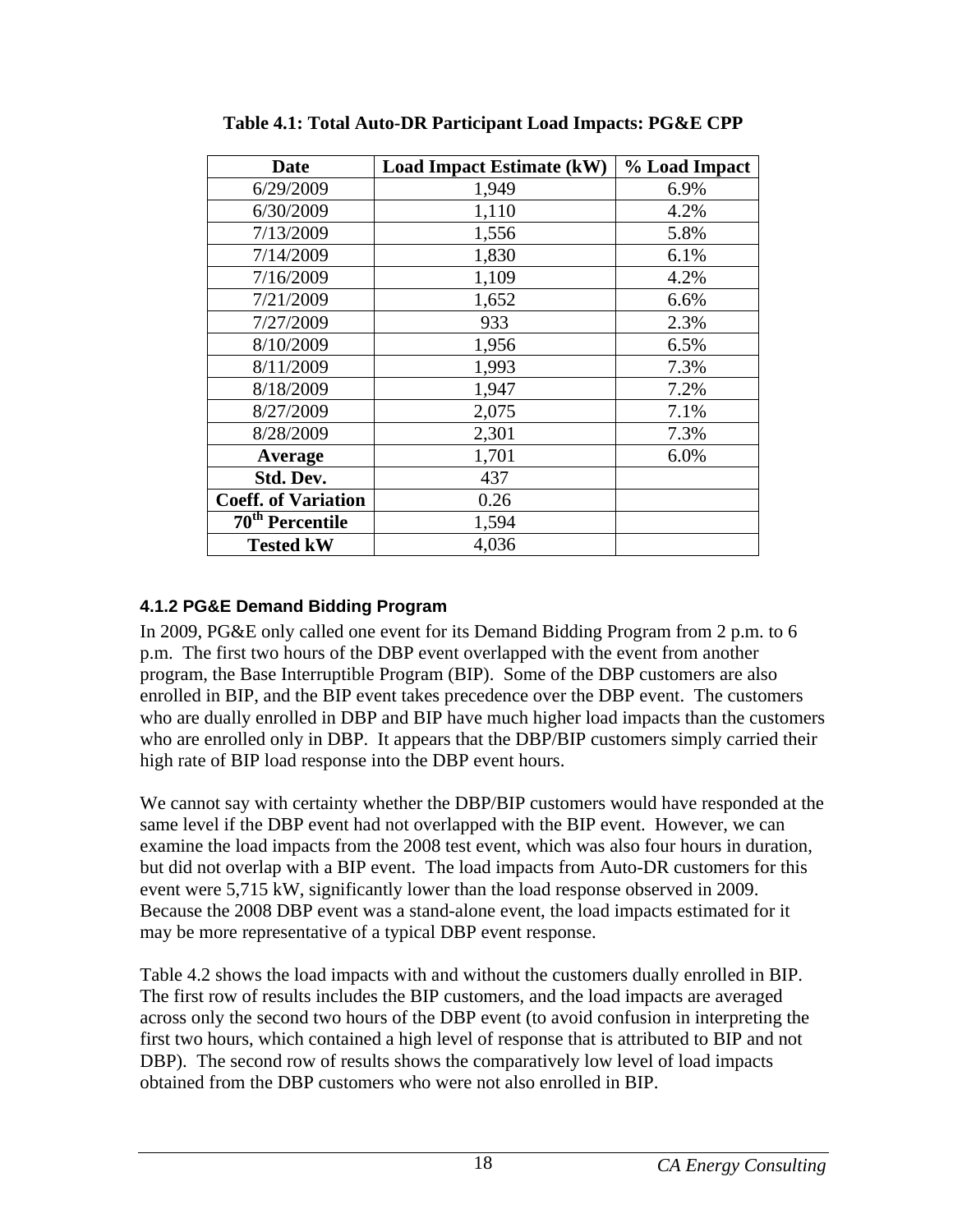<span id="page-24-0"></span>One interesting note about the 2009 load impacts is that one customer (consisting of aggregated department stores) responded in the two hours *following* the DBP event. That is, we estimated a small amount of response from 4 to 6 p.m. (averaging 350 kW), but from 6 to 8 p.m., the customer provided an average of 2,610 kW in load response. Because the load reduction occurred after the DBP event concluded, they are not reflected in Table 4.2.

<span id="page-24-2"></span>

| Date                   | <b>Load Impact Estimate</b><br>$\mathbf{K}(\mathbf{W})$ | <b>Bid Amount</b><br>(kW) | % Load<br>Impact* |
|------------------------|---------------------------------------------------------|---------------------------|-------------------|
| 8/28/2009, with BIP    | 19,066                                                  | 25,156                    | 45.6%             |
| 8/28/2009, without BIP | 2,550                                                   | 4,033                     | 7.1%              |
| <b>Tested kW</b>       | 21,314                                                  |                           |                   |

**Table 4.2a: Total Auto-DR Participant Load Impacts: PG&E DBP 2009** 

|  |  | Table 4.2b: Total Auto-DR Participant Load Impacts: PG&E DBP 2008 |
|--|--|-------------------------------------------------------------------|
|  |  |                                                                   |

<span id="page-24-3"></span>

| <b>Date</b>                        | Load Impact Estimate $(kW)$   Bid Amount $(kW)$ |        | $\frac{1}{2}$ $\%$ Load Impact* |
|------------------------------------|-------------------------------------------------|--------|---------------------------------|
| 7/9/2008                           | 5,715                                           | 12,501 | .7%                             |
| $\mid$ 70 <sup>th</sup> Percentile | 4.793                                           |        |                                 |

\* The percentage load impact is calculated using only customers who submitted a bid.

Another customer who is not reflected in the estimated load impacts has a high tested kW value of 5,175 kW. However, this customer is very responsive to price signals on all days and therefore has very low usage levels during the time-of-use (TOU) peak pricing period. Because this, their baseline load is very low until 6 p.m., when they typically increase their usage level. This means that they can only respond to DBP events from 6 p.m. through 8 p.m. (which is the end of the allowed window for DBP events). However, the DBP test events that PG&E called in 2008 and 2009 both ended at 6 p.m. Therefore, we have not observed this customer's DBP event response. In theory, it would be quite simple for them to respond to a DBP event by just delaying their processes an additional two hours beyond their usual daily pattern. While it seems likely that this customer would perform close to its tested kW level, their load response is not included in the cost effectiveness tests because we have not observed it.

## <span id="page-24-1"></span>**4.1.3 SCE Critical Peak Pricing**

As shown in Table 4.3, SCE's CPP program averaged 2,369 kW per event during the 2009 program year. For this program, one service account comprises more than half of the total load impact. This customer was not yet Auto-DR enabled for the first two CPP events, provided about half of its average response on July  $27<sup>th</sup>$ , and did not respond at all on July  $28<sup>th</sup>$ . Therefore, this customer contributes significantly to the total variation in load impacts. Removing this customer from the calculation of the coefficient of variation across CPP events reduces the value from  $0.41$  to  $0.25$ .<sup>10</sup>

<span id="page-24-4"></span> $\overline{a}$ <sup>10</sup> The average load impact for the program excluding the large customer is  $1,225$  kW and the standard deviation is 312 kW.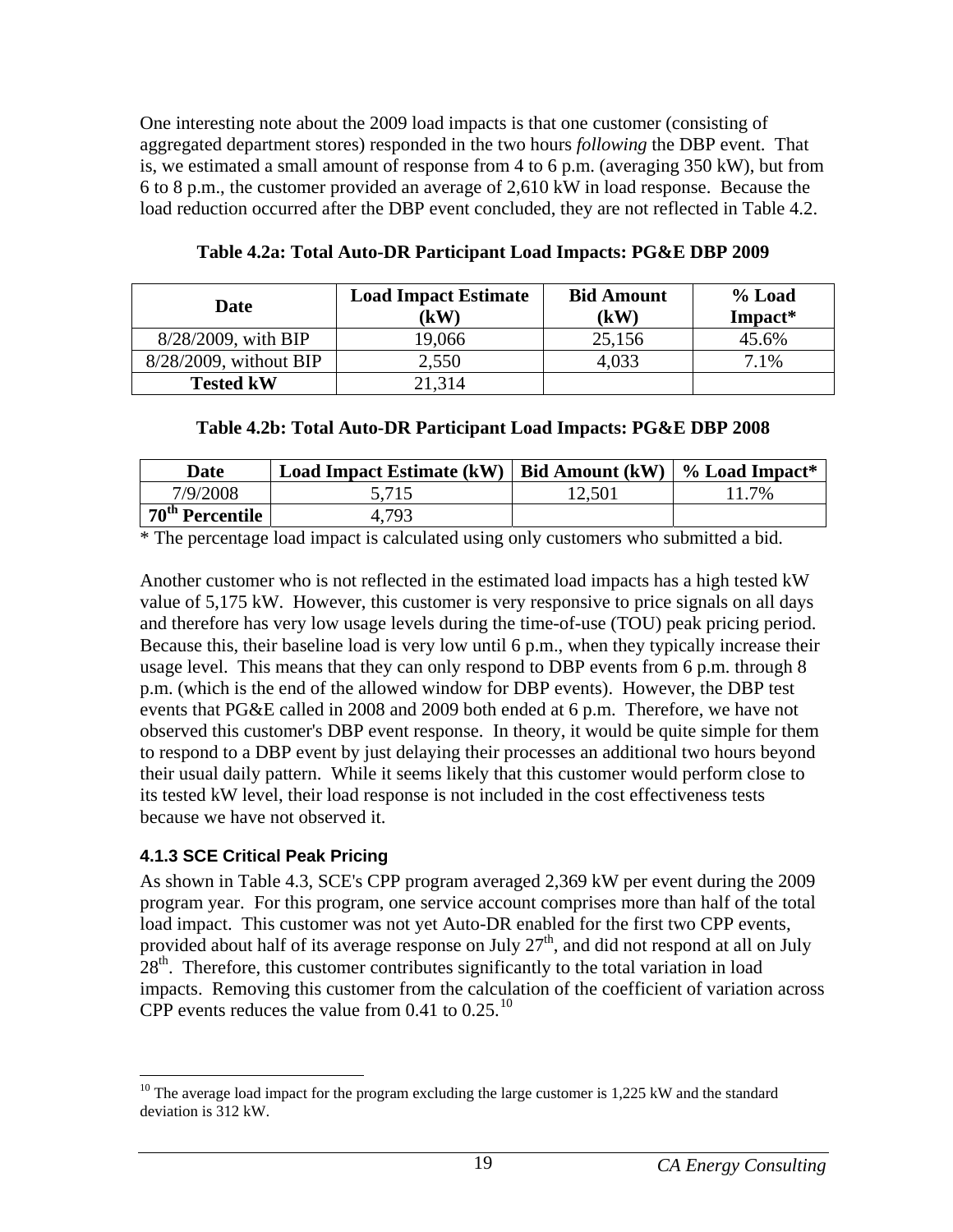<span id="page-25-0"></span>Additional discussion of issues associated with measuring the load impacts of two customers who account for the majority of the program's tested kW is included in the next sub-section (because the customers are also enrolled in DBP).

<span id="page-25-2"></span>For the program as a whole, the  $70<sup>th</sup>$  percentile load impact is nearly 99 percent of the  $50<sup>th</sup>$ percentile, which reflects the fact that many of the event days had load impacts close to the mean level.

| Date                        | <b>Load Impact Estimate (kW)</b> | % Load Impact |
|-----------------------------|----------------------------------|---------------|
| 6/18/2009                   | 862*                             | 15.8%         |
| 7/15/2009                   | $1,061*$                         | 18.3%         |
| 7/17/2009                   | 2,575                            | 34.3%         |
| 7/20/2009                   | 2,539                            | 32.9%         |
| 7/22/2009                   | 2,636                            | 32.5%         |
| 7/27/2009                   | 2,207                            | 29.6%         |
| 7/28/2009                   | 717                              | 9.9%          |
| 8/20/2009                   | 2,672                            | 36.3%         |
| 8/27/2009                   | 3,146                            | 34.6%         |
| 8/28/2009                   | 3,515                            | 38.7%         |
| 9/1/2009                    | 2,998                            | 33.9%         |
| 9/2/2009                    | 3,505                            | 36.9%         |
| Average                     | 2,369                            | 30.5%         |
| Std. Dev.                   | 981                              |               |
| <b>Coeff. of Variation</b>  | 0.41                             |               |
| 70 <sup>th</sup> Percentile | 2,340                            |               |
| <b>Tested kW</b>            | 5,869                            |               |

**Table 4.3: Total Auto-DR Participant Load Impacts: SCE CPP** 

\* Large customer not yet enrolled, averages 1,374 kW by itself.

# <span id="page-25-1"></span>**4.1.4 SCE Demand Bidding Program**

Table 4.4 shows the load impacts by event for SCE's Demand Bidding Program. The load impacts are quite variable across events. At first glance, it would appear that a significant contributing factor to this variability is the presence of one customer that accounts for a large share of total load impacts. (This is the same large customer referred to in the previous section – it is enrolled in both CPP and DBP.) This customer was not Auto-DR enabled for the first two DBP events and did not perform for two of the events (July 28 and August 27). Because this customer accounts for approximately two thirds of the total load impact, these absences from the load impacts drive large variations in the overall level of the load impacts.

While the remaining customers have significantly lower total load impacts (averaging 617 kW combined, versus 1,263 kW for the single large customer), they actually provide more variable load impacts than the single large customer, when considered as a proportion of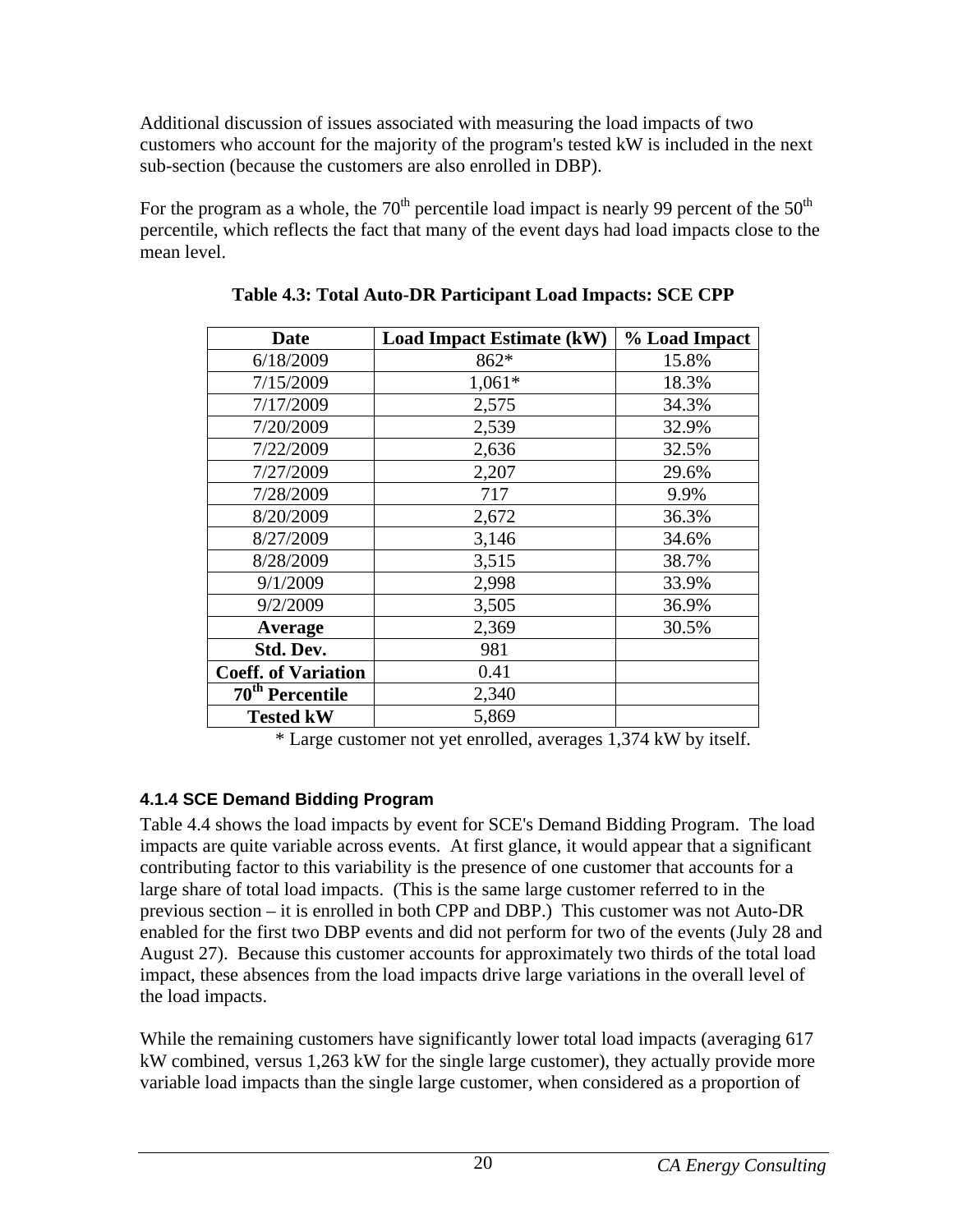<span id="page-26-0"></span>their average load impact. That is, the coefficient of variation of load impacts across events for these customers is 0.59, higher than the CV of 0.52 for the program as a whole.

<span id="page-26-1"></span>

| <b>Date</b>                 | <b>Load Impact</b>   | <b>Bid Amount</b> | % Load   |
|-----------------------------|----------------------|-------------------|----------|
|                             | <b>Estimate (kW)</b> | (kW)              | Impact** |
| 6/4/2009                    | 370*                 | 3,254             | 6.9%     |
| 7/15/2009                   | $1,128*$             | 3,000             | 19.0%    |
| 7/17/2009                   | 2,129                | 4,150             | 29.7%    |
| 7/20/2009                   | 1,979                | 4,375             | 28.2%    |
| 7/22/2009                   | 2,349                | 4,425             | 28.9%    |
| 7/27/2009                   | 1,955                | 4,800             | 27.4%    |
| 7/28/2009                   | 364                  | 4,580             | 4.9%     |
| 8/27/2009                   | 140                  | 4,075             | 1.9%     |
| 8/28/2009                   | 2,492                | 4,685             | 30.5%    |
| 8/31/2009                   | 2,303                | 5,828             | 23.7%    |
| 9/1/2009                    | 2,039                | 4,254             | 25.9%    |
| 9/2/2009                    | 2,834                | 3,910             | 36.5%    |
| 9/3/2009                    | 2,822                | 5,201             | 25.5%    |
| 9/8/2009                    | 1,141                | 5,283             | 14.2%    |
| 9/22/2009                   | 1,634                | 5,648             | 17.9%    |
| Average                     | 1,712                | 4,498             | 21.9%    |
| Std. Dev.                   | 887                  | 795               |          |
| <b>Coeff. of Variation</b>  | 0.52                 | 0.18              |          |
| 70 <sup>th</sup> Percentile | 1,387                |                   |          |
| <b>Tested kW</b>            | 6,124                |                   |          |

**Table 4.4: Total Auto-DR Participant Load Impacts: SCE DBP** 

\* Large customer not yet enrolled, averages 1,263 kW by itself.

\*\* The percentage load impact is calculated using only customers who submitted a bid.

The high variability in the load impacts may be surprising given the nature of the Auto-DR program and technology, which one would think would lead to fairly consistent demand response. The DBP program has a couple of features that may contribute to the variability of load impacts: overlap in enrollment with CPP (and CPP events take precedence over DBP events); and fact that customers can change bid amounts (or not bid at all) for DBP events.

We conducted an analysis of load impacts to determine whether these factors explain any of the variability in load impacts across events. The unit of observation for the analysis was a customer event, where the load impact and bid amounts were equal to the average value across the hours in which the customer bid. The dependent variable was the average load impact (in kW). The independent (explanatory) variables were: the bid amount (in kW); the number of hours in which the customer bid for that event; a dummy variable that equals one on overlapping CPP and DBP event days for customers who were dually enrolled in CPP; and fixed customer effects. An ordinary least squares regression model was used to estimate parameters for each of the explanatory variables.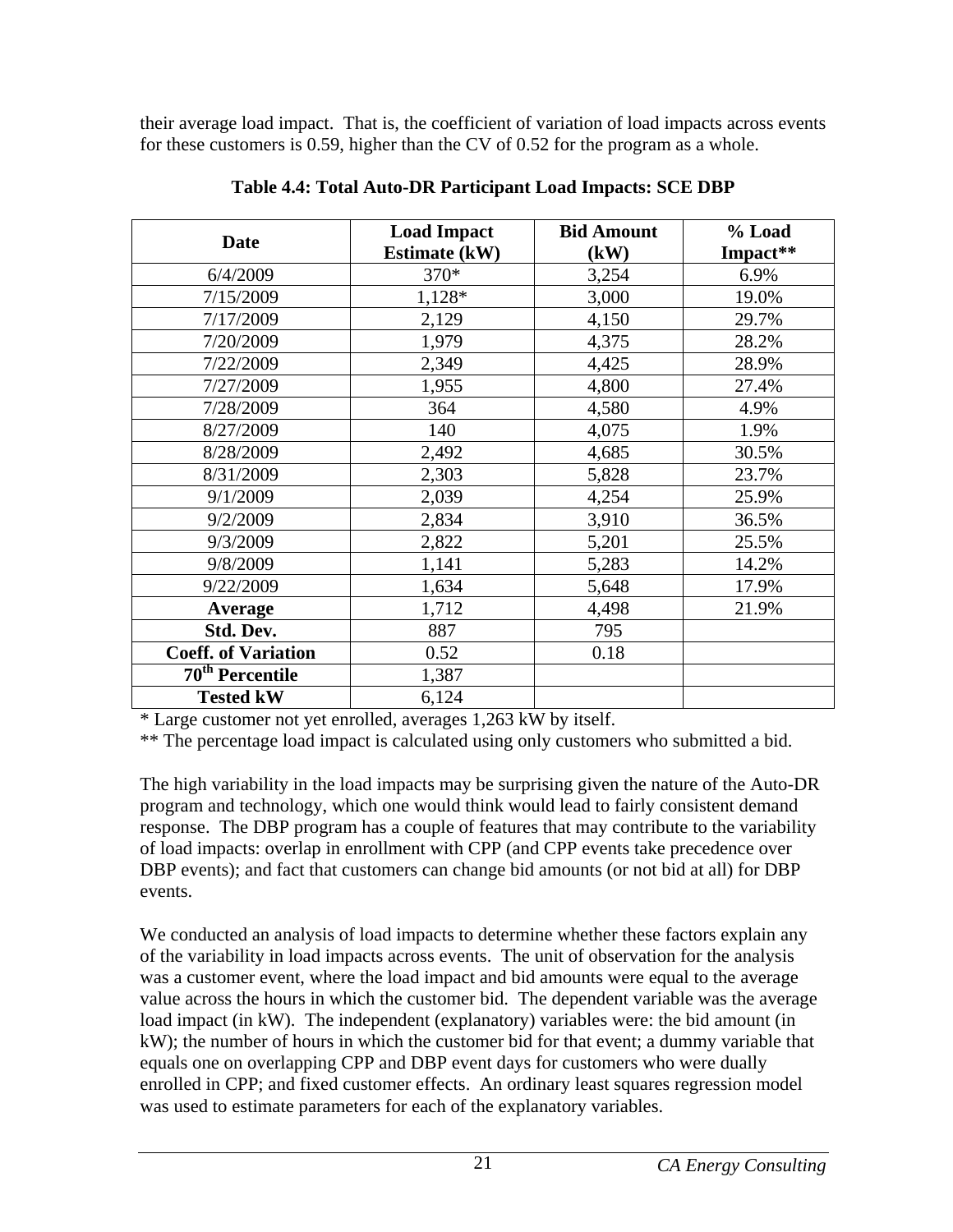The estimates indicated that none of the included factors had a statistically significant effect on load impacts. That is, the level of load impacts was not affected by changing bid amounts or an overlap between CPP and DBP event days. This is somewhat surprising, and leaves us with the conclusion that the variation in load impacts is due to customerspecific factors (*e.g.*, production schedules) that we do not observe.

An important issue to consider when evaluating SCE's Auto-DR load impacts (for both CPP and DBP) is that a large percentage of the tested load response comes from two service accounts, both of which are enrolled in both DBP and CPP. These two accounts, which we will call Customer A and Customer B, account for 4,099 of the tested kW, or 91 percent of the tested kW in Auto-DBP and 70 percent of the tested kW in Auto-CPP. Therefore, the cost effectiveness of SCE's entire Auto-DR program depends largely on the performance of these two service accounts.

In addition, these two service accounts appear to have used the information and technology acquired through the Technical Assistance and Technology Incentives (TA/TI) and Auto-DR programs to modify their usage pattern on a daily basis, and not only during DR program events.

These changes in behavior present problems when assessing load impacts. That is, the customer's baseline is set at the time the Auto-DR equipment is installed. If Auto-DR leads customers to change their behavior on non-event days, the baseline can be reduced to the point where it is no longer possible to achieve the tested kW load impacts. Other factors can lead to the same effect. For example, the baseline load level will also be reduced when a company uses less in response to an economic downturn.

Figures 4.1 and 4.2 illustrate the average weekday load profile for each customer on summer non-event days in 2008 and 2009, expressed as a ratio of the hour's average usage to the average usage during all hours of non-event weekdays in 2008. (This was done to ensure customer confidentiality.) Customer A appears to have flattened its non-event day load profile in 2009, reducing the overall level of usage in the process. Customer B inverted its load profile in 2009, moving usage out of the peak period on non-event days. However, they also reduced their overall usage level.

The DR programs measure load impacts using methods that only consider usage levels on the previous ten non-event days (on non-holiday weekdays); and the load impact estimates that CA Energy Consulting produces use only data from the current program year. Therefore, neither approach is capable of reflecting the "permanent" (or long-term) load changes that Auto-DR (or TA/TI) may have produced over the course of years.

To the extent that Auto-DR leads customers to permanently reduce load on all days (and not only during events), additional benefits are created that are not included in the cost effectiveness tests performed in this report. In the case of the two SCE customers examined here, it seems plausible that such benefits exist. However, it is not possible for us to quantify these benefits because we cannot distinguish responses to changing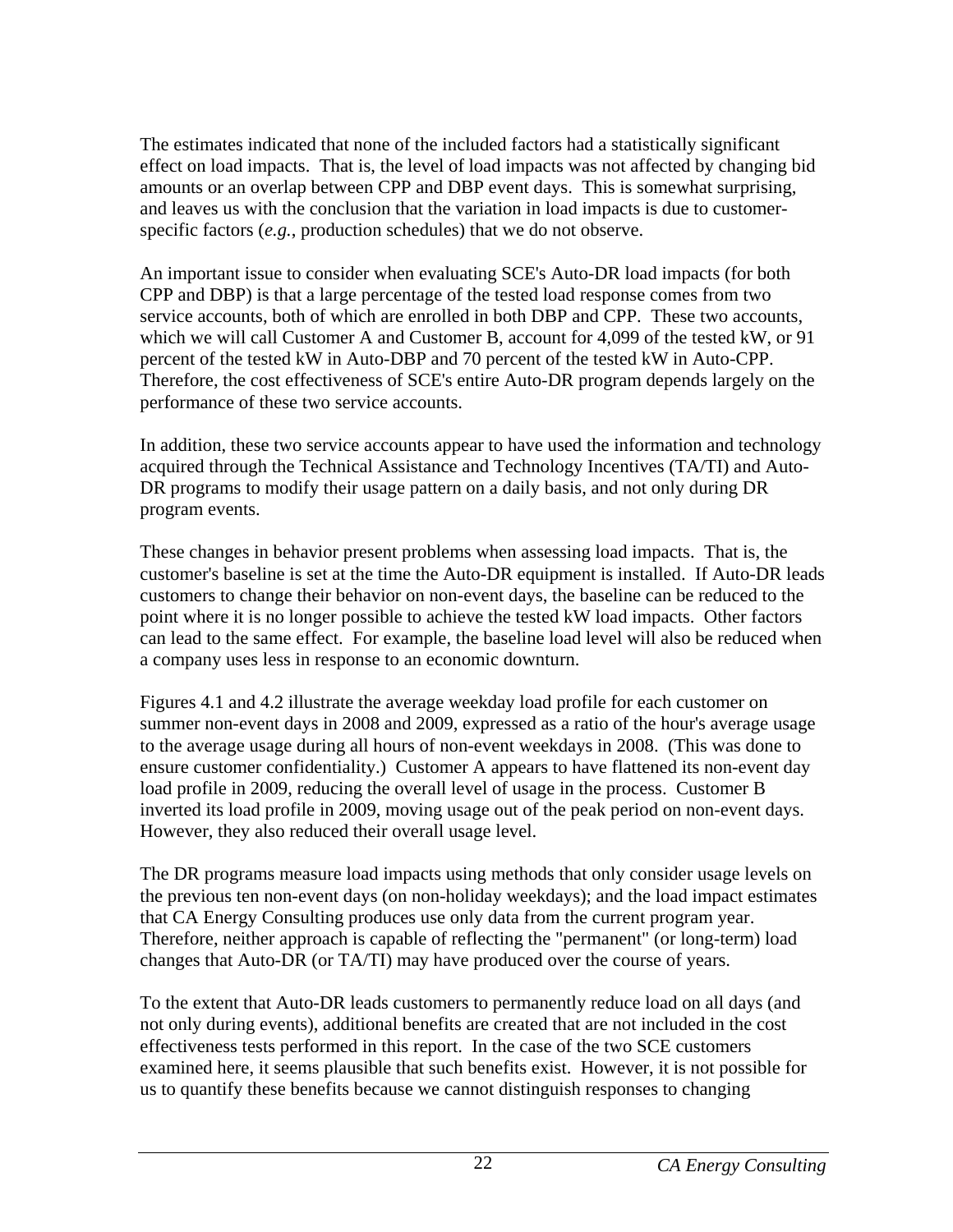<span id="page-28-0"></span>economic conditions (which were not caused by Auto-DR) from behavioral changes induced by the Auto-DR program. It is important to keep in mind that the benefits calculated in the cost effectiveness tests below may understate the "true" benefits from Auto-DR because of the factors described above.



<span id="page-28-1"></span>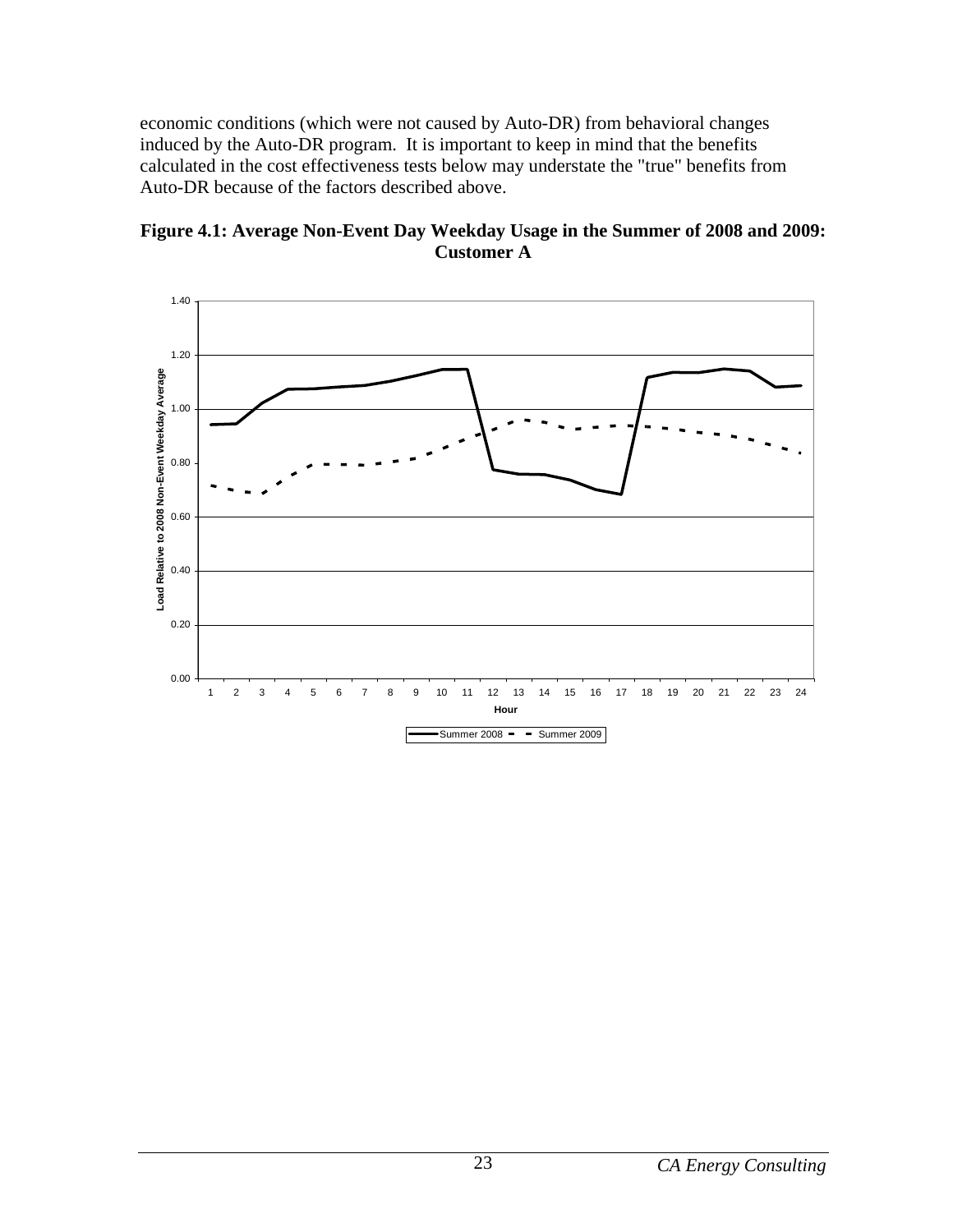<span id="page-29-2"></span>

<span id="page-29-0"></span>**Figure 4.2: Average Non-Event Day Weekday Usage in the Summer of 2008 and 2009: Customer B** 

## <span id="page-29-1"></span>**4.1.5 SDG&E Critical Peak Pricing**

The load impacts for SDG&E's CPP program were quite stable across events, with the exception of the last event on September  $25<sup>th</sup>$ . Figure 4.3 shows the hourly load impacts by event day. Notice that the September  $25<sup>th</sup>$  response (shown as a bold blue line) is quite different in nature from the response on the other event days. It appears that the customers respond to the event during the first three hours and then stop responding. An examination of customer-level data also makes it appear as though the event was shortened by four hours on that date. We notified SDG&E of this pattern and asked whether they know of any special circumstances on that date. They told us that the CPP event was not shortened (which is consistent with what we observed for the program as a whole in our prior analysis of 2009 CPP load impacts) and that SDG&E was unaware of any problems with the Auto-DR equipment on that date.

The summary statistics in Table 4.5 include the load impacts for the last event day. Excluding the load impacts from the last event day increases the average load impact to 1,479 kW and reduces the CV to  $0.18$ <sup>11</sup>

<span id="page-29-3"></span> $\overline{a}$  $11$  The last event was included when setting the inputs for the cost effectiveness tests.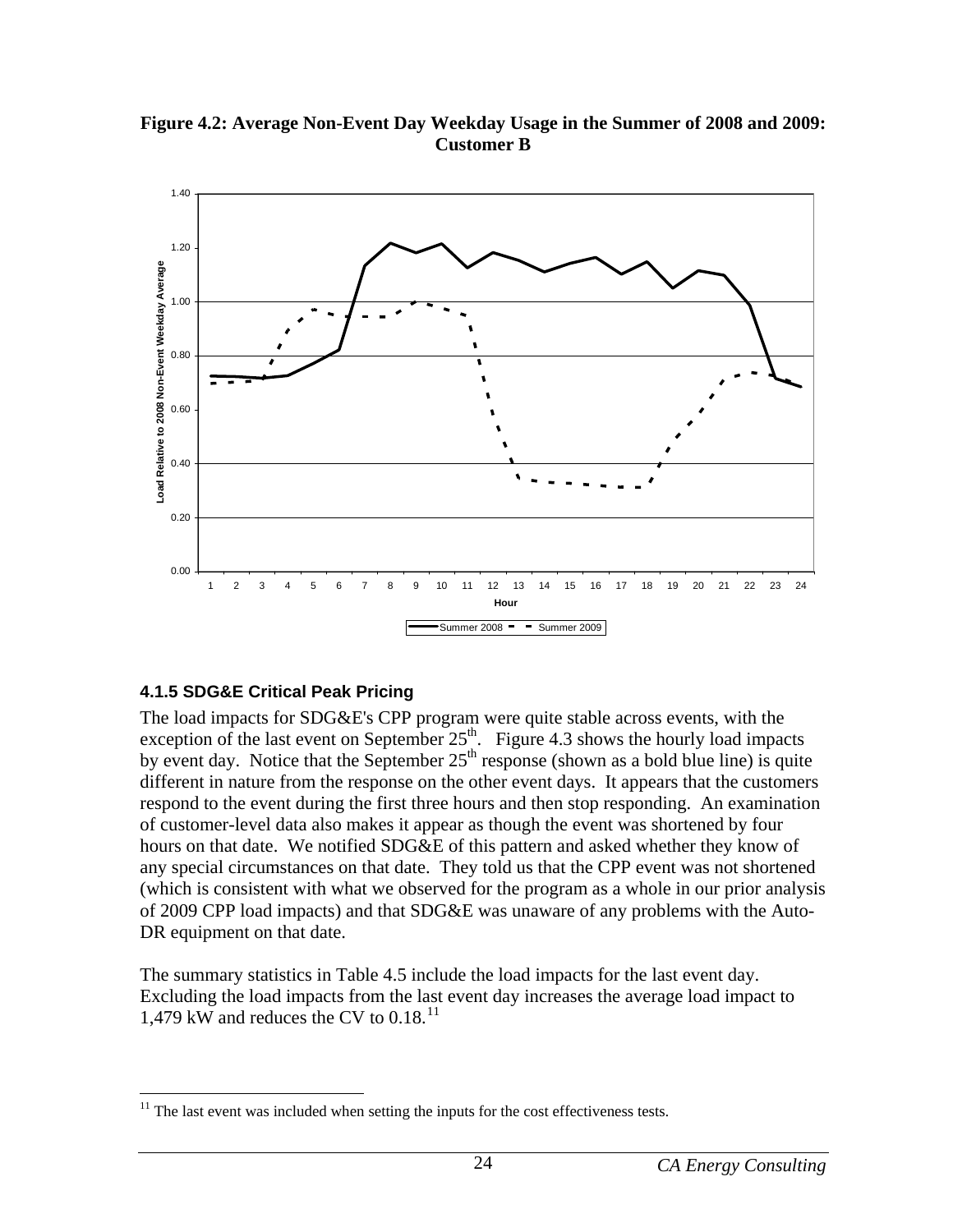<span id="page-30-1"></span><span id="page-30-0"></span>The vast majority (92 percent) of the load impacts come from five of the ten service accounts on the program. However, the average load impact for these five accounts ranges from 151 kW to 313 kW, so the load impact is spread somewhat evenly across the five customers.

| <b>Date</b>                | <b>Load Impact Estimate (kW)</b> | % Load Impact |
|----------------------------|----------------------------------|---------------|
| 8/27/2009                  | 1,858                            | 26.7%         |
| 8/28/2009                  | 1,670                            | 22.9%         |
| 8/29/2009                  | 1,629                            | 21.6%         |
| 8/31/2009                  | 1,104                            | 16.7%         |
| 9/3/2009                   | 1,451                            | 19.9%         |
| 9/4/2009                   | 1,196                            | 17.0%         |
| 9/24/2009                  | 1,448                            | 21.6%         |
| 9/25/2009                  | 438                              | 6.7%          |
| Average                    | 1,349                            | 19.3%         |
| Std. Dev.                  | 443                              |               |
| <b>Coeff. of Variation</b> | 0.33                             |               |
| $70th$ Percentile          | 1,297                            |               |
| <b>Tested kW</b>           | 1,697                            |               |

**Table 4.5: Total Auto-DR Participant Load Impacts: SDG&E CPP**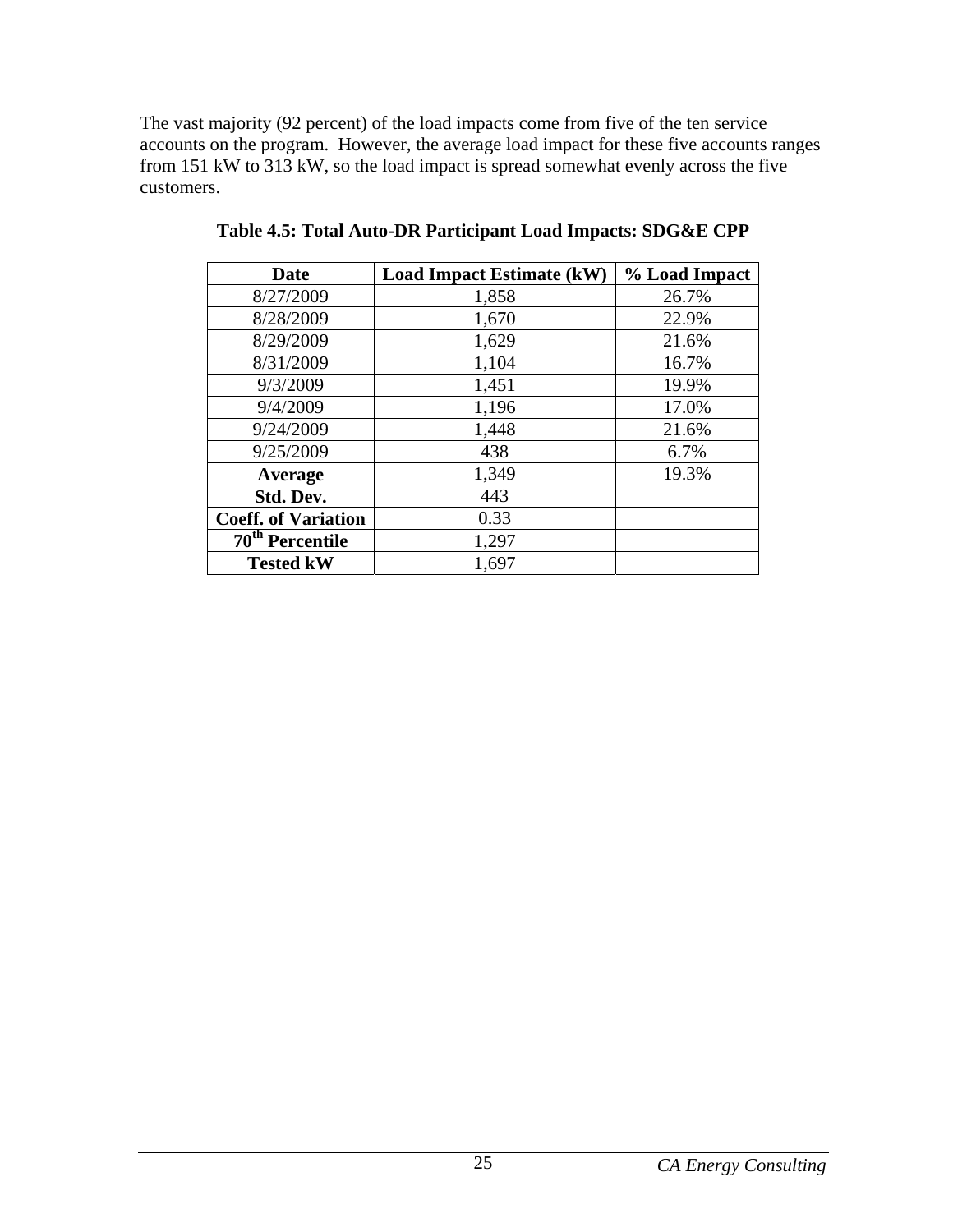<span id="page-31-2"></span><span id="page-31-0"></span>

**Figure 4.3: Hourly Load Impacts by Event Day, SDG&E CPP** 

# <span id="page-31-1"></span>**4.1.6 SDG&E Capacity Bidding Program**

Load impacts for the Auto-DR customers on SDG&E's Capacity Bidding Program were fairly consistent across the seven event days in 2009. However, the level of response was low compared to the experience in the previous year. In the 2008 program year, the same customers had an average load impact of 1,537 kW, more than 2.5 times the load impact observed in 2009. SDG&E has reported to us that this is due in part to some of the customers discontinuing their lighting response during event days. SDG&E explored the issue with these customers and has worked with them to restore some of the demand response. A preliminary analysis of 2010 data (for events on July  $14<sup>th</sup>$  through  $16<sup>th</sup>$ , compared to a similar non-event day on August  $17<sup>th</sup>$ ) indicates an average event-hour load reduction of 867 kW. This indicates an increase in load impacts relative to the levels estimated for 2009, but not as high as what we found in 2008.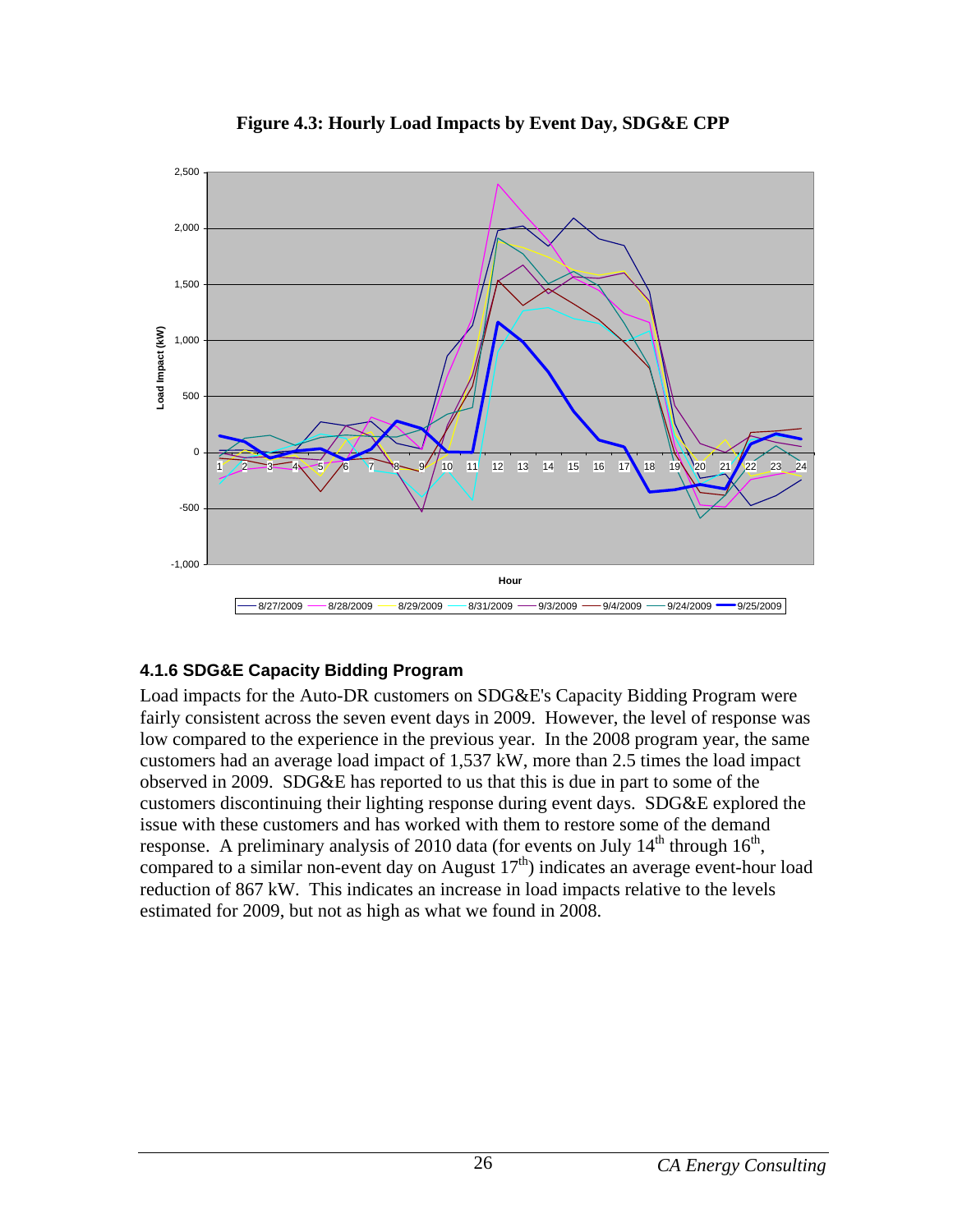<span id="page-32-2"></span>

| Date                       | <b>Load Impact Estimate (kW)</b> | % Load Impact |
|----------------------------|----------------------------------|---------------|
| 7/21/2009                  | 592                              | 11.7%         |
| 8/26/2009                  | 437                              | 8.4%          |
| 8/27/2009                  | 672                              | 12.5%         |
| 8/28/2009                  | 633                              | 11.7%         |
| 9/2/2009                   | 586                              | 10.9%         |
| 9/3/2009                   | 753                              | 13.4%         |
| 9/24/2009                  | 561                              | 11.1%         |
| Average                    | 605                              | 11.4%         |
| Std. Dev.                  | 98                               |               |
| <b>Coeff. of Variation</b> | 0.16                             |               |
| $70th$ Percentile          | 587                              |               |
| <b>Tested kW</b>           | 3,720                            |               |

<span id="page-32-0"></span>**Table 4.6: Total Auto-DR Participant Load Impacts: SDG&E CBP** 

## <span id="page-32-1"></span>**4.1.7 Summary of total load impacts by program**

Table 4.7 summarizes the key results by utility and program. The percentage load impacts were quite different across programs, with PG&E's CPP on the low end at 6.1 percent and PG&E's DBP at the high end with 45.6 percent (though this result was likely affected by the overlap of the DBP event with a BIP event). Load impacts relative to load shed test kW were lowest for SDG&E's CBP program, at 16 percent. However, this performance appears to be improving in 2010 and was significantly better in 2008.

Some of the load shed tests imply very high percentage load impacts relative to the reference loads observed in 2009. For example, SDG&E's Auto-CBP customers provided a 605 kW load impact (or 11.4 percent), which was just 16 percent of the load shed test value. Given the level of the reference loads on the 2009 event days, these customers would have needed to achieve a 71 percent load reduction in order to reach the load shed test value. Similar performance levels (over 70 percent load reductions) are required from SCE's Auto-DBP and Auto-CPP customers in order to reach load shed test values.

In terms of the variability of load impacts across events (measured by the coefficient of variation), SDG&E's CBP program had the least variable load impacts while SCE's DBP program had the most variable load impacts. (We cannot calculate a coefficient of variation for PG&E's DBP load impacts because they only called one event.) Recall that the CV for SCE's CPP program was inflated by the variability in the load impacts for one large customer; and the CV for SDG&E's CPP program was inflated by the unusually low load impacts estimated for the last event.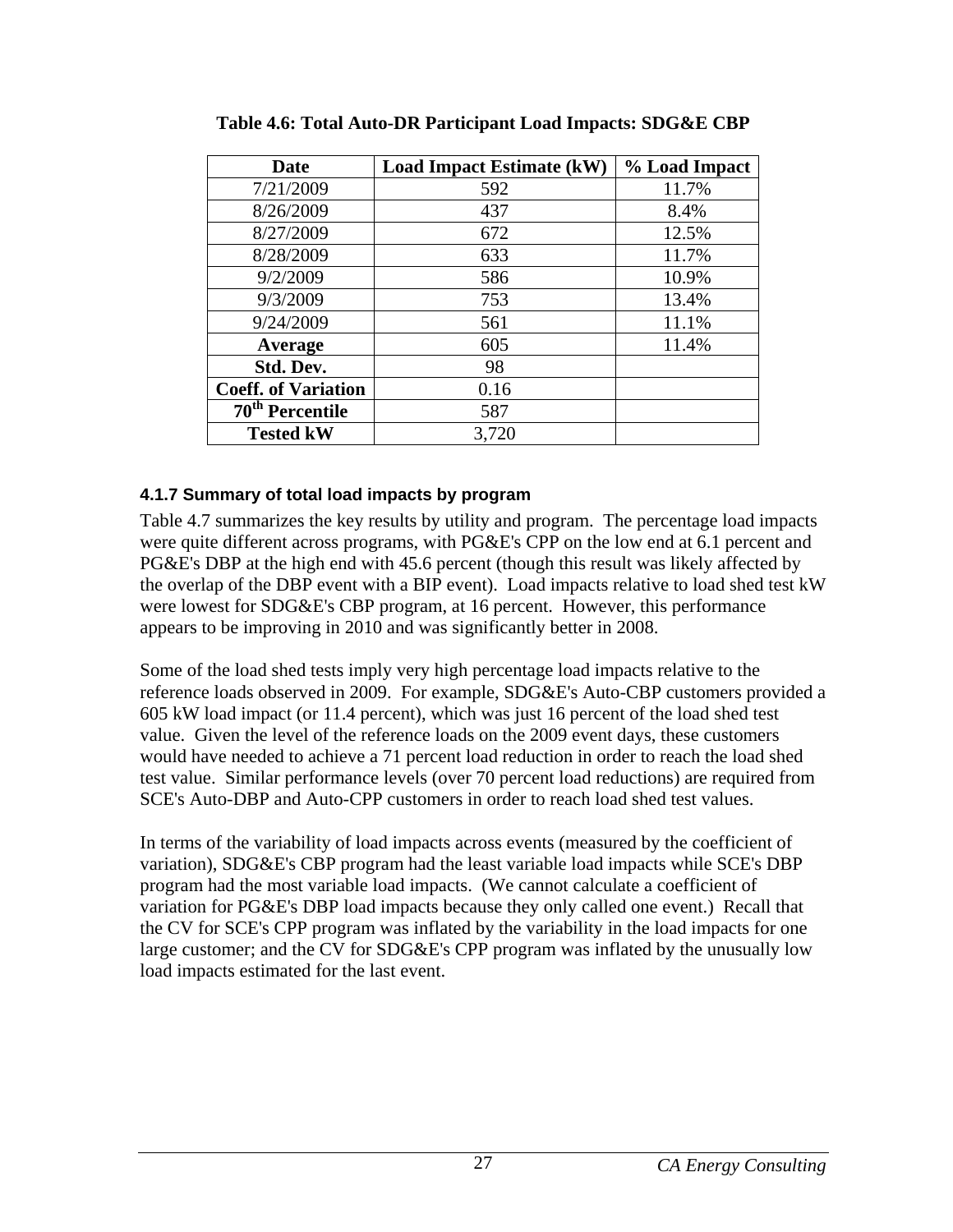<span id="page-33-2"></span>

| <b>Utility</b>   | <b>Program</b> | Load<br>Impact<br>(kW) | <b>Reference</b><br>Load (kW) | % Load<br><b>Impact</b> | <b>Tested</b><br>kW | LI/<br><b>Tested</b><br>kW | <b>Bid</b><br>kW | 2009<br>CV |
|------------------|----------------|------------------------|-------------------------------|-------------------------|---------------------|----------------------------|------------------|------------|
| PG&E             | <b>CPP</b>     | 1.701                  | 27,836                        | 6.1%                    | 4,036               | 42%                        | n/a              | 0.26       |
|                  | <b>DBP</b>     | 19,066                 | 41,794                        | 45.6%                   | 21,314              | 89%                        | 25,156           | n/a        |
| <b>SCE</b>       | <b>CPP</b>     | 2,369                  | 7.765                         | 30.5%                   | 5,869               | 40%                        | n/a              | 0.41       |
|                  | <b>DBP</b>     | 1,712                  | 8,556                         | 20.0%                   | 6.124               | 28%                        | 4,498            | 0.52       |
| <b>SDG&amp;E</b> | <b>CPP</b>     | 1,349                  | 6,998                         | 19.3%                   | 1,697               | 79%                        | n/a              | 0.33       |
|                  | <b>CBP</b>     | 605                    | 5,299                         | 11.4%                   | 3,720               | 16%                        | n/a              | 0.16       |

<span id="page-33-0"></span>**Table 4.7: Total Auto-DR Participant 2009 Load Impacts by Program and Utility** 

## <span id="page-33-1"></span>*4.2 Incremental Auto-DR Load Impacts*

In this section, we develop estimates of the incremental load impacts associated with the Auto-DR customers. There are two interpretations one may use to estimate incremental load impacts. First, for Auto-DR customers who were not previously enrolled in a DR program, it may be reasonable to assume that the incremental load impact is equal to the total load impact. That is, if the customer only participated in the DR program because of their participation in Auto-DR, their entire load impact may reasonably thought of as incremental.

A second interpretation of incremental load impacts is implemented below. This method compares percentage load impacts within narrowly defined industry groups for customers who are and are not Auto-DR enabled. (The comparison group is always selected from customers who participate in the same DR program.) Where possible, we conduct comparisons of load impacts within a 6-digit NAICS code or 4-digit SIC code. Where a comparison at this level of disaggregation is not possible, we compare at a higher level of industry aggregation, such as 2-digit SIC codes or 3-digit NAICS codes. In some cases, the sample of service accounts does not contain any reasonable basis of comparison. When this occurs, we use the average percentage load impact for all of the non-Auto-DR customers as the comparison group.

The difference in the percentage load impacts is within the industry group is then applied to the reference load for the Auto-DR participants to calculate the incremental load impact.

For each utility and incentive program, we present three tables of information (four for DBP). All of the tables show data for customers with and without Auto-DR. The first table contains a description of the industry group, the number of service accounts (SAIDs) and average per customer event-day reference load by industry group. The second table shows load impacts in kW and percentage terms. The third table (fourth for DBP) shows the incremental load impact calculation. For DBP customers, we also present a table with average bid amounts during event hours.

While we believe this method to be a reasonable approach for estimating incremental load impacts, some potential problems exist. For example, we do not know whether any of the comparison group customers have enabling technology that they purchased without incentives. Where this occurs, we would understate the incremental load impact (because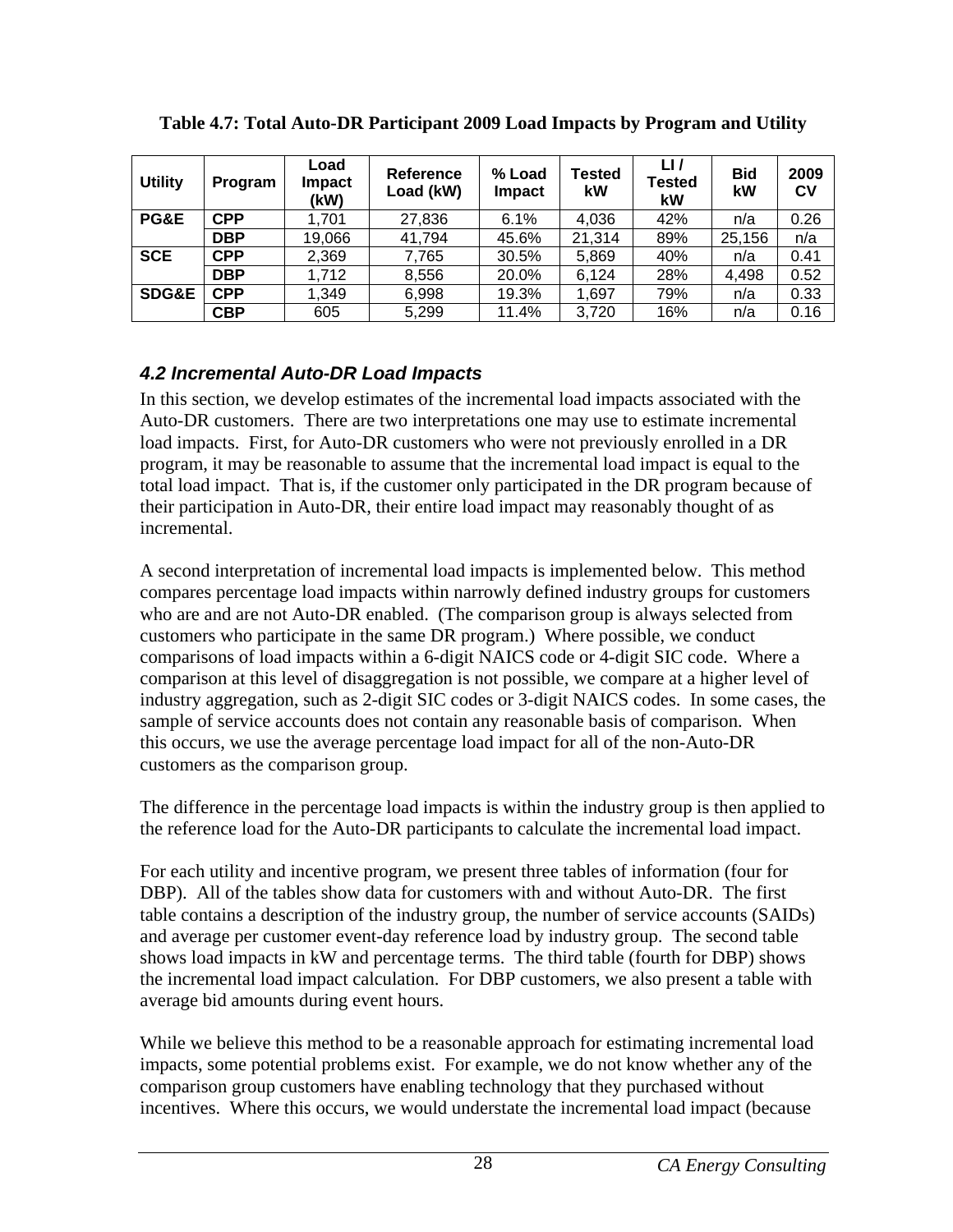<span id="page-34-0"></span>the calculation would not be based on the difference between load impacts for customers with and without automated technology). In addition, there may be differences across service accounts even within narrowly defined industry groups that affect the ability of the customer to respond during DR events. Any such differences that exist may introduce bias in the incremental load impact estimate, though we cannot know the direction of the bias in the absence of additional information regarding the nature of the differences across service accounts. Even given these potential shortcomings, we believe that the comparisons made in this section are informative and the most relevant ones to provide given the available data.

## <span id="page-34-1"></span>**4.2.1 PG&E Critical Peak Pricing**

Tables 4.8 and 4.9 show the characteristics of the treatment and comparison group of PG&E's Auto-CPP program. The Auto-CPP customers are divided into 16 groups. Notice that the average size (represented by the average reference loads shown in the two rightmost columns) can be quite different between the comparison group and the Auto-CPP participants. Typically, though not always, the Auto-CPP customers have higher usage levels than the comparison group customers.

Table 4.9 shows the load impacts in kW and percentage terms. A positive sign indicates load reductions during event hours. Notice that there are some wrong-signed results (indicating load increases during event hours) and some counter-intuitive differences between the Auto-DR load impacts and those of the comparison group. (*I.e.*, we expect that Auto-DR customers will have a higher percentage load impact than the comparison group customers, but this is not always the case.)

Table 4.10 combines the percentage load impact estimates with the reference loads to calculate the incremental load impacts. In this case, the incremental load impact is 1,452 kW, which is somewhat lower than the total load impact estimate of 1,701 kW. Note that the industry-group level calculations do not necessarily produce positive incremental Auto-DR load impacts. This occurs when the comparison group has a higher percentage load impact than the Auto-DR customers. (For example, see the results for industry group 311412 on the second row of the results.)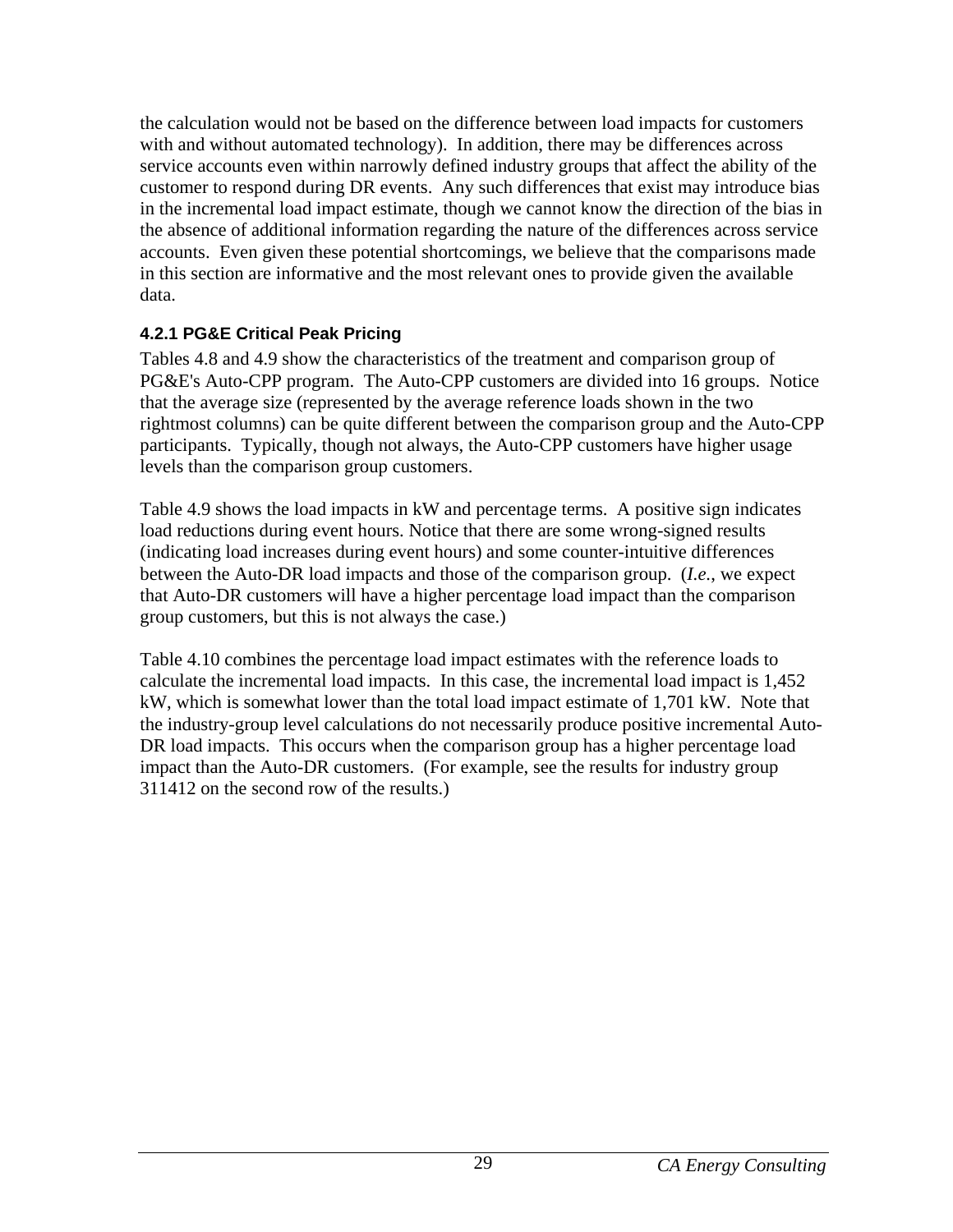<span id="page-35-1"></span>

| <b>NAICS</b>          | <b>NAICS Description</b>                               | <b>Basis of</b>    | <b>Number of SAIDs</b>     |                | <b>Average Reference</b><br>Load (kW) / SAID |               |
|-----------------------|--------------------------------------------------------|--------------------|----------------------------|----------------|----------------------------------------------|---------------|
| Code                  |                                                        | Comparison         | <b>No</b><br><b>AutoDR</b> | <b>AutoDR</b>  | <b>No</b><br><b>AutoDR</b>                   | <b>AutoDR</b> |
| 221310                | Water Supply and<br><b>Irrigation Systems</b>          | 6-digit NAICS      | $\overline{7}$             | 1              | 56                                           | 272           |
| 311412                | <b>Frozen Specialty</b><br><b>Food Manufacturing</b>   | 6-digit NAICS      | $\overline{4}$             | $\overline{2}$ | 321                                          | 558           |
| 334419                | <b>Other Electronic</b><br>Component<br>Manufacturing  | 6-digit NAICS      | 3                          | 9              | 873                                          | 455           |
| 442110                | <b>Furniture Stores</b>                                | Average<br>Program | 391                        | $\overline{2}$ | 418                                          | 834           |
| 452112                | <b>Discount Department</b><br><b>Stores</b>            | 2-digit NAICS      | 30                         | 3              | 249                                          | 216           |
| 511210                | <b>Software Publishers</b>                             | 6-digit NAICS      | 3                          | $\overline{2}$ | 542                                          | 1,038         |
| 531123                | Lessors of<br>Nonresidential<br><b>Buildings</b>       | 6-digit NAICS      | 15                         | 1              | 449                                          | 328           |
| 541710                | Research and<br>Development in<br>Biotechnology        | 6-digit NAICS      | 13                         | 4              | 371                                          | 387           |
| 551114                | <b>Corporate Offices</b>                               | 6-digit NAICS      | 19                         | $\overline{2}$ | 372                                          | 2,432         |
| 611112                | Elementary and<br>Secondary Schools                    | 6-digit NAICS      | 76                         | $\overline{2}$ | 204                                          | 109           |
| 611114                | Elementary and<br><b>Secondary Schools</b>             | 6-digit NAICS      | 23                         | $\overline{2}$ | 91                                           | 35            |
| 624310                | Vocational<br>Rehabilitation<br><b>Services</b>        | 2-digit NAICS      | 8                          | $\mathbf{1}$   | 789                                          | 1,945         |
| 712110                | <b>Museums</b>                                         | 6-digit NAICS      | $\overline{1}$             | $\overline{1}$ | 434                                          | 240           |
| 921190                | <b>Other General</b><br><b>Government Support</b>      | 6-digit NAICS      | 4                          | 4              | 482                                          | 727           |
| 922120<br>&<br>922130 | Police Protection,<br>Legal Counsel and<br>Prosecution | 4-digit NAICS      | 1                          | $\overline{2}$ | 204                                          | 1,426         |
| 922140                | Correctional<br>Institutions                           | 6-digit NAICS      | $\overline{2}$             | $\overline{2}$ | 366                                          | 1,493         |

<span id="page-35-0"></span>**Table 4.8: Number of Service Accounts and Average Reference Load: PG&E CPP**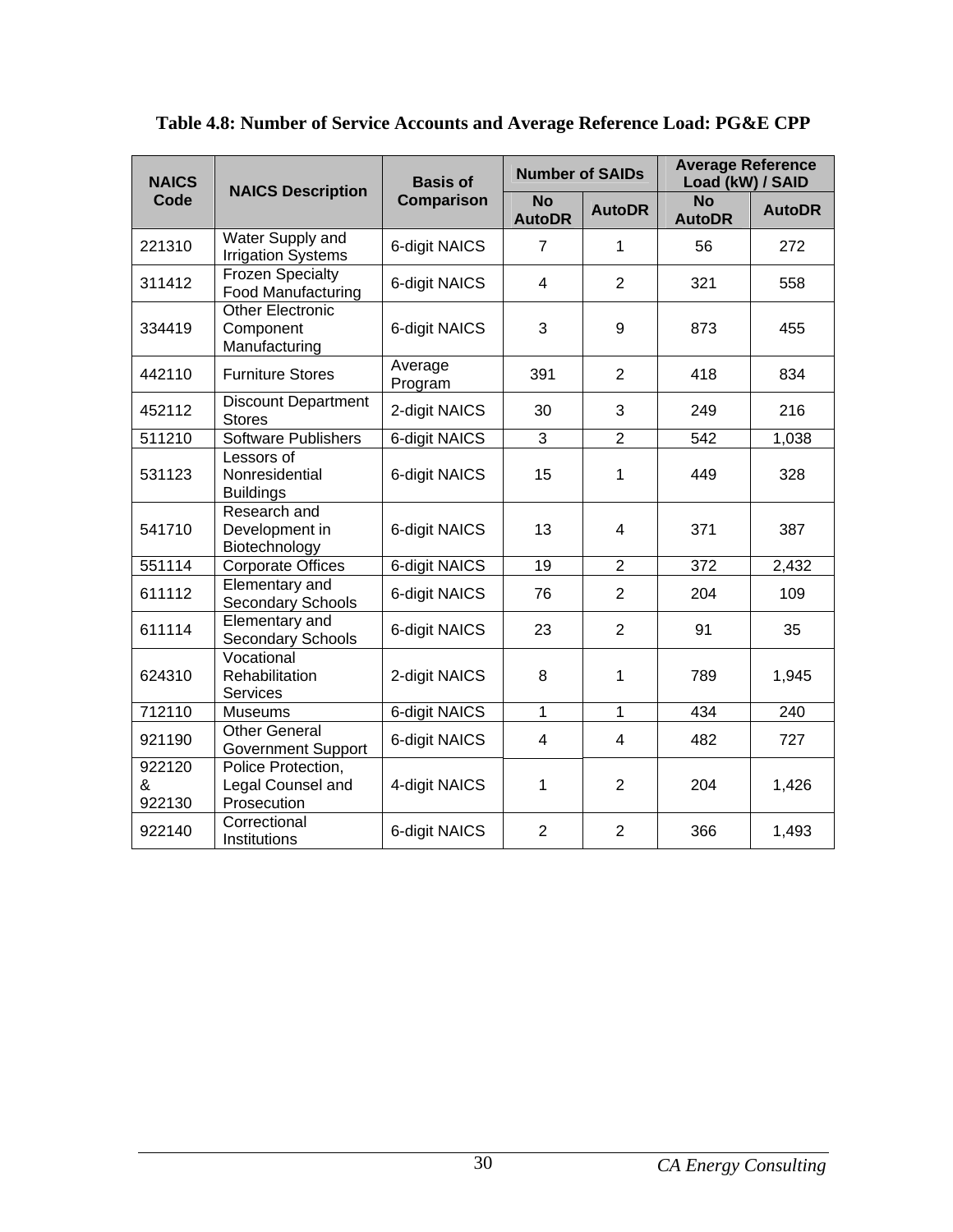<span id="page-36-1"></span><span id="page-36-0"></span>

| <b>NAICS</b>          | <b>NAICS Description</b>                               | <b>Basis of</b>    | <b>Average Load</b><br>Impact (kW) / SAID |               | Average<br><b>Percentage LI</b> |               |
|-----------------------|--------------------------------------------------------|--------------------|-------------------------------------------|---------------|---------------------------------|---------------|
| Code                  |                                                        | Comparison         | <b>No</b><br><b>AutoDR</b>                | <b>AutoDR</b> | <b>No</b><br><b>AutoDR</b>      | <b>AutoDR</b> |
| 221310                | Water Supply and<br><b>Irrigation Systems</b>          | 6-digit NAICS      | $-2.8$                                    | 69.3          | $-5.0%$                         | 25.5%         |
| 311412                | <b>Frozen Specialty</b><br><b>Food Manufacturing</b>   | 6-digit NAICS      | 68.5                                      | 113.7         | 21.3%                           | 20.4%         |
| 334419                | <b>Other Electronic</b><br>Component<br>Manufacturing  | 6-digit NAICS      | $-11.0$                                   | 5.9           | $-1.3%$                         | 1.3%          |
| 442110                | <b>Furniture Stores</b>                                | Average<br>Program | 13.3                                      | 88.3          | 3.2%                            | 10.6%         |
| 452112                | <b>Discount Department</b><br><b>Stores</b>            | 2-digit NAICS      | 40.3                                      | 32.0          | 16.2%                           | 14.8%         |
| 511210                | <b>Software Publishers</b>                             | 6-digit NAICS      | $-9.9$                                    | 36.6          | $-1.8%$                         | 3.5%          |
| 531123                | Lessors of<br>Nonresidential<br><b>Buildings</b>       | 6-digit NAICS      | 1.3                                       | 27.0          | 0.3%                            | 8.2%          |
| 541710                | Research and<br>Development in<br>Biotechnology        | 6-digit NAICS      | $-1.5$                                    | 32.7          | $-0.4%$                         | 8.5%          |
| 551114                | <b>Corporate Offices</b>                               | 6-digit NAICS      | $-1.4$                                    | 139.3         | $-0.4%$                         | 5.7%          |
| 611112                | Elementary and<br>Secondary Schools                    | 6-digit NAICS      | $-7.4$                                    | 0.8           | $-3.6%$                         | 0.7%          |
| 611114                | Elementary and<br>Secondary Schools                    | 6-digit NAICS      | $-7.3$                                    | 1.4           | $-8.1%$                         | 3.9%          |
| 624310                | Vocational<br>Rehabilitation<br><b>Services</b>        | 2-digit NAICS      | 4.8                                       | 41.8          | 0.6%                            | 2.2%          |
| 712110                | <b>Museums</b>                                         | 6-digit NAICS      | $\overline{3.7}$                          | 37.3          | 0.8%                            | 15.5%         |
| 921190                | <b>Other General</b><br><b>Government Support</b>      | 6-digit NAICS      | 9.0                                       | 45.1          | 1.9%                            | 6.2%          |
| 922120<br>&<br>922130 | Police Protection,<br>Legal Counsel and<br>Prosecution | 4-digit NAICS      | $-3.7$                                    | 125.2         | $-1.8%$                         | 8.8%          |
| 922140                | Correctional<br>Institutions                           | 6-digit NAICS      | $-2.2$                                    | 29.3          | $-0.6%$                         | 2.0%          |

# **Table 4.9: Average Load Impacts in Levels and Percentages: PG&E CPP**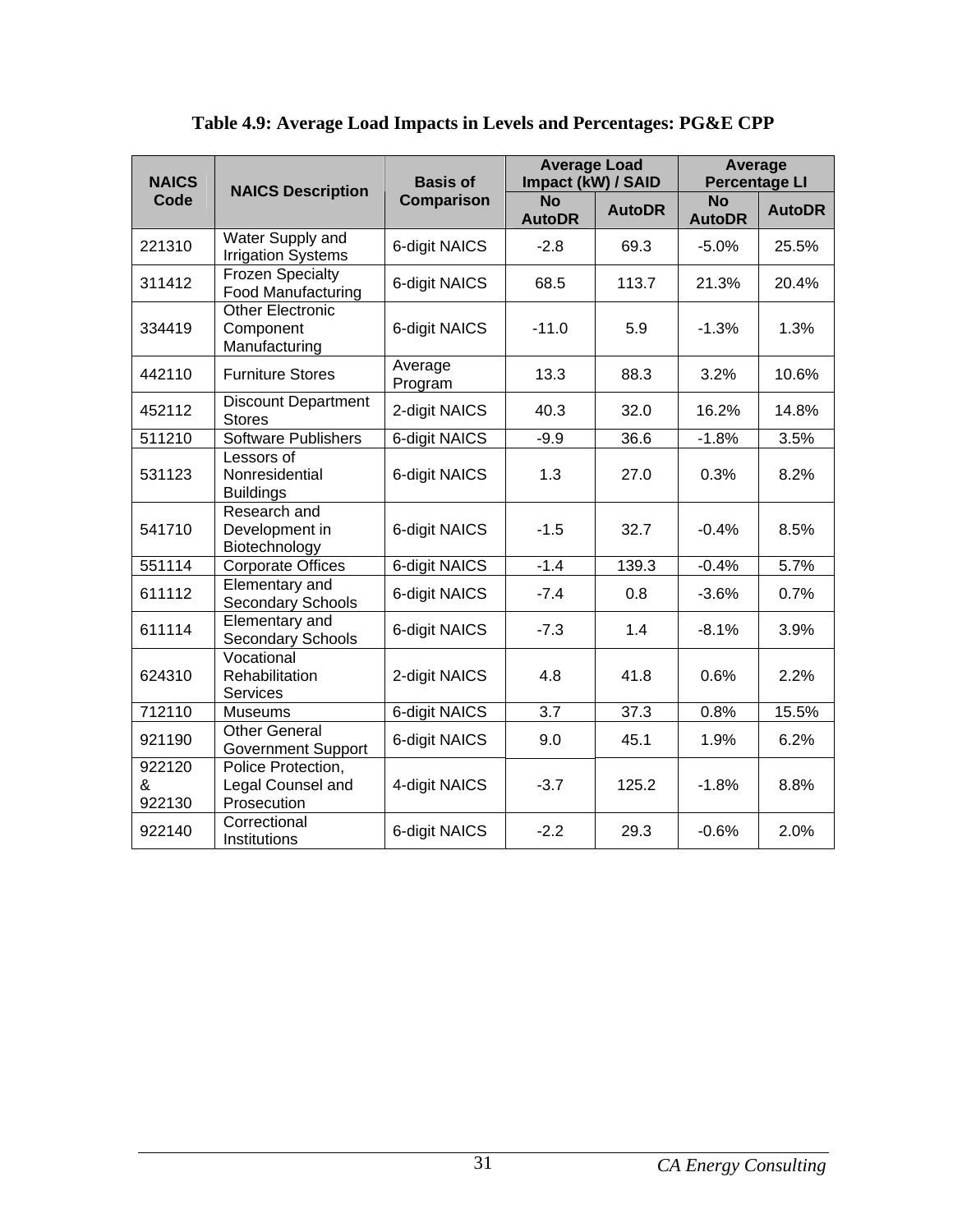<span id="page-37-2"></span><span id="page-37-0"></span>

| <b>NAICS</b>       |                                                            | Average<br><b>Percentage LI</b> |               | <b>Reference</b> | <b>Incremental LI</b> |  |  |
|--------------------|------------------------------------------------------------|---------------------------------|---------------|------------------|-----------------------|--|--|
| Code               | <b>NAICS Description</b>                                   | <b>No</b><br><b>AutoDR</b>      | <b>AutoDR</b> | Load (kW)        | (kW)                  |  |  |
| 221310             | Water Supply and<br><b>Irrigation Systems</b>              | $-5.0%$                         | 25.5%         | 272              | 83                    |  |  |
| 311412             | <b>Frozen Specialty Food</b><br>Manufacturing              | 21.3%                           | 20.4%         | 1,116            | $-11$                 |  |  |
| 334419             | <b>Other Electronic</b><br>Component<br>Manufacturing      | $-1.3%$                         | 1.3%          | 4,095            | 105                   |  |  |
| 442110             | <b>Furniture Stores</b>                                    | 3.2%                            | 10.6%         | 1,669            | 124                   |  |  |
| 452112             | <b>Discount Department</b><br><b>Stores</b>                | 16.2%                           | 14.8%         | 649              | -9                    |  |  |
| 511210             | Software Publishers                                        | $-1.8%$                         | 3.5%          | 2,077            | 111                   |  |  |
| 531123             | <b>Lessors of Nonresidential</b><br><b>Buildings</b>       | 0.3%                            | 8.2%          | 328              | 26                    |  |  |
| 541710             | Research and<br>Development in<br>Biotechnology            | $-0.4%$                         | 8.5%          | 1,547            | 137                   |  |  |
| 551114             | <b>Corporate Offices</b>                                   | $-0.4%$                         | 5.7%          | 4,864            | 297                   |  |  |
| 611112             | Elementary and<br><b>Secondary Schools</b>                 | $-3.6%$                         | 0.7%          | 218              | 9                     |  |  |
| 611114             | Elementary and<br><b>Secondary Schools</b>                 | $-8.1%$                         | 3.9%          | 71               | 8                     |  |  |
| 624310             | <b>Vocational Rehabilitation</b><br>Services               | 0.6%                            | 2.2%          | 1,945            | 30                    |  |  |
| 712110             | <b>Museums</b>                                             | 0.8%                            | 15.5%         | 240              | 35                    |  |  |
| 921190             | <b>Other General</b><br><b>Government Support</b>          | 1.9%                            | 6.2%          | 2,910            | 126                   |  |  |
| 922120 &<br>922130 | Police Protection, Legal<br><b>Counsel and Prosecution</b> | $-1.8%$                         | 8.8%          | 2,853            | 303                   |  |  |
| 922140             | <b>Correctional Institutions</b>                           | $-0.6%$                         | 2.0%          | 2,986            | 76<br>1,452           |  |  |
|                    | <b>Total</b>                                               |                                 |               |                  |                       |  |  |

**Table 4.10: Incremental Load Impact Calculation: PG&E CPP** 

## <span id="page-37-1"></span>**4.2.2 PG&E Demand Bidding Program**

PG&E's Auto-DBP customers are divided into 8 groups. The table omits the customers who overlap with BIP (including the largest responder) for two reasons. First, the high level of uncertainty regarding the *level* of load impacts for these customers makes it unlikely that we can develop a reasonable estimate of incremental load impacts. Second, no comparable customers exist for the customer with the largest load impacts.

However, the inability to find comparable customers pervades the Auto-DBP program, as you can see in the "basis of comparison" column. It may therefore be unsurprising that the incremental load impact calculation performed in Table 4.14 produces a negative value (implying that Auto-DR reduced the load impacts of participating customer). This result, which clearly does not seem plausible, is indicative of the difficulties that can arise when attempting to estimate incremental load impacts with limited data.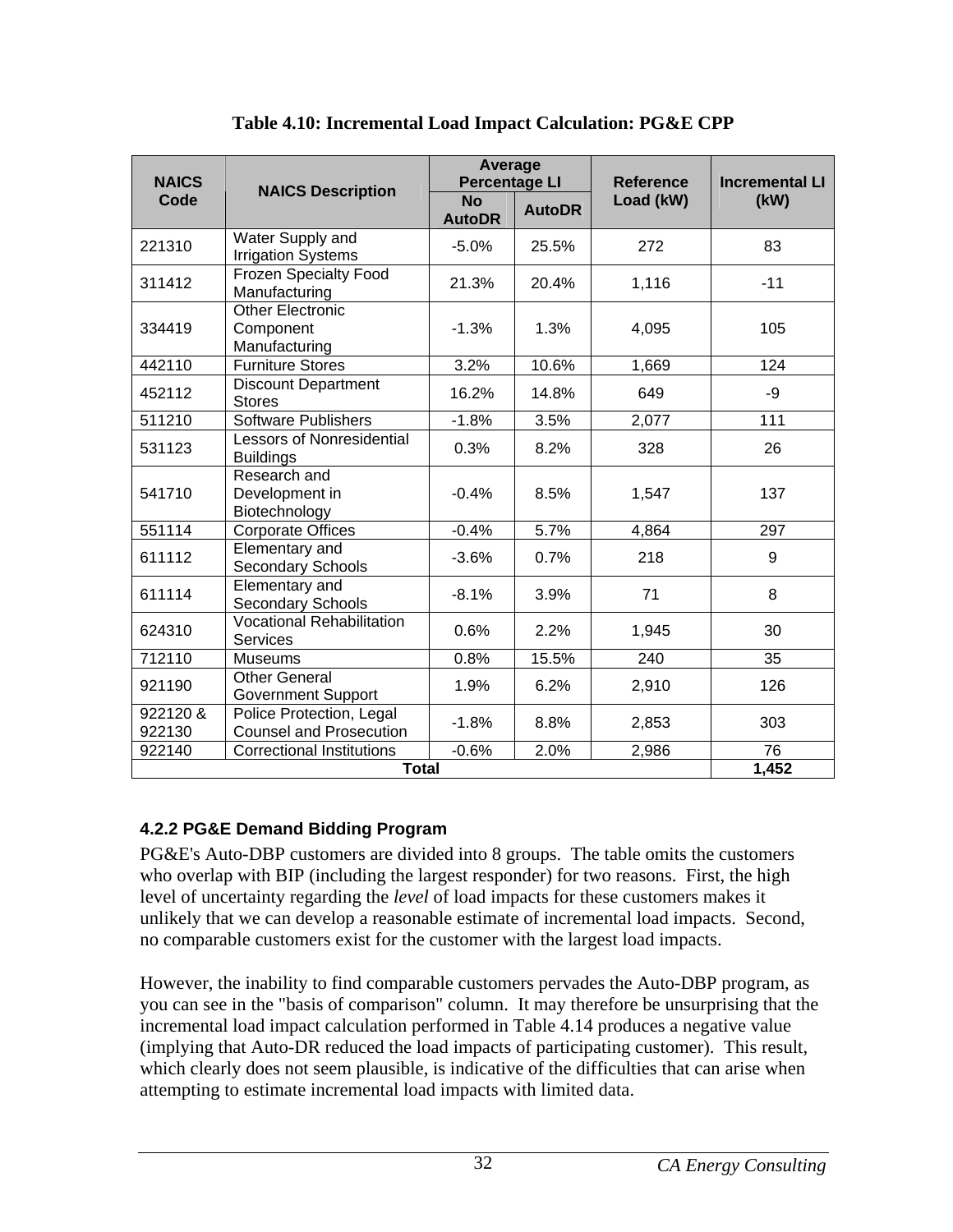<span id="page-38-1"></span>

| <b>NAICS</b> | <b>NAICS Description</b>                                    | <b>Basis of</b>    | <b>Number of SAIDs</b>     |               | <b>Average Reference</b><br>Load (kW) / SAID |               |
|--------------|-------------------------------------------------------------|--------------------|----------------------------|---------------|----------------------------------------------|---------------|
| Code         |                                                             | <b>Comparison</b>  | <b>No</b><br><b>AutoDR</b> | <b>AutoDR</b> | <b>No</b><br><b>AutoDR</b>                   | <b>AutoDR</b> |
| 221112       | <b>Hydroelectric Power</b><br>Generation                    | Average<br>Program | 34                         | 9             | 1,477                                        | 1,081         |
| 424410       | General Line<br><b>Grocery Merchant</b><br>Wholesalers      | Average<br>Program | 34                         | 1             | 1,477                                        | 723           |
| 442110       | <b>Furniture Stores</b>                                     | Average<br>Program | 34                         | 1             | 1,477                                        | 847           |
| 452111       | <b>Department Stores</b>                                    | Average<br>Program | 34                         | 25            | 1,477                                        | 116           |
| 452112       | <b>Discount Department</b><br><b>Stores</b>                 | Average<br>Program | 34                         | 1             | 1,477                                        | 442           |
| 518210       | Data Processing,<br>Hosting, and Related<br><b>Services</b> | 2-digit NAICS      | $\overline{2}$             | 1             | 674                                          | 253           |
| 551114       | Corporate Managing<br><b>Offices</b>                        | 6-digit NAICS      | $\overline{2}$             | 6             | 3,402                                        | 1,999         |
| 921190       | <b>Other General</b><br>Government<br>Support               | Average<br>Program | 34                         | 13            | 1,477                                        | 721           |

# <span id="page-38-0"></span>**Table 4.11: Number of Service Accounts and Average Reference Load: PG&E DBP**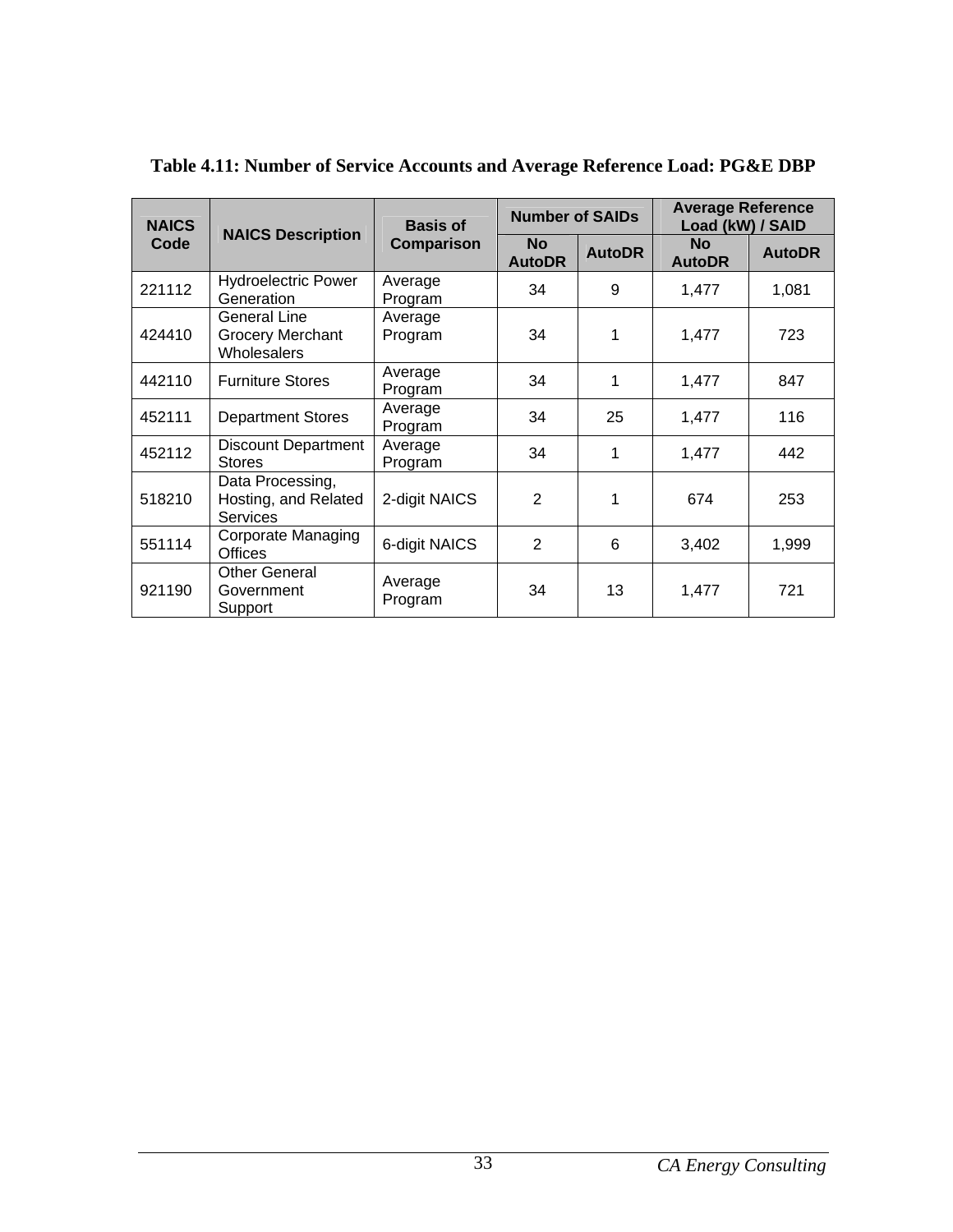<span id="page-39-1"></span><span id="page-39-0"></span>

| <b>NAICS</b> | <b>NAICS Description</b>                                    | <b>Basis of</b>    | <b>Average Load Impact</b><br>(kW) / SAID |               | Average<br><b>Percentage LI</b> |               |
|--------------|-------------------------------------------------------------|--------------------|-------------------------------------------|---------------|---------------------------------|---------------|
| Code         |                                                             | Comparison         | <b>No</b><br><b>AutoDR</b>                | <b>AutoDR</b> | <b>No</b><br><b>AutoDR</b>      | <b>AutoDR</b> |
| 221112       | <b>Hydroelectric Power</b><br>Generation                    | Average<br>Program | 3.6                                       | 109.3         | 8.3%                            | 10.1%         |
| 424410       | <b>General Line Grocery</b><br>Merchant<br>Wholesalers      | Average<br>Program | 3.6                                       | 195.1         | 8.3%                            | 27.0%         |
| 442110       | <b>Furniture Stores</b>                                     | Average<br>Program | 3.6                                       | 226.8         | 8.3%                            | 26.8%         |
| 452111       | <b>Department Stores</b>                                    | Average<br>Program | 3.6                                       | 7.1           | 8.3%                            | 6.1%          |
| 452112       | <b>Discount Department</b><br><b>Stores</b>                 | Average<br>Program | 3.6                                       | 84.7          | 8.3%                            | 19.2%         |
| 518210       | Data Processing,<br>Hosting, and Related<br><b>Services</b> | 2-digit NAICS      | 8.1                                       | 11.3          | 1.2%                            | 4.5%          |
| 551114       | Corporate Managing<br>Offices                               | 6-digit NAICS      | 258.7                                     | 34.5          | 7.6%                            | 1.7%          |
| 921190       | <b>Other General</b><br><b>Government Support</b>           | Average<br>Program | 3.6                                       | 59.9          | 8.3%                            | 8.3%          |

**Table 4.12: Average Load Impacts in Levels and Percentages: PG&E DBP** 

#### **Table 4.13: Average Bid: PG&E DBP**

<span id="page-39-2"></span>

| <b>NAICS</b><br>Code | <b>NAICS Description</b>                                 | <b>Basis of</b><br><b>Comparison</b> | Average Bid (kW) /<br><b>SAID</b> |               |
|----------------------|----------------------------------------------------------|--------------------------------------|-----------------------------------|---------------|
|                      |                                                          |                                      | <b>No AutoDR</b>                  | <b>AutoDR</b> |
| 221112               | <b>Hydroelectric Power Generation</b>                    | Average Program                      | 191                               | 22            |
| 424410               | <b>General Line Grocery Merchant</b><br>Wholesalers      | Average Program                      | 191                               | 378           |
| 442110               | <b>Furniture Stores</b>                                  | Average Program                      | 191                               | 100           |
| 452111               | <b>Department Stores</b>                                 | Average Program                      | 191                               | 30            |
| 452112               | <b>Discount Department Stores</b>                        | Average Program                      | 191                               | 50            |
| 518210               | Data Processing, Hosting, and<br><b>Related Services</b> | 2-digit NAICS                        | 50                                | 76            |
| 551114               | <b>Corporate Managing Offices</b>                        | 6-digit NAICS                        | 125                               | 342           |
| 921190               | <b>Other General Government Support</b>                  | Average Program                      | 191                               | 49            |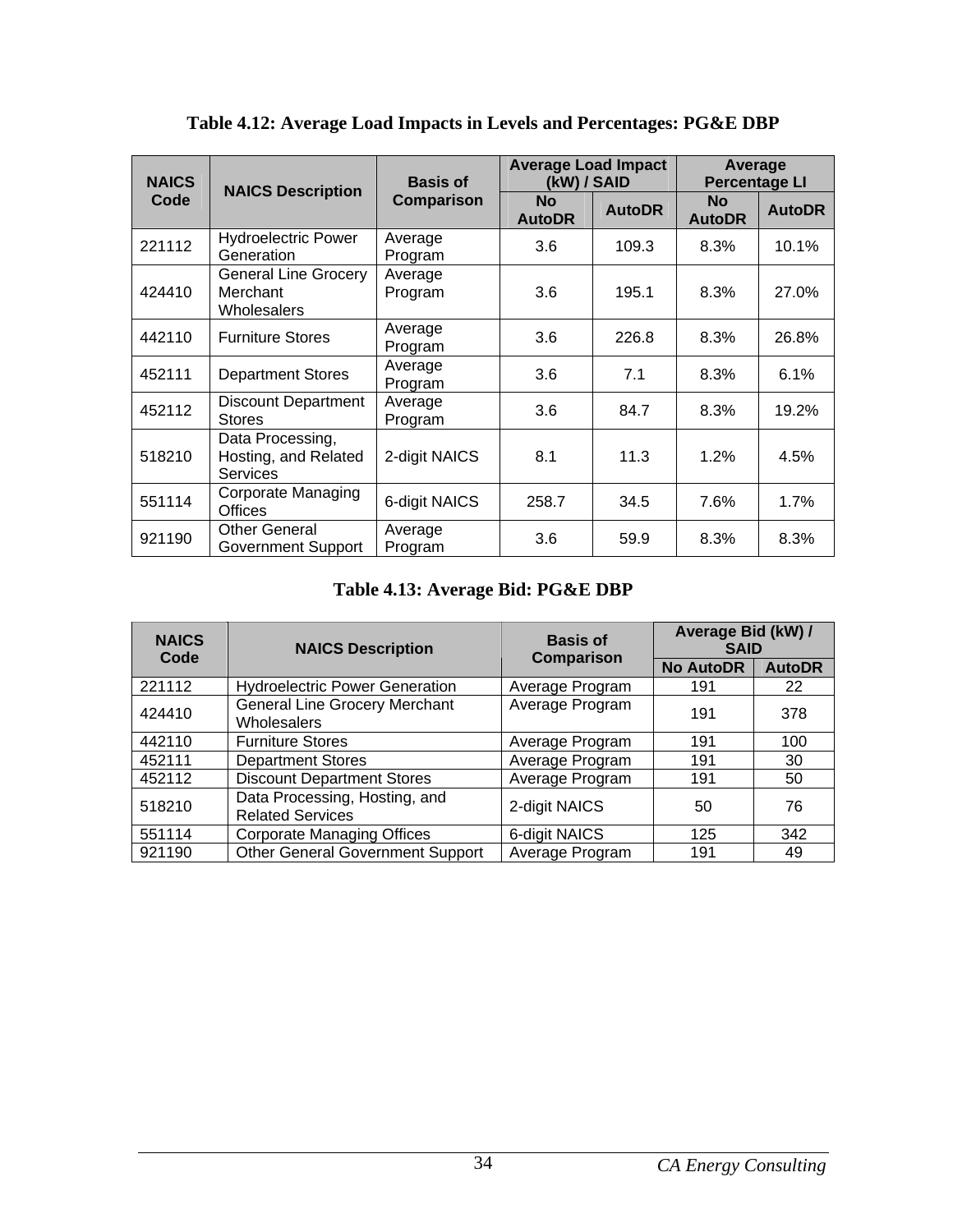<span id="page-40-2"></span><span id="page-40-0"></span>

| <b>NAICS</b> | <b>NAICS Description</b>                                   | Average<br><b>Percentage LI</b> |               | <b>Reference</b> | <b>Incremental LI</b> |
|--------------|------------------------------------------------------------|---------------------------------|---------------|------------------|-----------------------|
| Code         |                                                            | <b>No</b><br><b>AutoDR</b>      | <b>AutoDR</b> | Load (kW)        | (kW)                  |
| 221112       | <b>Hydroelectric Power</b><br>Generation                   | 8.3%                            | 10.1%         | 9,730            | 178                   |
| 424410       | <b>General Line Grocery</b><br><b>Merchant Wholesalers</b> | 8.3%                            | 27.0%         | 723              | 135                   |
| 442110       | <b>Furniture Stores</b>                                    | 8.3%                            | 26.8%         | 847              | 157                   |
| 452111       | <b>Department Stores</b>                                   | 8.3%                            | 6.1%          | 2,889            | $-62$                 |
| 452112       | <b>Discount Department</b><br><b>Stores</b>                | 8.3%                            | 19.2%         | 442              | 48                    |
| 518210       | Data Processing, Hosting,<br>and Related Services          | 1.2%                            | 4.5%          | 253              | 8                     |
| 551114       | <b>Corporate Managing</b><br>Offices                       | 7.6%                            | 1.7%          | 11,994           | $-705$                |
| 921190       | <b>Other General</b><br><b>Government Support</b>          | 8.3%                            | 8.3%          | 9,379            | 2                     |
|              |                                                            | <b>Total</b>                    |               |                  | $-239$                |

**Table 4.14: Incremental Load Impact Calculation: PG&E DBP** 

## <span id="page-40-1"></span>**4.2.3 SCE Critical Peak Pricing**

SCE's Auto-CPP customers are spread across six different industry groups. The largest customer is in SIC 3691, or storage batteries. Notice the large difference in average size for this industry group. Since we compare percentage load impacts, this does not necessarily render a comparison of the two groups meaningless, but it does call into question whether the processes that occur at the Auto-CPP service account are at all similar to the process that occur at the comparison group sites. The majority of the service accounts are in SIC 6512, or operators of non-residential buildings.

|  | Table 4.15: Number of Service Accounts and Average Reference Load: SCE CPP |  |  |
|--|----------------------------------------------------------------------------|--|--|
|  |                                                                            |  |  |

<span id="page-40-3"></span>

| <b>SIC</b> | <b>SIC Description</b>                            | <b>Basis of</b>    | <b>Number of SAIDs</b>     |               | <b>Average Reference</b><br>Load (kW) / SAID |               |
|------------|---------------------------------------------------|--------------------|----------------------------|---------------|----------------------------------------------|---------------|
| Code       | <b>Comparison</b>                                 |                    | <b>No</b><br><b>AutoDR</b> | <b>AutoDR</b> | <b>No</b><br><b>AutoDR</b>                   | <b>AutoDR</b> |
| 1611       | <b>Highway and Street</b><br>Construction         | Average<br>Program | 437                        | $\mathbf{2}$  | 273                                          | 135           |
| 2834       | Pharmaceutical<br>Preparations                    | 2-digit SIC        | 14                         | 1             | 185                                          | 343           |
| 3069       | <b>Fabricated Rubber</b><br><b>Products</b>       | 4-digit SIC        | 3                          | 1             | 298                                          | 349           |
| 3691       | <b>Storage Batteries</b>                          | 2-digit SIC        | 8                          | 1             | 294                                          | 2,788         |
| 5211       | <b>Lumber Dealers</b>                             | 2-digit SIC        |                            |               | 263                                          | 396           |
| 6512       | Operators of Non-<br><b>Residential Buildings</b> | 4-digit SIC        | 6                          | 11            | 113                                          | 344           |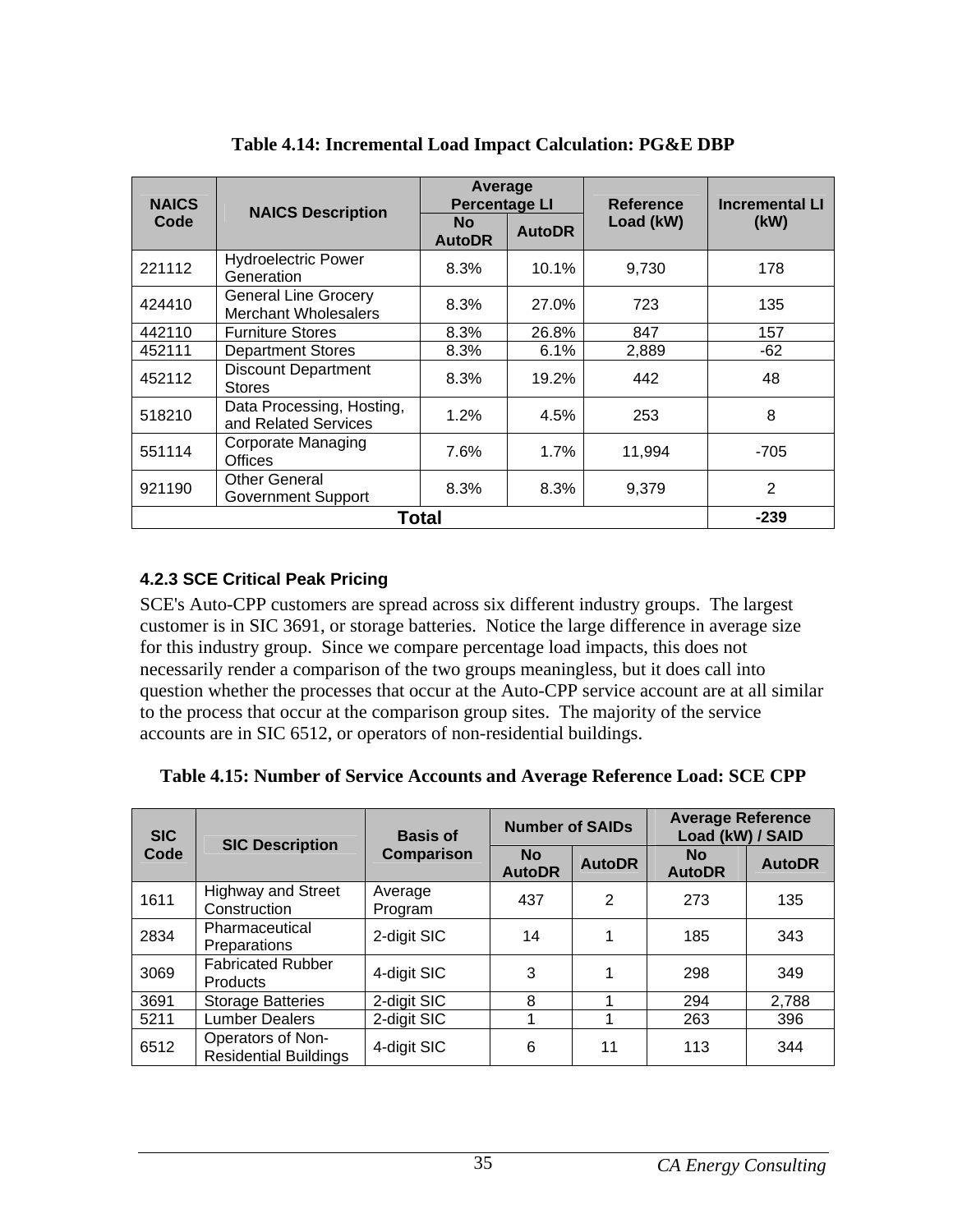<span id="page-41-2"></span><span id="page-41-0"></span>

| <b>SIC</b> | <b>SIC Description</b>                            | <b>Basis of</b>    | <b>Average Load Impact</b><br>(kW) / SAID |               | Average<br><b>Percentage LI</b> |               |
|------------|---------------------------------------------------|--------------------|-------------------------------------------|---------------|---------------------------------|---------------|
| Code       |                                                   | <b>Comparison</b>  | <b>No</b><br><b>AutoDR</b>                | <b>AutoDR</b> | <b>No</b><br><b>AutoDR</b>      | <b>AutoDR</b> |
| 1611       | <b>Highway and Street</b><br>Construction         | Average<br>Program | 51.1                                      | $-15.1$       | 18.7%                           | $-11.2%$      |
| 2834       | Pharmaceutical<br><b>Preparations</b>             | 2-digit SIC        | 26.2                                      | 64.7          | 14.2%                           | 18.9%         |
| 3069       | <b>Fabricated Rubber</b><br><b>Products</b>       | 4-digit SIC        | 29.6                                      | 95.4          | 9.9%                            | 27.3%         |
| 3691       | <b>Storage Batteries</b>                          | 2-digit SIC        | 77.3                                      | 1,821.3       | 26.3%                           | 65.3%         |
| 5211       | <b>Lumber Dealers</b>                             | 2-digit SIC        | 33.5                                      | 161.7         | 12.7%                           | 40.9%         |
| 6512       | Operators of Non-<br><b>Residential Buildings</b> | 4-digit SIC        | 1.2                                       | 51.1          | 1.0%                            | 14.8%         |

**Table 4.16: Average Load Impacts in Levels and Percentages: SCE CPP** 

Table 4.17 shows the incremental load impact estimates. The majority of the incremental load impacts come from the storage batteries comparison, with the second-highest contribution coming from the operators or non-residential buildings. The incremental load impact is 1,446 kW as compared to the total load impact of 2,369 kW.

**Table 4.17: Incremental Load Impact Calculation: SCE CPP** 

<span id="page-41-3"></span>

| <b>SIC</b> |                                                   |                            | <b>Average Percentage LI</b> | <b>Reference</b> | <b>Incremental LI</b> |  |
|------------|---------------------------------------------------|----------------------------|------------------------------|------------------|-----------------------|--|
| Code       | <b>SIC Description</b>                            | <b>No</b><br><b>AutoDR</b> | <b>AutoDR</b>                | Load (kW)        | (kW)                  |  |
| 1611       | <b>Highway and Street</b><br>Construction         | 18.7%                      | $-11.2%$                     | 269              | -81                   |  |
| 2834       | Pharmaceutical<br>Preparations                    | 14.2%                      | 18.9%                        | 343              | 16                    |  |
| 3069       | <b>Fabricated Rubber</b><br><b>Products</b>       | 9.9%                       | 27.3%                        | 349              | 61                    |  |
| 3691       | <b>Storage Batteries</b>                          | 26.3%                      | 65.3%                        | 2,091            | 816                   |  |
| 5211       | <b>Lumber Dealers</b>                             | 12.7%                      | 40.9%                        | 396              | 111                   |  |
| 6512       | Operators of Non-<br><b>Residential Buildings</b> | 1.0%                       | 14.8%                        | 3.788            | 522                   |  |
|            | Total                                             |                            |                              |                  |                       |  |

## <span id="page-41-1"></span>**4.2.4 SCE Demand Bidding Program**

SCE's Auto-DBP customers are spread across six different industry groups. The storage batteries customer is present in this program as well, but DBP contains a larger pool of customers against which to compare its response. Those sites are not at all demand responsive, however, as seen in Table 4.19. As seen in Table 4.21, the storage batteries customer accounts for 1,405 kW of the 1,614 kW incremental load impact estimate.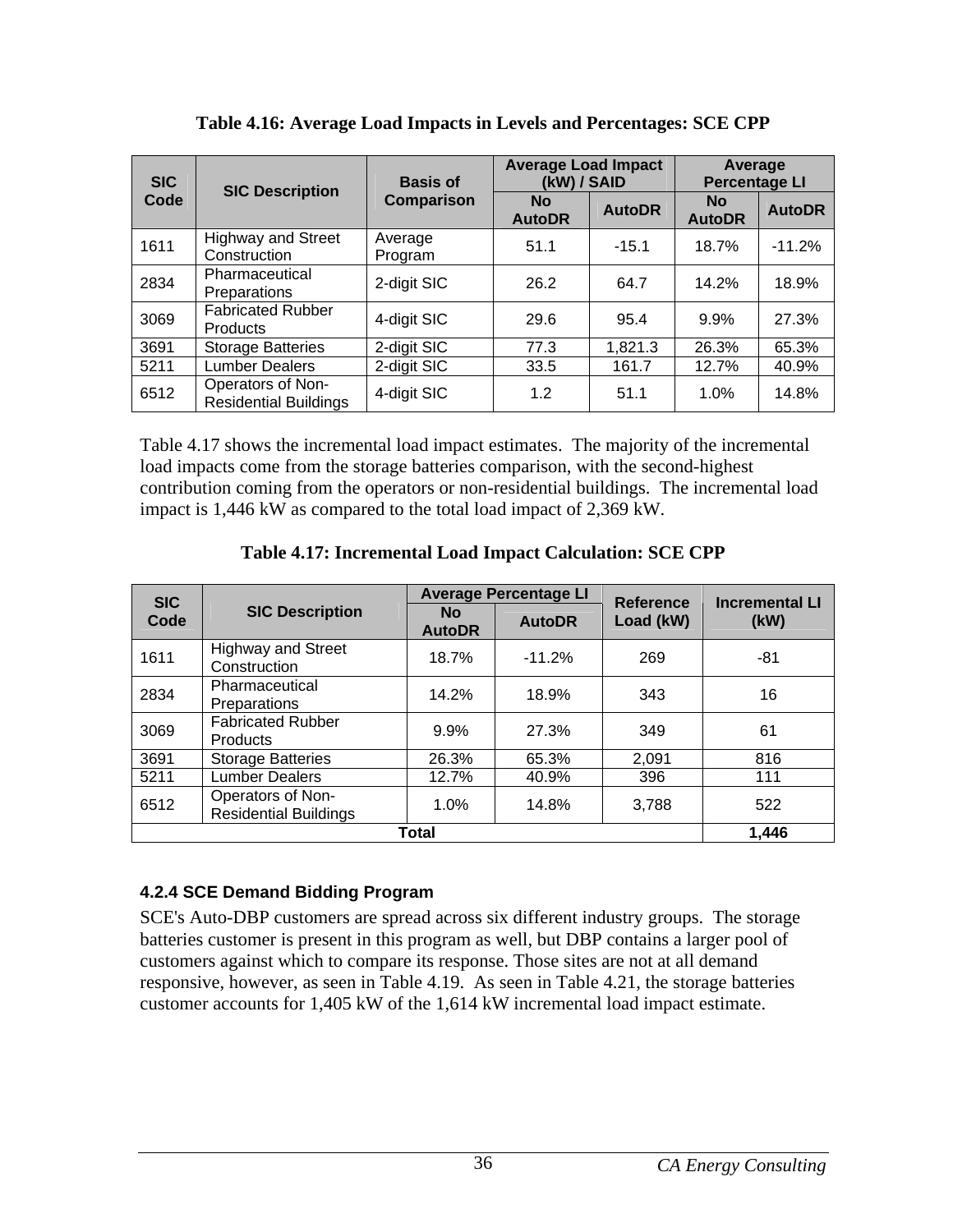<span id="page-42-1"></span>

| <b>SIC</b> |                                                   | <b>Basis of</b>    | <b>Number of SAIDs</b>     |               | <b>Average Reference</b><br>Load (kW) / SAID |               |
|------------|---------------------------------------------------|--------------------|----------------------------|---------------|----------------------------------------------|---------------|
| Code       | <b>SIC Description</b>                            | <b>Comparison</b>  | <b>No</b><br><b>AutoDR</b> | <b>AutoDR</b> | <b>No</b><br><b>AutoDR</b>                   | <b>AutoDR</b> |
| 2834       | Pharmaceutical<br>Preparations                    | 4-digit SIC        | 3                          | 1             | 1,389                                        | 305           |
| 3069       | <b>Fabricated Rubber</b><br><b>Products</b>       | 2-digit SIC        | 30                         | 1             | 896                                          | 499           |
| 3691       | <b>Storage Batteries</b>                          | 2-digit SIC        | 28                         | 2             | 3,381                                        | 1,405         |
| 5211       | <b>Lumber Dealers</b>                             | Average<br>Program | 483                        | 1             | 1,356                                        | 363           |
| 5712       | <b>Furniture Stores</b>                           | 4-digit SIC        | 1                          | 3             | 168                                          | 831           |
| 6512       | Operators of Non-<br><b>Residential Buildings</b> | 4-digit SIC        | 35                         | 11            | 573                                          | 244           |

<span id="page-42-0"></span>**Table 4.18: Number of Service Accounts and Average Reference Load: SCE DBP** 

**Table 4.19: Average Load Impacts in Levels and Percentages: SCE DBP** 

<span id="page-42-2"></span>

| <b>SIC</b> | <b>SIC Description</b>                            | <b>Basis of</b>    | <b>Average Load Impact</b><br>(kW) / SAID |               | Average<br><b>Percentage LI</b> |               |
|------------|---------------------------------------------------|--------------------|-------------------------------------------|---------------|---------------------------------|---------------|
| Code       |                                                   | <b>Comparison</b>  | <b>No</b><br><b>AutoDR</b>                | <b>AutoDR</b> | <b>No</b><br><b>AutoDR</b>      | <b>AutoDR</b> |
| 2834       | Pharmaceutical<br>Preparations                    | 4-digit SIC        | $-2$                                      | $-52$         | $-0.1%$                         | $-17.0%$      |
| 3069       | <b>Fabricated Rubber</b><br><b>Products</b>       | 2-digit SIC        | 14                                        | 232           | $-1.6%$                         | 46.5%         |
| 3691       | <b>Storage Batteries</b>                          | 2-digit SIC        | 6                                         | 707           | 0.2%                            | 49.7%         |
| 5211       | <b>Lumber Dealers</b>                             | Average<br>Program | 110                                       | 12            | 8.1%                            | 3.4%          |
| 5712       | <b>Furniture Stores</b>                           | 4-digit SIC        | $-2$                                      | 64            | $-1.1%$                         | 7.7%          |
| 6512       | Operators of Non-<br><b>Residential Buildings</b> | 4-digit SIC        | 77                                        | 18            | 13.4%                           | 7.2%          |

## **Table 4.20: Average Bid: SCE DBP**

<span id="page-42-3"></span>

| <b>SIC</b><br>Code | <b>SIC Description</b>                                  | <b>Basis of</b><br>Comparison | Average Bid (kW) /<br><b>SAID</b> |               |
|--------------------|---------------------------------------------------------|-------------------------------|-----------------------------------|---------------|
|                    |                                                         |                               | <b>No AutoDR</b>                  | <b>AutoDR</b> |
| 2834               | <b>Pharmaceutical Preparations</b>                      | 4-digit SIC                   | 140                               | 100           |
| 3069               | <b>Fabricated Rubber Products</b>                       | 2-digit SIC                   | 240                               | 327           |
| 3691               | <b>Storage Batteries</b>                                | 2-digit SIC                   | 131                               | 1,476         |
| 5211               | <b>Lumber Dealers</b>                                   | Average Program               | 343                               | 119           |
| 5712               | <b>Furniture Stores</b>                                 | 4-digit SIC                   | 60                                | 173           |
| 6512               | <b>Operators of Non-Residential</b><br><b>Buildings</b> | 4-digit SIC                   | 186                               | 68            |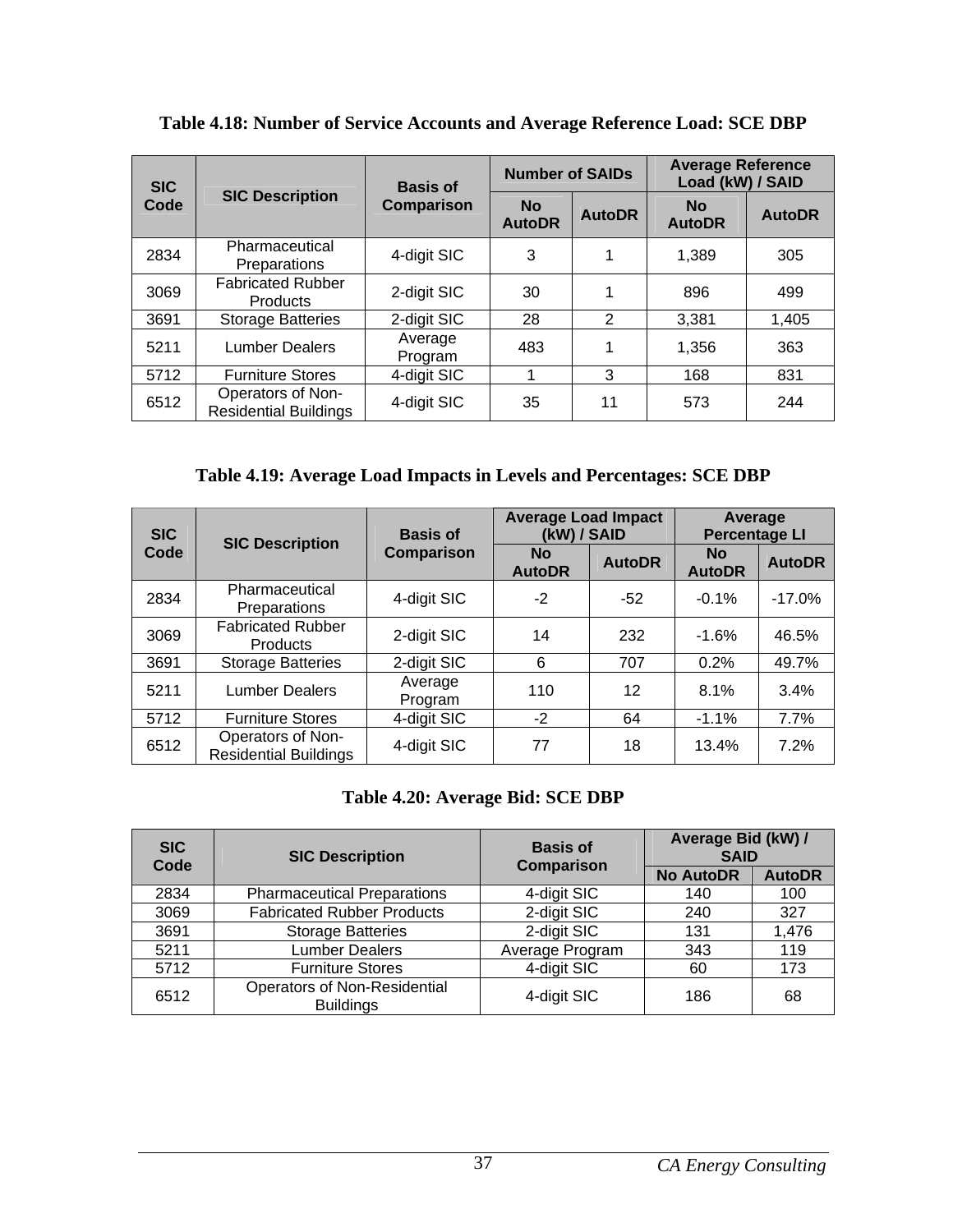<span id="page-43-2"></span><span id="page-43-0"></span>

| <b>SIC</b> |                                                   |                            | <b>Average Percentage LI</b> | <b>Reference</b> | <b>Incremental LI</b> |
|------------|---------------------------------------------------|----------------------------|------------------------------|------------------|-----------------------|
| Code       | <b>SIC Description</b>                            | <b>No</b><br><b>AutoDR</b> | <b>AutoDR</b>                | Load (kW)        | (kW)                  |
| 2834       | Pharmaceutical<br>Preparations                    | $-0.1%$                    | $-17.0%$                     | 305              | $-51$                 |
| 3069       | <b>Fabricated Rubber</b><br><b>Products</b>       | $-1.6%$                    | 46.5%                        | 499              | 224                   |
| 3691       | <b>Storage Batteries</b>                          | 0.2%                       | 49.7%                        | 2,810            | 1,405                 |
| 5211       | <b>Lumber Dealers</b>                             | 8.1%                       | 3.4%                         | 363              | $-17$                 |
| 5712       | <b>Furniture Stores</b>                           | $-1.1%$                    | 7.7%                         | 2,492            | 219                   |
| 6512       | Operators of Non-<br><b>Residential Buildings</b> | 13.4%                      | 7.2%                         | 2,683            | $-166$                |
|            |                                                   | Total                      |                              |                  | 1,614                 |

**Table 4.21: Incremental Load Impact Calculation: SCE DBP** 

## <span id="page-43-1"></span>**4.2.5 SDG&E Critical Peak Pricing**

SDG&E's Auto-CPP customers are spread across four industry groups. In three of the four cases, the average reference load is lower for the comparison group customers.

#### **Table 4.22: Number of Service Accounts and Average Reference Load: SDG&E CPP**

<span id="page-43-3"></span>

| <b>NAICS</b> | <b>NAICS</b>                      | <b>Basis of</b> | <b>Number of SAIDs</b>     |               | <b>Average Reference</b><br>Load (kW) / SAID |               |
|--------------|-----------------------------------|-----------------|----------------------------|---------------|----------------------------------------------|---------------|
| Code         | <b>Description</b>                | Comparison      | <b>No</b><br><b>AutoDR</b> | <b>AutoDR</b> | <b>No AutoDR</b>                             | <b>AutoDR</b> |
| 452111       | Department<br><b>Stores</b>       | 6-digit NAICS   | 10                         | 6             | 461                                          | 837           |
| 512131       | <b>Motion Picture</b><br>Theaters | 6-digit NAICS   | 17                         |               | 256                                          | 511           |
| 721110       | Hotels and<br>Motels              | 6-digit NAICS   | 47                         | 2             | 274                                          | 493           |
| 721120       | Casino Hotels                     | 6-digit NAICS   | $\mathcal{P}$              |               | 561                                          | 546           |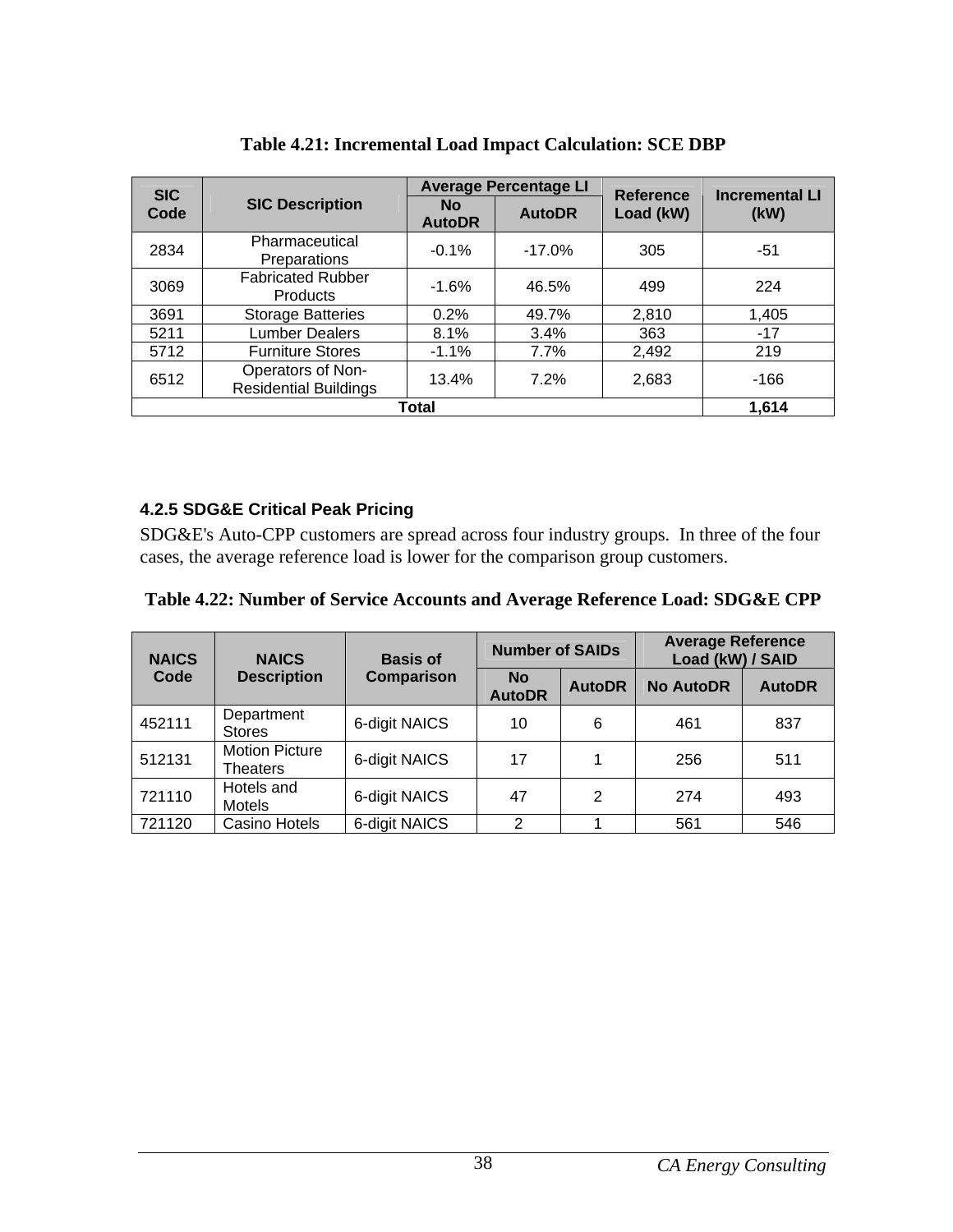<span id="page-44-2"></span><span id="page-44-0"></span>

| <b>NAICS</b><br><b>NAICS</b><br><b>Basis of</b> |                                   | <b>Average Load Impact</b><br>(kW) / SAID |                  | Average<br><b>Percentage LI</b> |                            |               |
|-------------------------------------------------|-----------------------------------|-------------------------------------------|------------------|---------------------------------|----------------------------|---------------|
| Code                                            | <b>Description</b>                | <b>Comparison</b>                         | <b>No AutoDR</b> | <b>AutoDR</b>                   | <b>No</b><br><b>AutoDR</b> | <b>AutoDR</b> |
| 452111                                          | Department<br><b>Stores</b>       | 6-digit NAICS                             | 10.7             | 214.7                           | 2.4%                       | 34.5%         |
| 512131                                          | <b>Motion Picture</b><br>Theaters | 6-digit NAICS                             | 3.8              | 17.8                            | 1.5%                       | 3.6%          |
| 721110                                          | Hotels and<br><b>Motels</b>       | 6-digit NAICS                             | 12.8             | 13.3                            | 4.9%                       | 2.8%          |
| 721120                                          | Casino Hotels                     | 6-digit NAICS                             | 136.5            | 18.3                            | 32.1%                      | 3.5%          |

**Table 4.23: Average Load Impacts in Levels and Percentages: SDG&E CPP** 

As Table 4.24 shows, the incremental load impact for this program is 1,062 kW, but virtually all of this load impact (more actually, because of some wrong-signed results) comes from the department stores. By comparison, the total load impacts for Auto-CPP are 1,349 kW.

**Table 4.24: Incremental Load Impact Calculation: SDG&E CPP** 

<span id="page-44-3"></span>

| <b>NAICS</b> | <b>NAICS</b>                                                      | <b>Average Percentage LI</b> |       | Reference | <b>Incremental LI</b> |
|--------------|-------------------------------------------------------------------|------------------------------|-------|-----------|-----------------------|
| Code         | <b>No</b><br><b>Description</b><br><b>AutoDR</b><br><b>AutoDR</b> |                              |       | Load (kW) | (kW)                  |
| 452111       | <b>Department Stores</b>                                          | 2.4%                         | 34.5% | 5.024     | 1,171                 |
| 512131       | <b>Motion Picture</b><br>Theaters                                 | 1.5%                         | 3.6%  | 511       | 10                    |
| 721110       | <b>Hotels and Motels</b>                                          | 4.9%                         | 2.8%  | 987       | $-19$                 |
| 721120       | Casino Hotels                                                     | 32.1%                        | 3.5%  | 478       | $-100$                |
|              | 1,062                                                             |                              |       |           |                       |

## <span id="page-44-1"></span>**4.2.6 SDG&E Capacity Bidding Program**

SDG&E's Auto-CBP customers are divided into four industry groups. The majority of the incremental load impact comes from one of the groups: hobby, toy and games stores, and all other general merchandise stores. The incremental load impact of 138 kW is quite a bit lower than the total load impact of 605 kW for this program.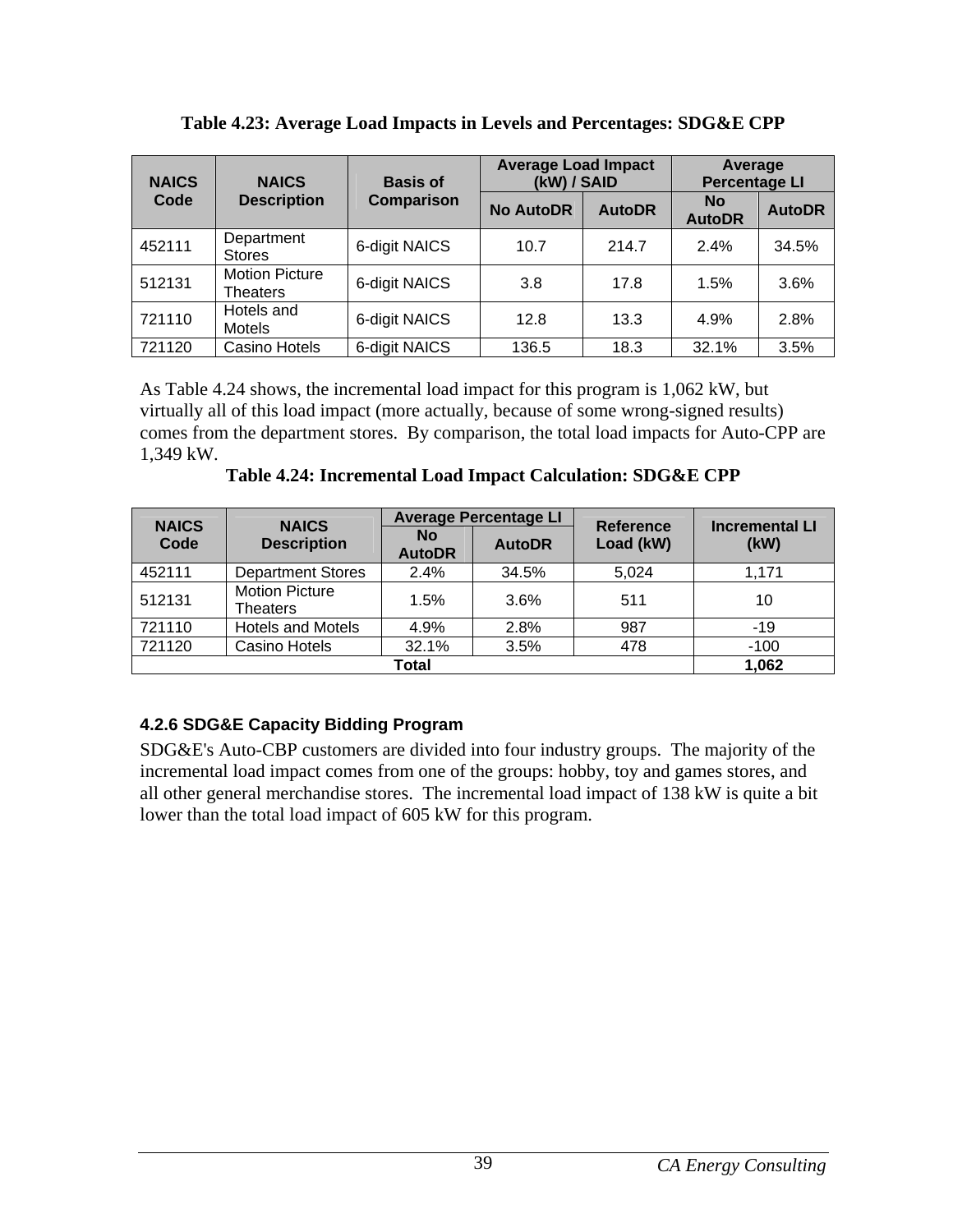<span id="page-45-1"></span>

| <b>NAICS</b>          | <b>NAICS Description</b>                                                      | <b>Basis of</b>                                              | <b>Number of SAIDs</b> |                 | <b>Average Reference</b><br>Load (kW) / SAID |               |
|-----------------------|-------------------------------------------------------------------------------|--------------------------------------------------------------|------------------------|-----------------|----------------------------------------------|---------------|
| Code                  |                                                                               | <b>Comparison</b>                                            | No.<br><b>AutoDR</b>   | <b>AutoDR</b>   | No.<br><b>AutoDR</b>                         | <b>AutoDR</b> |
| 441222                | <b>Boat Dealers</b>                                                           | 6-digit NAICS,<br>different accounts<br>for same<br>customer | 1                      | 2               | 31                                           | 85            |
| 451120<br>&<br>452990 | Hobby, Toy & Game<br>Stores; All Other<br>General<br>Merchandise Stores       | 2-digit NAICS                                                | 38                     | 34              | 331                                          | 84            |
| 561439                | <b>Other Business</b><br><b>Service Centers</b><br>(including Copy)<br>Shops) | 6-digit NAICS,<br>different accounts<br>for same<br>customer | 3                      | 12 <sup>2</sup> | 13                                           | 33            |
| 713940                | Fitness and<br><b>Recreational Sports</b><br>Centers                          | 6-digit NAICS,<br>different accounts<br>for same<br>customer | 10                     | 18              | 23                                           | 103           |

<span id="page-45-0"></span>**Table 4.25: Number of Service Accounts and Average Reference Load: SDG&E CBP** 

#### **Table 4.26: Average Load Impacts in Levels and Percentages: SDG&E CBP**

<span id="page-45-2"></span>

| <b>NAICS</b><br><b>NAICS Description</b> |                                                                                | <b>Basis of</b>                                              | <b>Average Load</b><br>Impact (kW) / SAID |               | Average<br><b>Percentage LI</b> |               |
|------------------------------------------|--------------------------------------------------------------------------------|--------------------------------------------------------------|-------------------------------------------|---------------|---------------------------------|---------------|
| Code                                     |                                                                                | <b>Comparison</b>                                            | <b>No</b><br><b>AutoDR</b>                | <b>AutoDR</b> | <b>No</b><br><b>AutoDR</b>      | <b>AutoDR</b> |
| 441222                                   | <b>Boat Dealers</b>                                                            | 6-digit NAICS,<br>different accounts<br>for same<br>customer | 0.6                                       | 8.9           | 2.0%                            | 10.5%         |
| 451120<br>&<br>452990                    | Hobby, Toy & Game<br>Stores; All Other<br>General<br><b>Merchandise Stores</b> | 2-digit NAICS                                                | 32.5                                      | 12.2          | 9.8%                            | 14.4%         |
| 561439                                   | <b>Other Business</b><br><b>Service Centers</b><br>(including Copy<br>Shops)   | 6-digit NAICS,<br>different accounts<br>for same<br>customer | 2.1                                       | 3.7           | 15.9%                           | 11.3%         |
| 713940                                   | Fitness and<br><b>Recreational Sports</b><br>Centers                           | 6-digit NAICS,<br>different accounts<br>for same<br>customer | 1.5                                       | 7.2           | 6.4%                            | 6.9%          |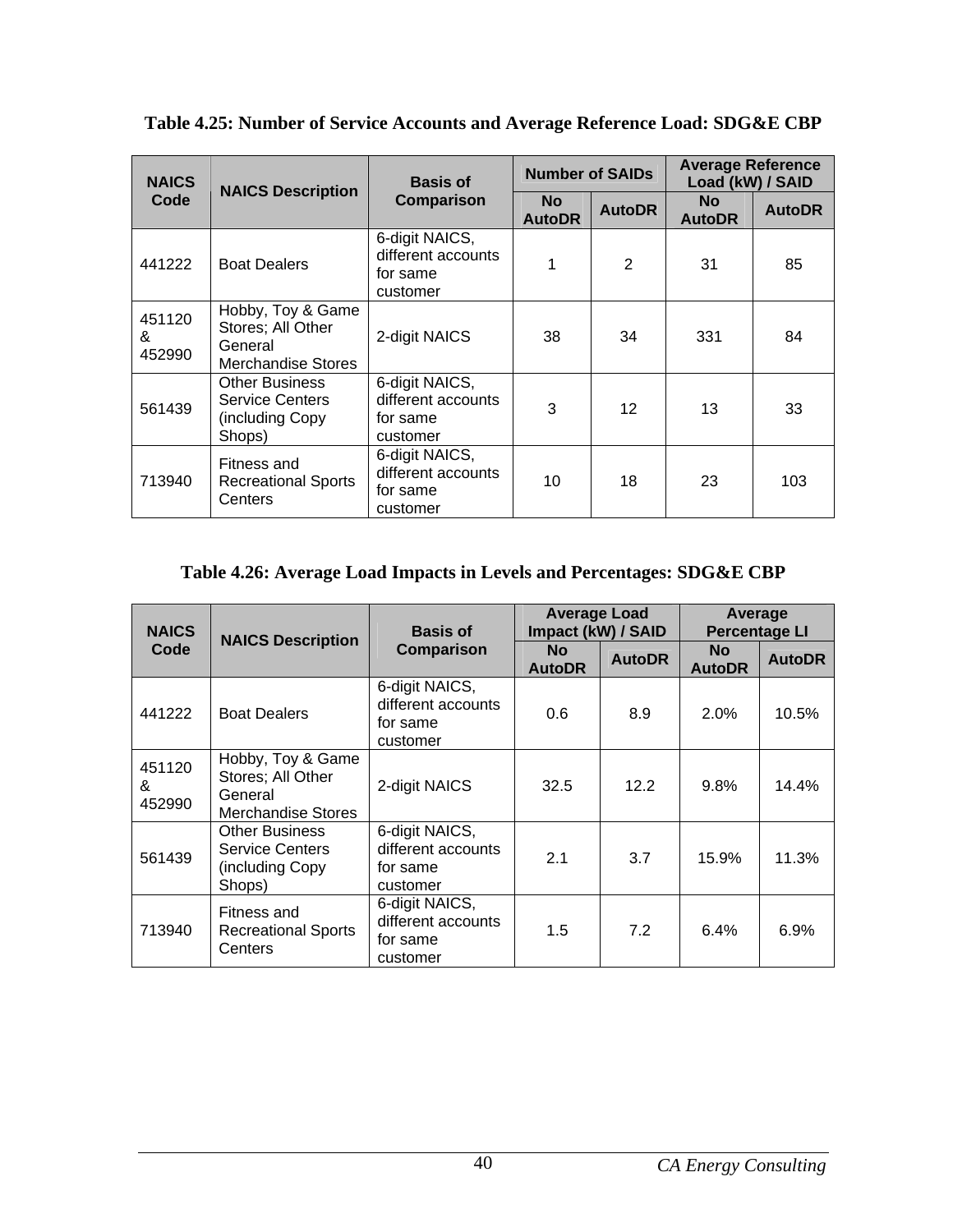<span id="page-46-3"></span><span id="page-46-0"></span>

| <b>NAICS</b>       | <b>NAICS Description</b>                                                   | Average<br><b>Percentage LI</b> |               | <b>Reference</b> | <b>Incremental</b> |  |
|--------------------|----------------------------------------------------------------------------|---------------------------------|---------------|------------------|--------------------|--|
| Code               |                                                                            | <b>No</b><br><b>AutoDR</b>      | <b>AutoDR</b> | Load (kW)        | $LI$ (kW)          |  |
| 441222             | <b>Boat Dealers</b>                                                        | 2.0%                            | 10.5%         | 171              | 15                 |  |
| 451120 &<br>452990 | Hobby, Toy & Game Stores;<br>All Other General<br>Merchandise Stores       | 9.8%                            | 14.4%         | 2,873            | 131                |  |
| 561439             | <b>Other Business Service</b><br><b>Centers (including Copy)</b><br>Shops) | 15.9%                           | 11.3%         | 397              | $-19$              |  |
| 713940             | <b>Fitness and Recreational</b><br><b>Sports Centers</b>                   | 6.4%                            | 6.9%          | 1,858            | 11                 |  |
|                    | 138                                                                        |                                 |               |                  |                    |  |

**Table 4.27: Incremental Load Impact Calculation: SDG&E CBP** 

# <span id="page-46-1"></span>**5. Cost Effectiveness Tests**

## <span id="page-46-2"></span>*5.1 Cost effectiveness methodology*

This section describes the model that CA Energy Consulting has developed to conduct cost effectiveness tests for each utility's Auto-DR program. The remainder of this section describes the methods used in the various components of the cost effectiveness (CE) model.

## **Description of the Overall CE Model Framework**

Separate CE models were developed for each utility. Within each utility's model, information was included from all of the demand response programs on which the utility has Auto-DR customers.<sup>12</sup> The CE model conducts the Total Resource Cost (TRC) and Program Administrator Cost (PAC) tests.

Within each program, the CE model separately analyzes three equipment installation years (hereafter referred to as "vintage years"): 2007, 2008, and 2009. For each vintage year, the CE model calculates 10 years of costs and benefits. (*E.g.*, for 2007, costs and benefits are calculated for 2007 through 2016.) In this case, 10 years represents the expected useful life of the equipment.

For each vintage year, the per-event-hour load impacts are derived from the 2009 program year load impact estimates, where the load impacts are divided into vintage years. (*E.g.*, 1 MW of total 2009 load impacts is allocated to vintage years depending on the installation year, so that 500 kW may come from equipment installed in 2007, 250 kW from equipment installed in 2008, and 250 kW from equipment installed in 2009.) We assume that the allocated load impact values remain constant across the 10-year analysis window.

The 10-year cost and benefit streams for the three vintage years are discounted to a common year (labeled the "base year" in the CE model).

<span id="page-46-4"></span> $\overline{a}$ <sup>12</sup> The programs are CPP and DBP for PG&E and SCE; and CBP and CPP for SDG&E.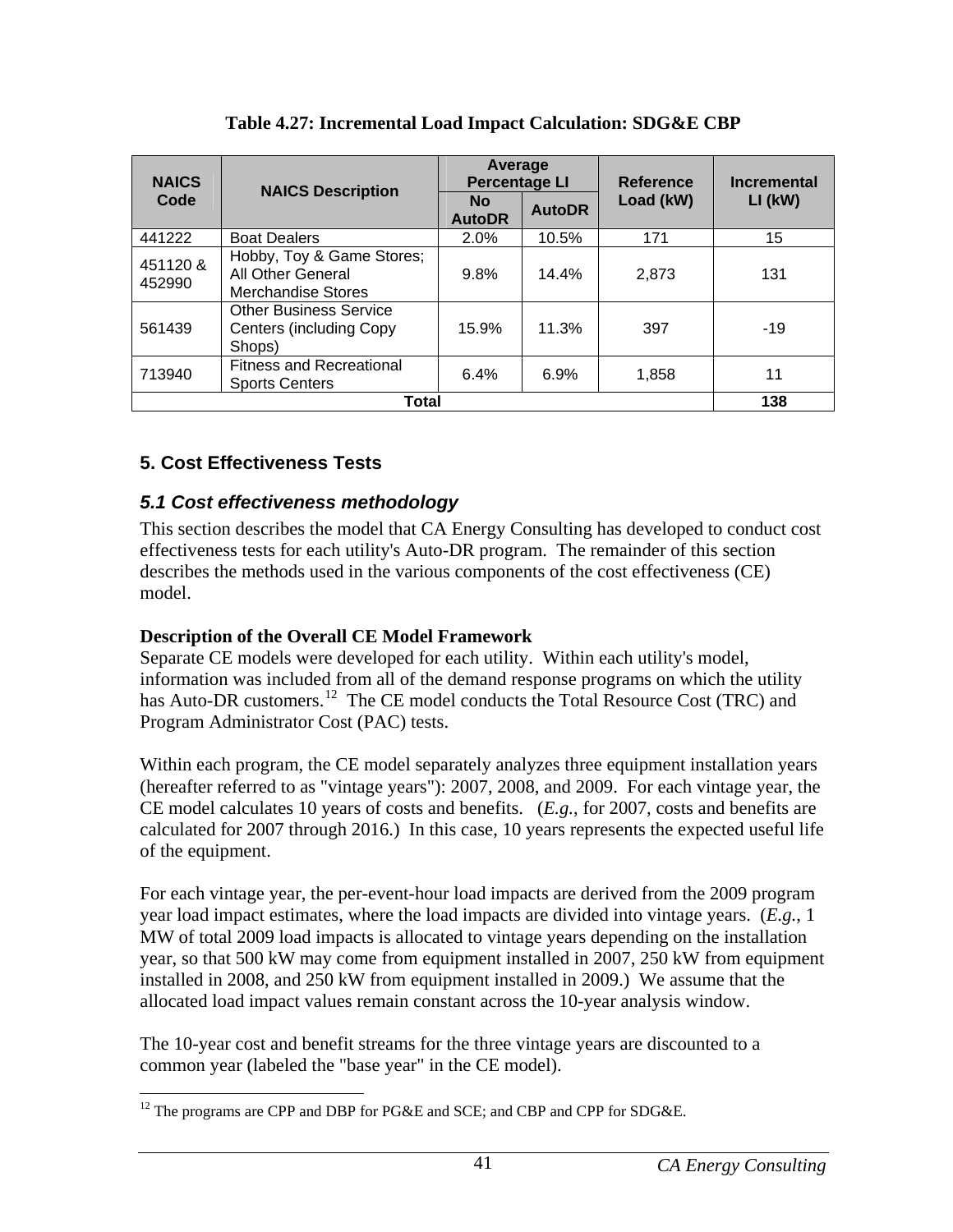## **Avoided Capacity Costs**

The following formula is used to calculate avoided capacity costs for a given utility, program, and vintage year:

Avoided capacity costs =  $Q * C * (1 + \text{reserves}) * \text{loss factor} * A * B * E$ 

In this equation, *Q* is the estimated load impact in kW; *C* is the capacity cost net of gross margins in \$/kW-year; *reserves* is the required reserves (15 percent); *loss factor* accounts for line losses, where the factor equals  $1/(1 - \text{line loss percentage})$ ; *A* is a factor ranging from 0 to 1 that discounts avoided cost as appropriate to account for the fact that program parameters may not allow it to "cover" all of the hours in which a positive loss of load probability is estimated; *B* is a factor ranging from 0 to 1 that accounts for the loss of value that can occur because of program notice provisions (*e.g.*, day-ahead versus day-of notice); and *E* is the "70<sup>th</sup> percentile exceedance factor" (ranging from 0 to 1) that can be used to reduce the value of programs that exhibit more variable (or less certain) load impacts. This parameter is derived from the methods that California has developed to value wind capacity.

The *A* and *B* factors are named according to SCE's convention, and are applied in the same manner that SCE has used in its CE tests.<sup>[13](#page-47-0)</sup>

## **Avoided Energy Costs**

The avoided energy costs (for each utility/program/vintage year) are calculated according to the formula shown below.

Avoided energy costs =  $1000^* Q * MC * Hrs * Evts * loss factor$ 

In this equation, *Q* is the estimated load impact in kW; *MC* is the average wholesale energy price across the event hours for the year in question (in \$/MWh); *Hrs* is the number of hours per event; *Evts* is the number of events; and *loss factor* accounts for line losses. We allow for the energy loss factor to differ from the capacity loss factor, which can differ because average line losses may be lower than line losses during peak hours.

## **Avoided Transmission and Distribution (T&D) Costs**

The following formula is used to calculate avoided capacity costs for a given utility, program, and vintage year:

Avoided T&D costs =  $Q * TD * loss factor * A * B * E * R$ 

In this equation, *Q*, *loss factor*, *A*, *B*, and *E* are the same values as used to calculate avoided capacity costs; *TD* is the avoided T&D cost in  $\frac{8}{k}$ W-year; and *R* is a factor ranging from 0

<span id="page-47-0"></span> $\overline{a}$ <sup>13</sup> See "Volume I: Amended Testimony in Support of Southern California Edison Company's Amended Application for Approval of Demand Response Programs, Goals, and Budgets for 2009-2011" (U 338-E), September 19, 2008, page 208.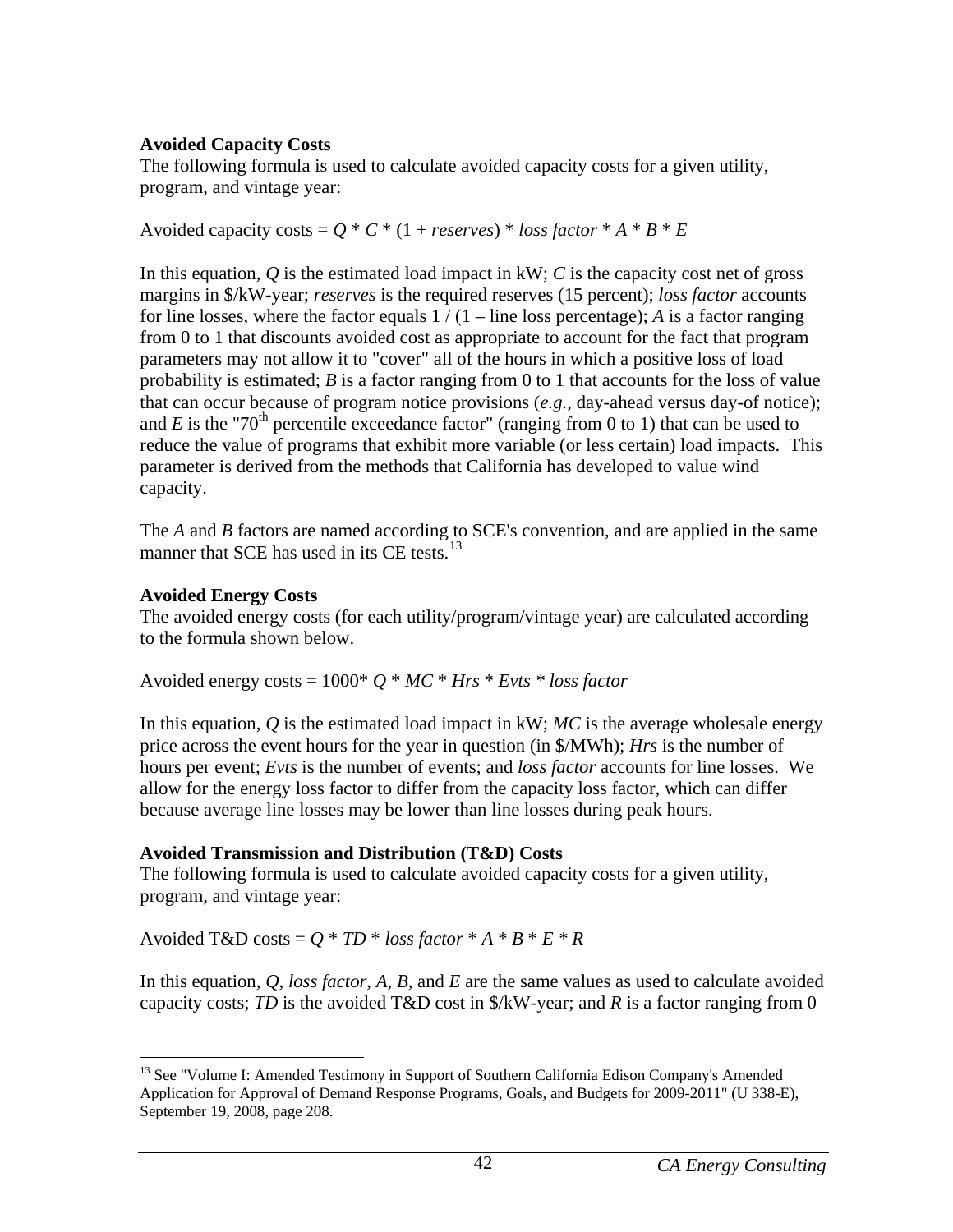to 1 that accounts for the "right place, right time" criteria for determining when load reductions are expected reduce T&D costs.

## **Program Costs**

Four categories of program costs are entered into the CE model.

- 1. Auto-DR capital incentive costs for each vintage year (2007 through 2009).
- 2. Annual Auto-DR administrative program costs.<sup>14</sup>
- 3. Annual DR program-specific administrative costs. For example, this represents CPP administrative costs that are incrementally incurred by the presence of the Auto-DR customers. These program-related costs could plausibly be zero for all years and DR programs (and, in fact, all utilities set these costs to zero).
- 4. Annual DR incentive costs by program.

The annual DR incentive costs, which reflect credits for load reductions, are zero for CPP because there are no event-based credits. For DBP and CBP, the incentive costs are calculated from the program parameters and load impacts (*e.g.*, \$0.50 per kWh of load impact for DBP customers).

The Auto-DR administrative program costs are allocated to the DR programs. For SCE, the costs are allocated using the share of service accounts. For PG&E and SDG&E, the costs are allocated using the share of Auto-DR technology incentive payments.

## **Cost Effectiveness Tests**

For both the TRC and PAC tests, benefits are calculated as the sum of avoided capacity costs, avoided energy costs, and avoided T&D costs.

For the TRC test, costs are calculated as the sum of administrative costs, Auto-DR capital incentive costs, and customer costs. For the PAC test, costs are calculated as the sum of administrative costs, Auto-DR capital incentive costs, and DR incentives. Because customer costs are assumed to be equal to the DR incentives, the TRC and PAC tests return the same results.

CE tests were run under different sets of assumptions. First, we included load impacts (and therefore benefits) in two ways: as *total* and *incremental* Auto-DR load impacts. The second sensitivity analysis is based on the inclusion of the  $70<sup>th</sup>$  percentile exceedance factor (*E*). This factor is intended to discount benefits associated with programs that have more variable (*i.e.*, less reliable) load impacts. While this factor is not included in the cost effectiveness draft protocols, it is potentially important for evaluating Auto-DR programs because they may provide more reliable load impacts than non-automated DR customers.

The  $70<sup>th</sup>$  percentile exceedance factor was taken from a proposed decision regarding resource adequacy, in which the factor was proposed as a means for valuing wind and solar

<span id="page-48-0"></span> $\overline{a}$ <sup>14</sup> The program administrative costs for years beyond 2009 should only be associated with costs incurred from managing the 2007 to 2009 vintage customers. As long as new customers are enrolled in Auto-DR beyond 2009, these values will be less than the total Auto-DR administrative cost for 2010 through 2018.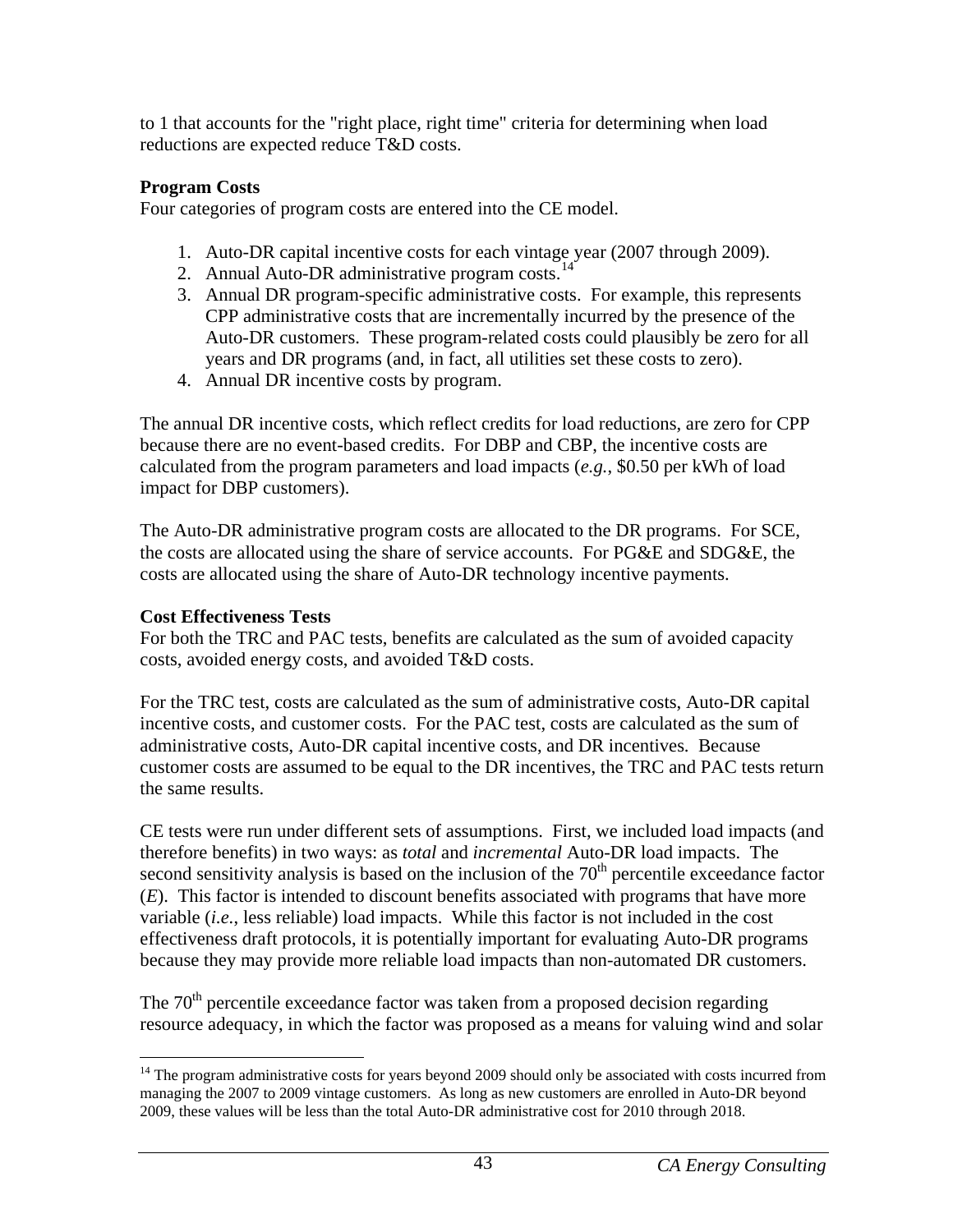<span id="page-49-0"></span>generation.[15](#page-49-3) The intermittency of wind and solar resources (*e.g.*, due to varying wind conditions) is conceptually similar to the variability in the load impacts that DR (including Auto-DR) customers provide. In the case of DR customers, the variability may be due to a number of factors, including production schedules, changes in load levels in response to economic conditions, etc.

Our "base" CE tests set *E* to 1, which is consistent with current CE test methods in that benefits are not affected by the uncertainty (or variability across events) in load impacts. A sensitivity analysis incorporates appropriate values of *E* for each utility and program. The factors are based on the uncertainty in the load impact estimates and/or the variability in load impacts across events.<sup>[16](#page-49-4)</sup>

## <span id="page-49-1"></span>*5.2 Cost effectiveness test results*

Tables 5.1 through 5.3 summarize the key inputs to the CE models by utility and program. Some of the inputs, such as annual avoided capacity costs and avoided energy costs, are confidential for at least one of the utilities and are therefore not summarized in the report.

<span id="page-49-2"></span>Table 5.2 shows the utility-wide CE model parameters. Only the required reserve margin is the same across utilities. SCE does not differentiate line losses for capacity vs. energy, while the other utilities do.

| <b>Parameter</b>            | PG&E   | <b>SCE</b> | <b>SDG&amp;E</b> |
|-----------------------------|--------|------------|------------------|
| <b>Discount Rate</b>        | 7.6%   | 10.0%      | 8.4%             |
| <b>Inflation Rate</b>       | 2.0%   | Avg. 1.7%  | 3.0%             |
| <b>Capacity Line Losses</b> | 12.24% | 8.40%      | 9.34%            |
| <b>Energy Line Losses</b>   | 9.17%  | 8.40%      | 8.10%            |
| Reserve Margin              | 15%    | 15%        | 15%              |

**Table 5.1: CE Model Parameter Values by Utility** 

Table 5.2 shows program-specific inputs, including assumptions regarding the number of events and event hours per year (which is assumed to be constant across years); the *A*, *B*, *E*, and *R* factors described in Section 5.1; and the Auto-DR technology incentive payments across 2007 through 2009.

<span id="page-49-3"></span> $\overline{a}$ <sup>15</sup> Appendix B of the proposed decision by ALJ Gamson, "Decision Adopting Local Procurement Obligations for 2011 and Further Refining the Resource Adequacy Program", Rulemaking 09-10-032.

<span id="page-49-4"></span><sup>&</sup>lt;sup>16</sup> PG&E called only one DBP event day in each of 2008 and 2009. For this program, we use the uncertainty in the estimated load impacts to create the 70<sup>th</sup> percentile exceedance factor. For all other programs, we use the variability in the estimated load impacts across event days.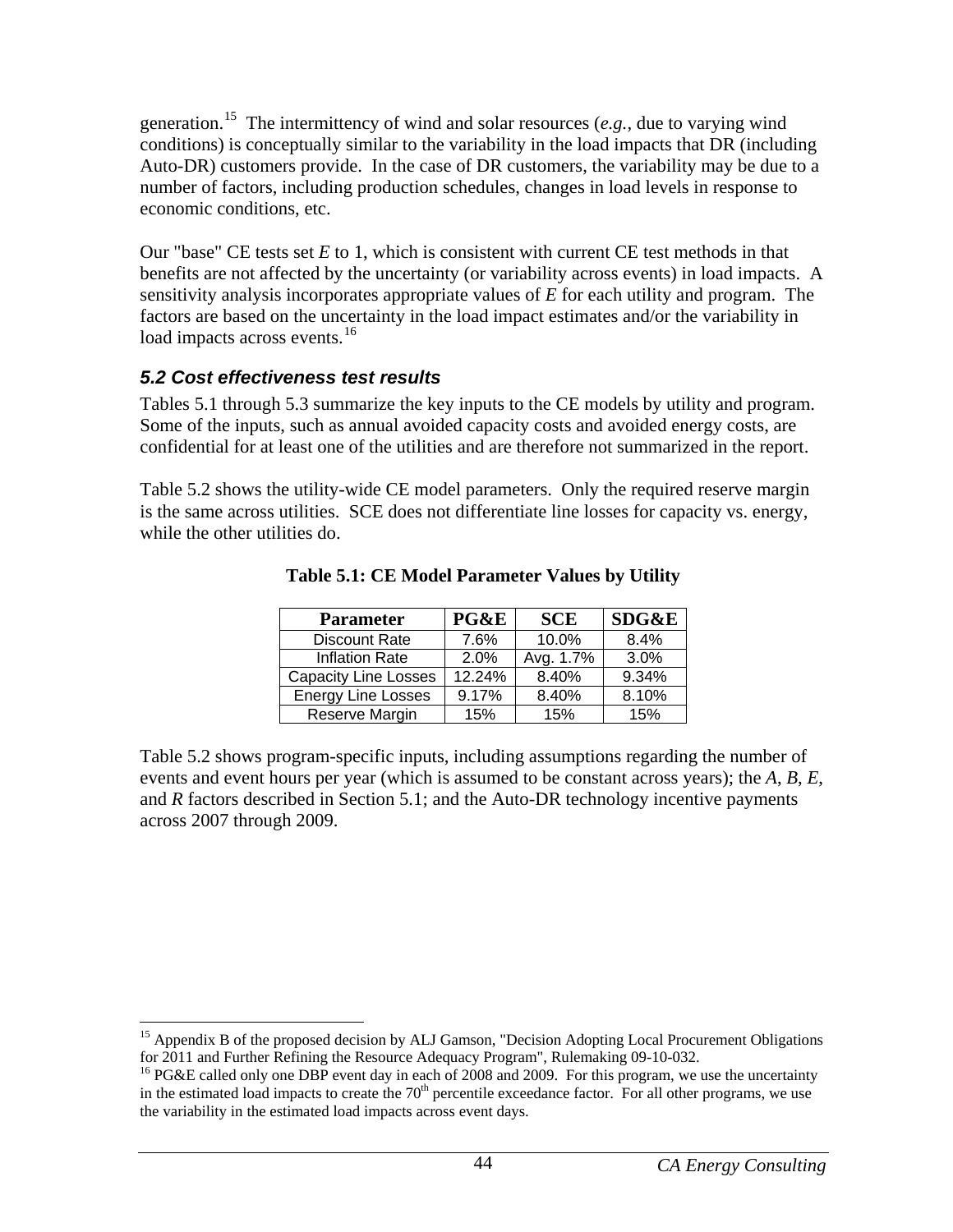<span id="page-50-2"></span><span id="page-50-0"></span>

| <b>Parameter</b>                      | <b>PG&amp;E</b><br><b>DBP</b> | PG&E<br><b>CPP</b> | <b>SCE DBP</b> | <b>SCE</b><br><b>CPP</b> | <b>SDG&amp;E</b><br><b>CBP</b> | <b>SDG&amp;E</b><br><b>CPP</b> |
|---------------------------------------|-------------------------------|--------------------|----------------|--------------------------|--------------------------------|--------------------------------|
| Hours per event                       | Ω                             | 4                  | 8              | 4                        |                                |                                |
| Events per year                       |                               | 10                 | 15             | 12                       | 9                              | 9                              |
| A factor                              | 85.9%                         | 72.7%              | 79.0%          | 53.0%                    | 73.0%                          | 86.0%                          |
| <b>B</b> factor                       | 100%                          | 100%               | 99%            | 95%                      | 90%                            | 90%                            |
| E factor                              | 83.9%                         | 93.7%              | 81.0%          | 98.8%                    | 97.0%                          | 96.1%                          |
| R factor                              | 0%                            | 0%                 | 0%             | 0%                       | 79.2%                          | 57.9%                          |
| Auto-DR Incentive<br>Payments '07-'09 | \$3,856,096                   | \$700,495          | \$1,742,822    | \$705,336                | \$1,127,866                    | \$253,316                      |

**Table 5.2: DR Program Parameter Values by Utility** 

*A* adjusts avoided costs for DR program availability; *B* adjusts for DR program notice time; *E* adjusts for DR load response variability; and *R* adjusts for T&D "right time, right place" criteria.

Table 5.3 shows the load impact assumptions used for each program. Both the total and incremental load impact values are shown. Because of the counter-intuitive result, we set the incremental load impact for PG&E's DBP program to 0 kW. In the table, the total load impact for PG&E's DBP program assumes that the largest customer provides load response at its 2008 level (which was not affected by overlap with a BIP event), while the remaining customers are assumed to provide load response at their 2009 level. Using the 2009 level for the largest customer increases the total load impact for the 2007 vintage year from 2.6 MW to 18.4 MW. We will present the CE test results at both load levels.

<span id="page-50-3"></span>

| Year                     | <b>PG&amp;E DBP</b>            | <b>PG&amp;E CPP</b> | <b>SCE DBP</b> | <b>SCE CPP</b> | <b>SDG&amp;E CBP</b> | <b>SDG&amp;E CPP</b> |
|--------------------------|--------------------------------|---------------------|----------------|----------------|----------------------|----------------------|
| <b>Total Load Impact</b> |                                |                     |                |                |                      |                      |
| 2007                     | 2.623                          | 0.952               | 0.000          | 0.162          | 0.564                | 0.000                |
| 2008                     | 0.666                          | 0.749               | 0.491          | 0.160          | 0.046                | 0.000                |
| 2009                     | 0.000                          | 0.000               | 1.461          | 2.277          | 0.000                | 1.349                |
| Total                    | 3.289                          | 1.701               | 1.952          | 2.598          | 0.610                | 1.349                |
|                          |                                |                     |                |                |                      |                      |
|                          | <b>Incremental Load Impact</b> |                     |                |                |                      |                      |
| 2007                     | 0.000                          | 0.927               | 0.000          | 0.111          | 0.112                | 0.000                |
| 2008                     | 0.000                          | 0.525               | 0.392          | 0.077          | 0.015                | 0.000                |
| 2009                     | 0.000                          | 0.000               | 1.222          | 1.257          | 0.011                | 1.062                |
| Total                    | 0.000                          | 1.452               | 1.614          | 1.445          | 0.138                | 1.062                |

**Table 5.3: DR Program Load Impacts by Utility (MW per hour)** 

## <span id="page-50-1"></span>**5.2.1 CE Tests Using Total Load Impacts**

In this section, we present the results of the cost effectiveness tests using total load impacts (as opposed to incremental load impacts). Results are also shown under some different load impact scenarios (for PG&E's DBP program and SDG&E's CBP program), and with and without an adjustment to avoided costs for the variability of the load impacts (accomplished by setting the *E* factor described above to a value that is less than 100 percent).

Recall that the TRC and PAC tests return the same results, because the customer costs in the TRC test are assumed to be equal to the DR and Auto-DR incentive costs in the PAC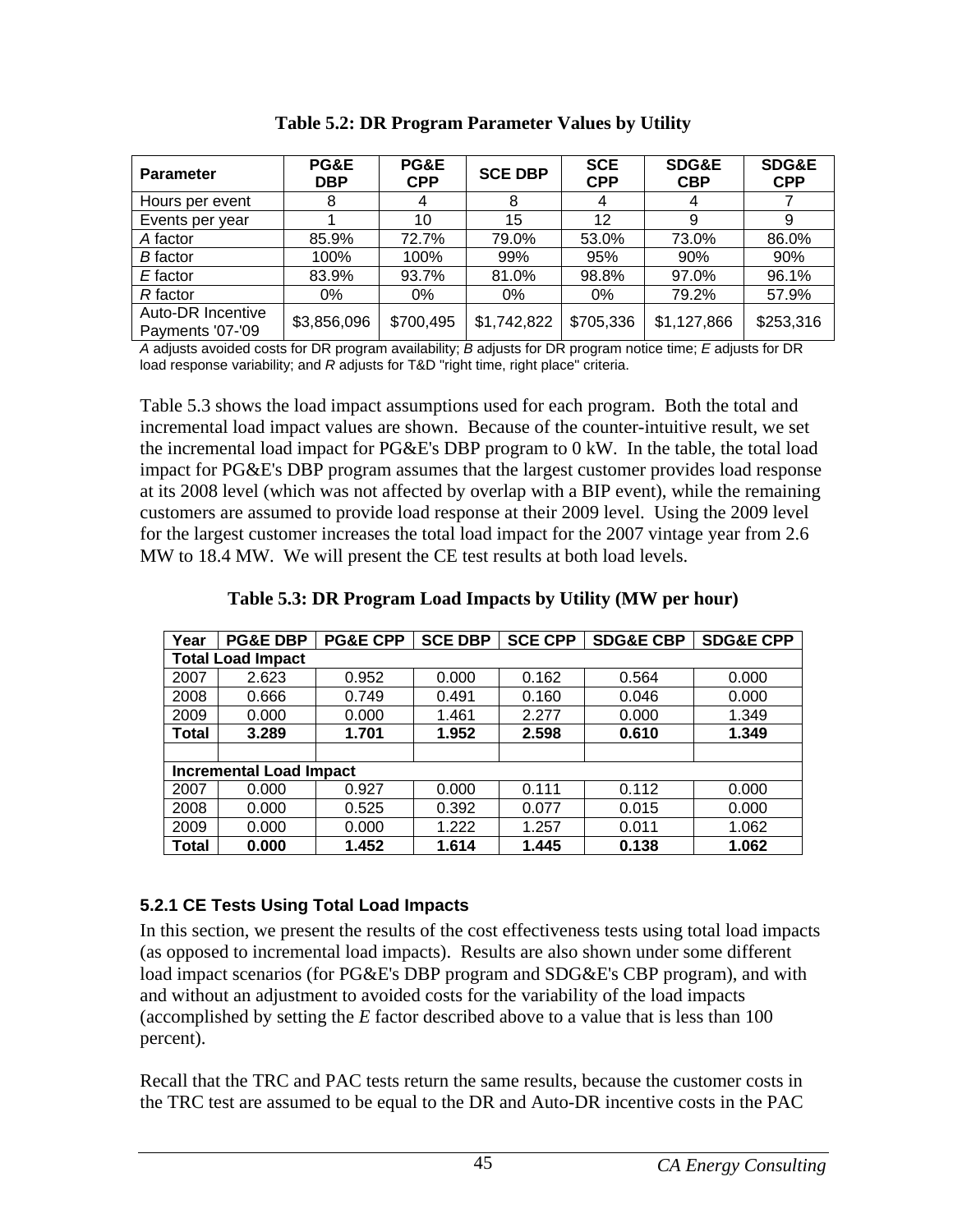<span id="page-51-0"></span>test. Therefore, we present only the TRC test results (which simply amounts to labeling one of the cost categories as "customer costs" instead if "incentive payments".

## *PG&E*

<span id="page-51-1"></span>Table 5.4 shows the CE test for PG&E's Auto-DR program using the low Auto-DBP load level. Auto-CPP is cost effective, with a benefit-cost ratio of 1.11. Auto-DBP is not cost effective in this case, with a ratio of 0.44. The Auto-DR program as a whole is not cost effective in this scenario, with a benefit-cost ratio of 0.54.

| <b>Benefits</b>              | <b>DBP</b>  | <b>CPP</b>  | Total        |
|------------------------------|-------------|-------------|--------------|
| <b>Avoided Capacity</b>      | \$4,199,591 | \$1,843,396 | \$6,042,987  |
| <b>Avoided Energy</b>        | \$27,926    | \$64,480    | \$92,405     |
| Avoided T&D                  | \$0         | \$0         | \$0          |
| <b>Total Benefits</b>        | \$4,227,517 | \$1,907,876 | \$6,135,393  |
|                              |             |             |              |
| Costs                        |             |             |              |
| <b>Administrative Costs</b>  | \$4,882,895 | \$887,023   | \$5,769,918  |
| <b>Customer Costs</b>        | \$4,817,275 | \$828,852   | \$5,646,127  |
| <b>Total Costs</b>           | \$9,700,170 | \$1,715,875 | \$11,416,044 |
|                              |             |             |              |
| <b>Benefit to Cost Ratio</b> | 0.44        | 1 1 1       | 0.54         |

#### **Table 5.4: Auto-DR Total Resource Cost Test,** *PG&E* **Total Load Impacts, No Accounting for LI Variability**

<span id="page-51-2"></span>Table 5.5 runs the same scenario for PG&E, but this time assuming that the load impacts for one Auto-DBP customer are equal to its high 2009 response rather than its low 2008 response. Notice that the program as a whole becomes very cost effective in this scenario, with a benefit-cost ratio of 2.20. A comparison of Tables 5.4 and 5.5 show how sensitive these CE tests can be. In this case, the performance of the entire program is determined by the performance of one customer on one event day.

| <b>Benefits</b>              | <b>DBP</b>   | <b>CPP</b>  | Total        |
|------------------------------|--------------|-------------|--------------|
| <b>Avoided Capacity</b>      | \$24,346,843 | \$1,843,396 | \$26,190,239 |
| <b>Avoided Energy</b>        | \$164,316    | \$64,480    | \$228,796    |
| Avoided T&D                  | \$0          | \$0         | \$0          |
| <b>Total Benefits</b>        | \$24,511,159 | \$1,907,876 | \$26,419,036 |
|                              |              |             |              |
| <b>Costs</b>                 |              |             |              |
| <b>Administrative Costs</b>  | \$4,882,895  | \$887,023   | \$5,769,918  |
| <b>Customer Costs</b>        | \$5,396,751  | \$828,852   | \$6,225,603  |
| <b>Total Costs</b>           | \$10,279,646 | \$1,715,875 | \$11,995,521 |
|                              |              |             |              |
| <b>Benefit to Cost Ratio</b> | 2.38         | 1 1 1       | 2.20         |

#### **Table 5.5: Auto-DR Total Resource Cost Test,** *PG&E* **Using 2009 DBP Response**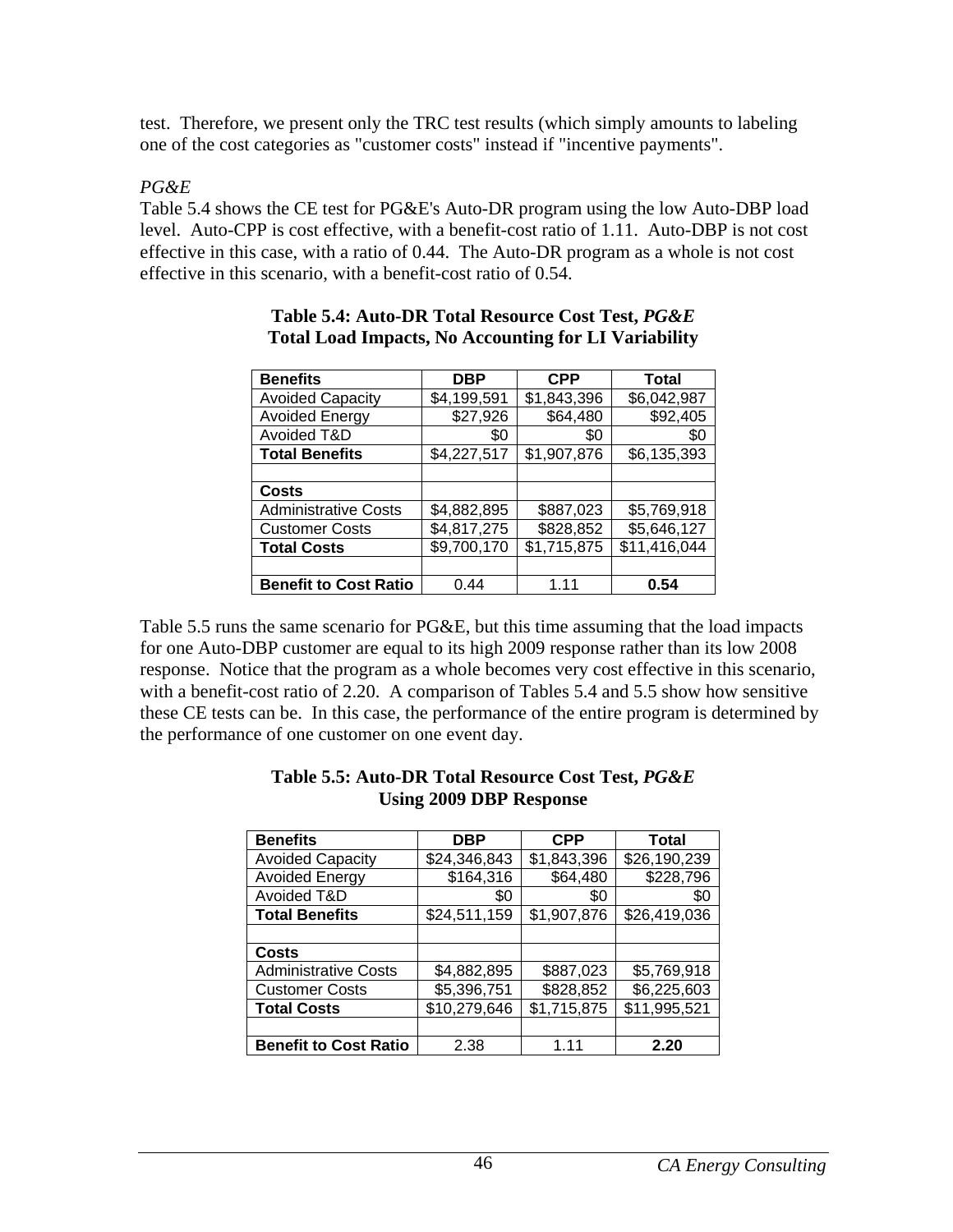<span id="page-52-0"></span>*SCE* 

<span id="page-52-1"></span>Table 5.6 shows the CE test for SCE's Auto-DR program. According to the results, Auto-CPP appears to be more cost effective than Auto-DBP, but the program as a whole is not cost effective, with a benefit-cost ratio of 0.49. However, recall that SCE's load impact estimates are greatly influenced by the behavior of two service accounts that are enrolled in both CPP and DBP. Both of these accounts appear to have reduced load on all days (not just event days) since becoming Auto-DR enabled. It is not possible for us to distinguish the extent to which these reductions were due to the information acquired through Auto-DR technology or a worsening economy. However, both factors have contributed to an inability of these customers to meet their tested kW demand response levels.

| <b>Benefits</b>              | DBP         | <b>CPP</b>  | Total                 |
|------------------------------|-------------|-------------|-----------------------|
| <b>Avoided Capacity</b>      | \$1,768,353 | \$1,508,089 | \$3,276,442           |
| <b>Avoided Energy</b>        | \$138,224   | \$73,494    | $\overline{$}211,718$ |
| Avoided T&D                  | \$0         | \$0         | \$0                   |
| <b>Total Benefits</b>        | \$1,906,577 | \$1,581,583 | \$3,488,160           |
|                              |             |             |                       |
| Costs                        |             |             |                       |
| <b>Administrative Costs</b>  | \$1,324,826 | \$2,097,640 | \$3,422,466           |
| <b>Customer Costs</b>        | \$2,832,765 | \$814,941   | \$3,647,705           |
| <b>Total Costs</b>           | \$4,157,590 | \$2,912,581 | \$7,070,171           |
|                              |             |             |                       |
| <b>Benefit to Cost Ratio</b> | 0.46        | 0.54        | 0.49                  |

#### **Table 5.6: Auto-DR Total Resource Cost Test,** *SCE* **Total Load Impacts, No Accounting for LI Variability**

<span id="page-52-2"></span>Table 5.7 shows what the CE test results would be for SCE if all of its customers responded at their tested kW levels. The benefit-cost ratio of 1.07 indicates that the Auto-DR program would have been cost effective had customers performed up to tested levels. This indicates that the Auto-DR program has a sustainable design provided that the load response tests (upon which the Auto-DR incentive payments are based) are correct and customers perform to that level.

| Come Louw once Test if I Louw impacts |             |             |             |
|---------------------------------------|-------------|-------------|-------------|
| <b>Benefits</b>                       | <b>DBP</b>  | <b>CPP</b>  | Total       |
| <b>Avoided Capacity</b>               | \$5,611,047 | \$3,418,857 | \$9,029,904 |
| <b>Avoided Energy</b>                 | \$435,288   | \$166,189   | \$601,477   |
| Avoided T&D                           | \$0         | \$0         | \$0         |
| <b>Total Benefits</b>                 | \$6,046,335 | \$3,585,046 | \$9,631,381 |
|                                       |             |             |             |
| <b>Costs</b>                          |             |             |             |
| <b>Administrative Costs</b>           | \$1,324,826 | \$2,097,640 | \$3,422,466 |
| <b>Customer Costs</b>                 | \$4,779,485 | \$814,941   | \$5,594,425 |

**Total Costs 1 \$6,104,310 \$2,912,581 \$9,016,891** 

**Benefit to Cost Ratio** | 0.99 | 1.23 | 1.07

#### **Table 5.7: Auto-DR Total Resource Cost Test,** *SCE* **Using Load Shed Test kW Load Impacts**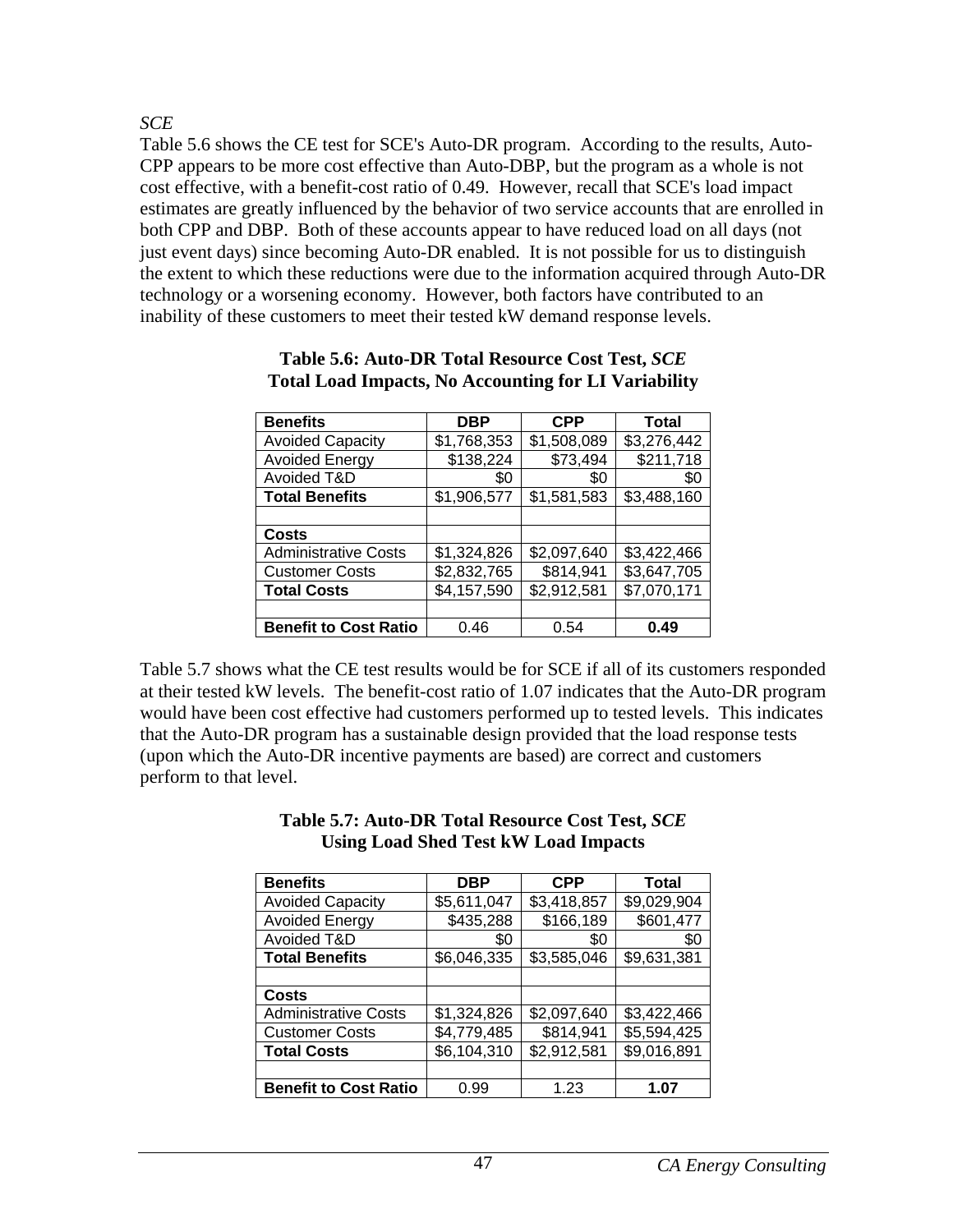<span id="page-53-0"></span>*SDG&E* 

<span id="page-53-2"></span>Table 5.8 shows the Auto-DR cost effectiveness test for SDG&E. Its CPP program is very cost effective, but the CBP program is not, with a benefit-cost ratio of 0.27. The overall benefit-cost ratio is 0.77, indicating that the Auto-DR program is not cost effective in this scenario.

| <b>Benefits</b>              | <b>CBP</b>  | <b>CPP</b>  | Total       |  |
|------------------------------|-------------|-------------|-------------|--|
| <b>Avoided Capacity</b>      | \$550,812   | \$1,301,549 | \$1,852,362 |  |
| <b>Avoided Energy</b>        | \$26,622    | \$94,274    | \$120,896   |  |
| Avoided T&D                  | \$137,076   | \$236,772   | \$373,848   |  |
| <b>Total Benefits</b>        | \$714,511   | \$1,632,595 | \$2,347,106 |  |
|                              |             |             |             |  |
| <b>Costs</b>                 |             |             |             |  |
| <b>Administrative Costs</b>  | \$717,346   | \$161,111   | \$878,457   |  |
| <b>Customer Costs</b>        | \$1,896,054 | \$274,594   | \$2,170,648 |  |
| <b>Total Costs</b>           | \$2,613,399 | \$435,705   | \$3,049,105 |  |
|                              |             |             |             |  |
| <b>Benefit to Cost Ratio</b> | 0.27        | 3.75        | 0.77        |  |

#### **Table 5.8: Auto-DR Total Resource Cost Test,** *SDG&E* **Total Load Impacts, No Accounting for LI Variability**

<span id="page-53-3"></span>As we did for SCE, we conducted the CE test for SDG&E under the assumption that the customers performed to their tested kW levels. The results in Table 5.9 show that this would make the Auto-DR program cost effective, with a benefit-cost ratio of 1.18. As with the SCE program, this indicates that Auto-DR was designed to be cost effective, but problems with load impact tests and/or customer performance during events have prevented the program from being cost effective.

| <b>Benefits</b>              | <b>CBP</b>  | <b>CPP</b>  | Total       |
|------------------------------|-------------|-------------|-------------|
| <b>Avoided Capacity</b>      | \$3,359,134 | \$1,637,309 | \$4,996,443 |
| <b>Avoided Energy</b>        | \$162,367   | \$118,594   | \$280,961   |
| Avoided T&D                  | \$835,961   | \$297,852   | \$1,133,813 |
| <b>Total Benefits</b>        | \$4,357,463 | \$2,053,754 | \$6,411,217 |
|                              |             |             |             |
| Costs                        |             |             |             |
| <b>Administrative Costs</b>  | \$717,346   | \$161,111   | \$878,457   |
| <b>Customer Costs</b>        | \$4,294,577 | \$274,594   | \$4,569,171 |
| <b>Total Costs</b>           | \$5,011,923 | \$435,705   | \$5,447,628 |
|                              |             |             |             |
| <b>Benefit to Cost Ratio</b> | 0.87        | 4.71        | 1.18        |

#### **Table 5.9: Auto-DR Total Resource Cost Test,** *SDG&E* **Using Load Shed Test kW Load Impacts**

# <span id="page-53-1"></span>**5.2.2 CE Tests Accounting for the Variability of Load Impacts**

We next re-ran the CE models for each utility setting the *E* factors to appropriate values, given the variability we observed in the load impacts across events. The *E* factor is set by taking the ratio of the  $30<sup>th</sup>$  percentile load impact across 2009 event days to the average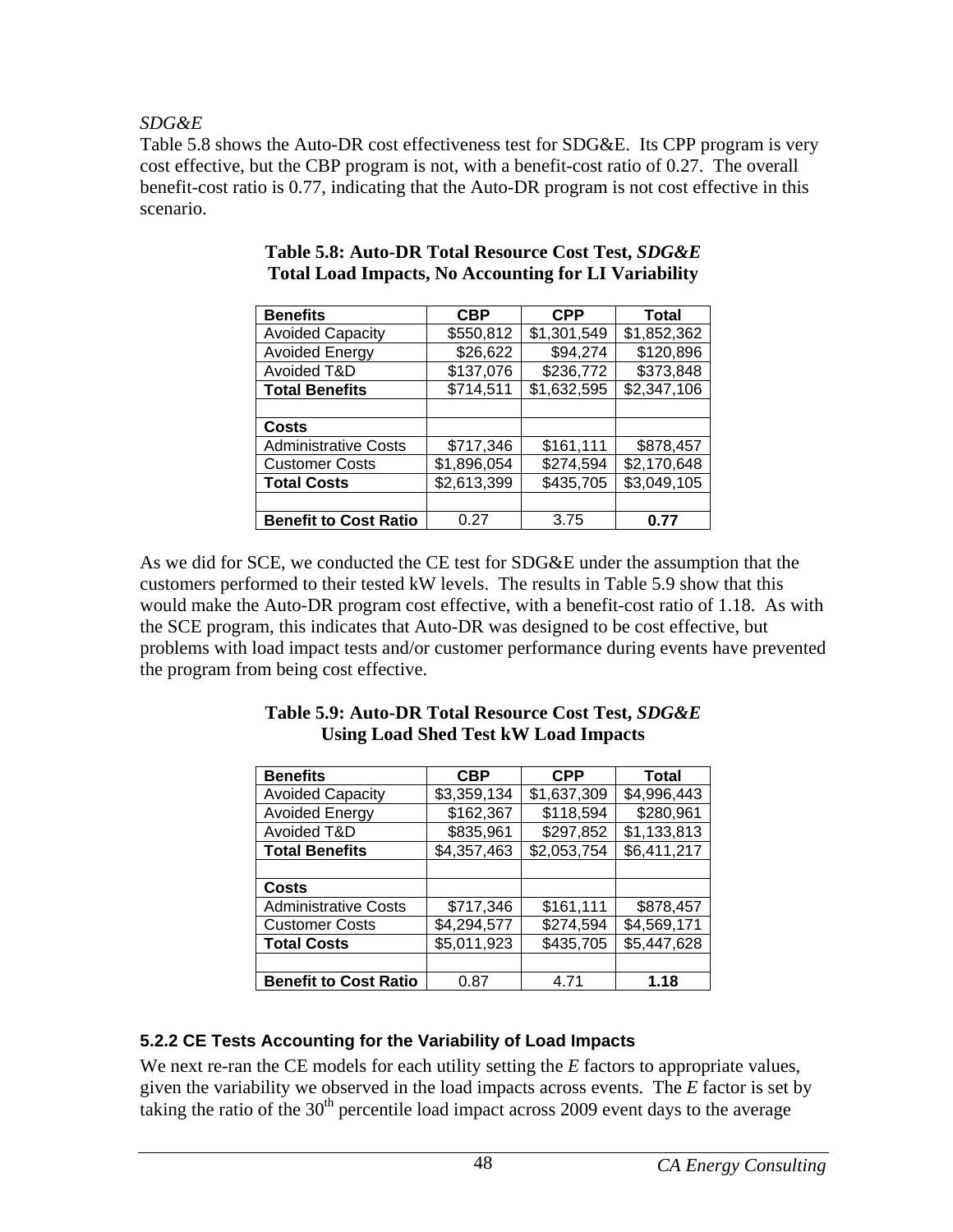<span id="page-54-0"></span>load impact across event days. The exception is the *E* factor for PG&E's DBP program, which was set using the standard error of the estimated load impacts because there was only one event.

Table 5.10 compares benefit-cost ratios when  $E = 1$  vs. *E* being set to account for the variability of the load impacts across events (denoted " $E < 1$ " in the table). As expected, the benefit-cost ratio is lower when  $E$  is set at a value less than 1. This reflects the "penalty" imposed upon the program's benefits for having load impacts that are not 100 percent present during every event. Note that CE tests used for DR programs do not currently incorporate this factor. In theory, if Auto-DR produces more reliable load impacts, the penalty assessed on Auto-DR CE tests would be less than the penalty assessed on DR programs as a whole (which would have more variable load impacts). This would make Auto-DR seem relatively more cost effective (even as its own CE test produces a worse result by including the *E* factor).

<span id="page-54-2"></span>The reduction in the benefit-cost ratio is smallest for SDG&E's program. This indicates that the SDG&E's load impacts are the least variable across the utility programs.

| Table 5.10: Benefit-Cost Ratios Accounting for Load Impact Variability |  |  |  |
|------------------------------------------------------------------------|--|--|--|
|                                                                        |  |  |  |

|                               |      |      | $PG\&E$ SCE SDG&E |
|-------------------------------|------|------|-------------------|
| Benefit-cost ratio if $E = 1$ | 0.54 | 0.49 |                   |
| Benefit-cost ratio if $E < 1$ | 0.47 |      |                   |

## <span id="page-54-1"></span>**5.2.3 CE Tests Using Incremental Load Impacts**

We conducted separate cost effectiveness tests using the incremental load impacts in place of the total load impacts. These CE models assume an *E* factor equal to 1. The incremental load impacts used in the models are shown in Table 5.3 above. Table 5.11 summarizes the benefit-cost ratios for each utility. As expected, the benefit-cost ratio is lower using incremental load impacts vs. total load impacts. The reduction is particularly large for PG&E, which shows a reduction from 0.54 to 0.14.

<span id="page-54-3"></span>However, when interpreting the results in Table 5.11, one should recall the difficulties in determining incremental load impacts. Given data limitations, we are not confident that they accurately reflect the "true" incremental load impacts from participating in Auto-DR.

## **Table 5.11: Benefit-Cost Ratios Using Total vs. Incremental Load Impacts**

|                           |      |      | $PG\&E$ SCE SDG&E |
|---------------------------|------|------|-------------------|
| <b>Total Load Impacts</b> | 0.54 | 0.49 |                   |
| Incremental Load Impacts  | 0.14 |      |                   |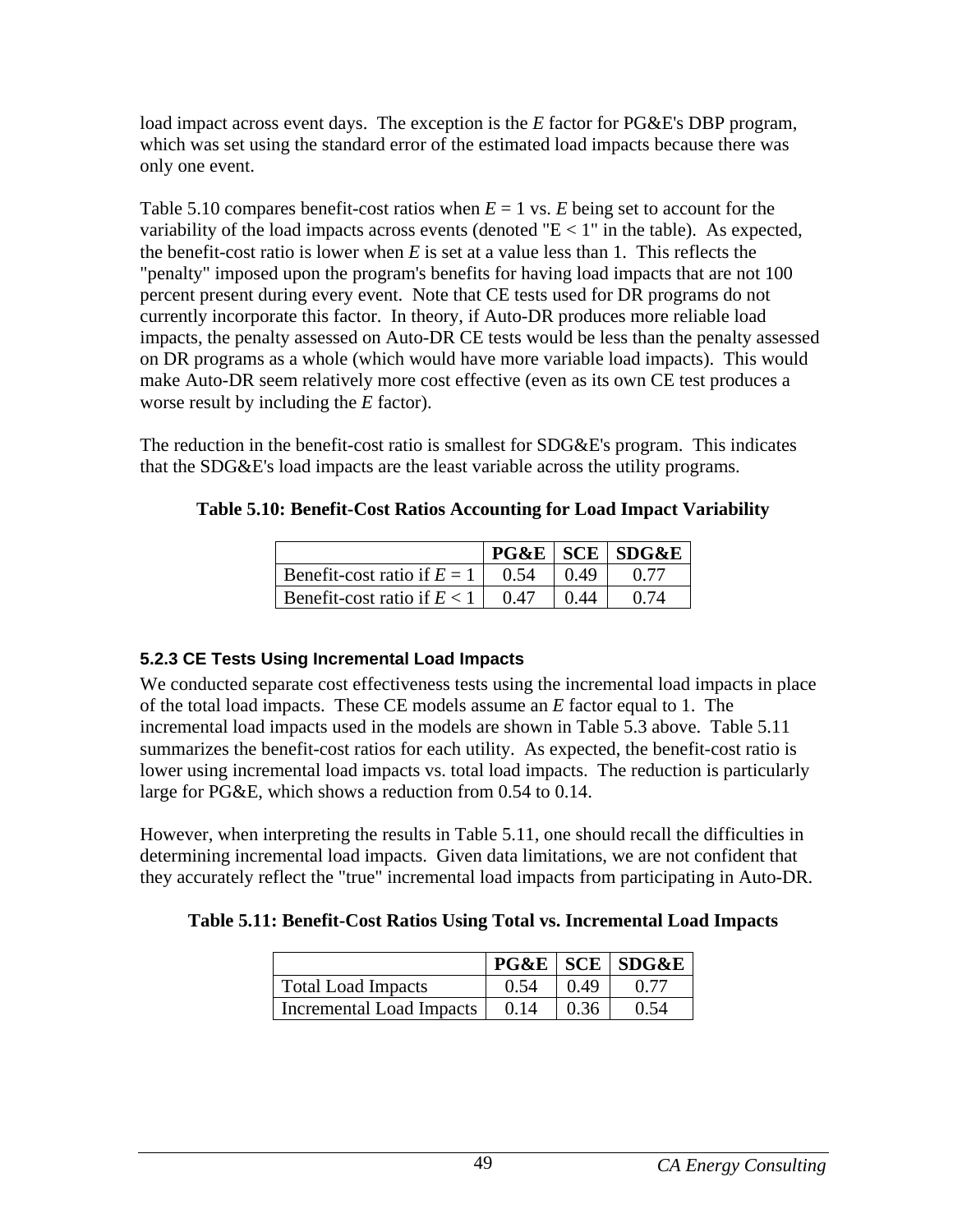# <span id="page-55-1"></span><span id="page-55-0"></span>*5.3 Factor not included in the cost effectiveness tests*

In principle, Auto-DR customers should be able to provide load impacts on shorter notice than many other customers because the installed technology allows for an automated response to an event. This may allow Auto-DR customers to participate in ancillary services markets by selling spinning reserves. The current CE model does not account for this feature of Auto-DR.

In order to include the reserves value of Auto-DR in the CE test, the following changes to the cost effectiveness model would need to be implemented.

- Avoided capacity costs should not include the value of reserves;
- A factor should be added that accounts for the difference (if any) between the average hourly Auto-DR load impact and the amount of response that can be provided with the required amount of notice (*e.g.*, 10 minutes); and
- The annual value of the ancillary services should be added to the model.

Once these changes are made, the ancillary services value could be calculated in much the same manner as the other avoided costs. If the data show that Auto-DR does increase the ability of customers to sell into the ancillary services market, the CE test results would improve relative to evaluations of non-Auto-DR programs.

## <span id="page-55-2"></span>**6. Summary and Conclusions**

 $\overline{a}$ 

This study summarizes our analysis of load impacts and cost effectiveness tests for the Automated Demand Response (Auto-DR) programs at PG&E, SCE, and SDG&E. These programs delivered a total of approximately 28 MW of demand response per event hour in  $2009^{17}$ 

Load impacts were estimated in two ways: the *total* and the *incremental* load impact across Auto-DR customers. Total load impacts are simply equal to the total of the estimated load impacts across Auto-DR customers. Incremental load impacts were estimated by comparing percentage load impacts of Auto-DR customers to the percentage load impacts for customers in the same industry group (which was defined as narrowly as possible given the DR program participants).

As part of this study, we developed a cost effectiveness (CE) model that was applied to each utility's Auto-DR program. While the structure of the CE model was the same for all utilities, utility-specific input values (*e.g.*, discount rates, avoided capacity costs, and line losses) were used. The CE models assumed a 10-year life span for the Auto-DR program and examined the cost effectiveness of equipment installed from 2007 through 2009.

<span id="page-55-3"></span> $17$  This figure includes the 21 MW of demand response from the customers who were dually enrolled in DBP and BIP at PG&E. Because the sole 2009 DBP event overlapped with a BIP event (which includes large penalties for failing to reduce load during events), the DBP load impacts for these customers may not be representative of the performance they would provide during a DBP-only event. The load impact for PG&E's DBP test event in 2008 (which did not overlap with a BIP event) was 5.7 MW.